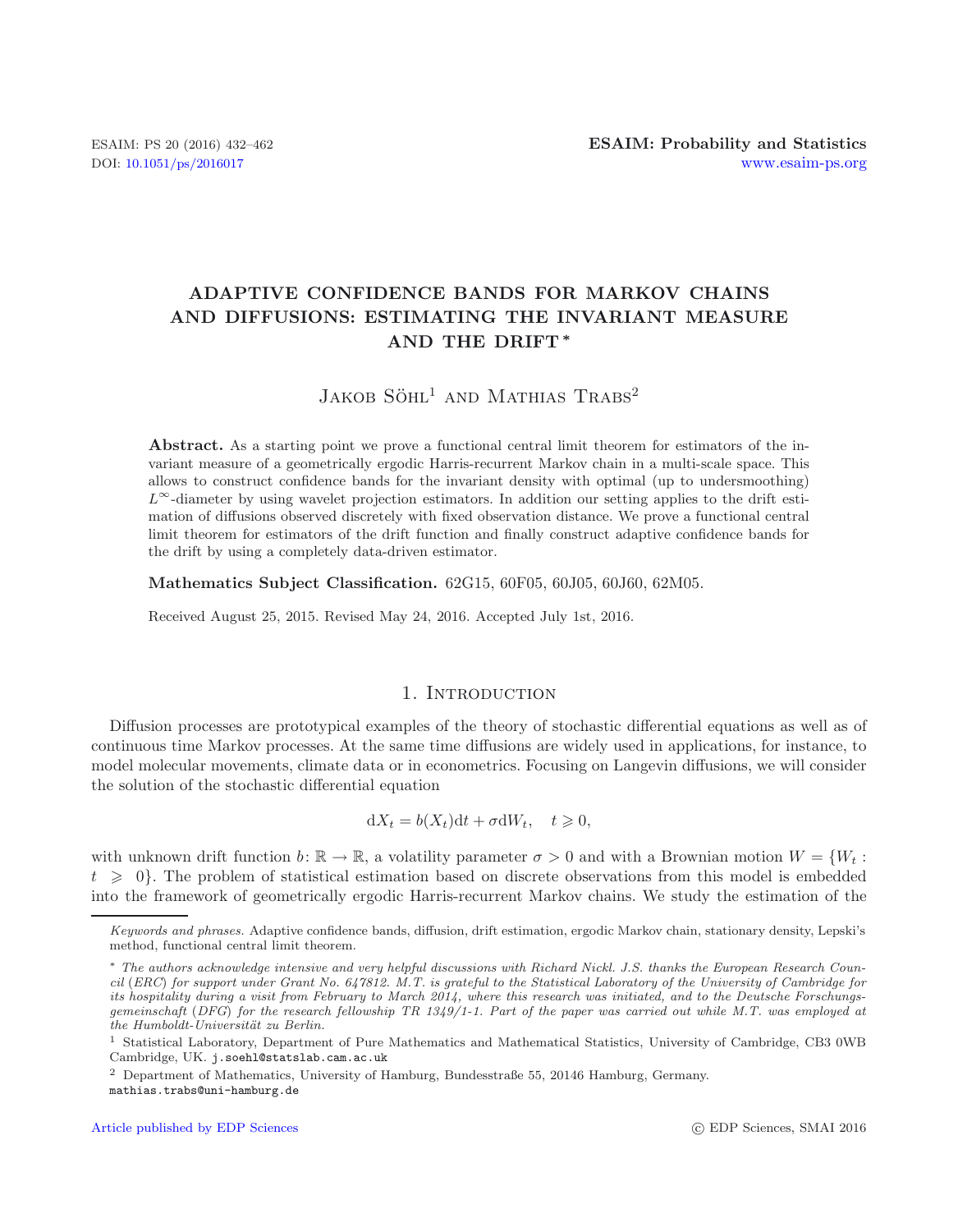invariant density of such Markov chains. The drift function b depends nonlinearly on the invariant density  $\mu$  so that the two estimation problems of b and  $\mu$  are closely related. We prove functional central limit theorems for estimators of both b and  $\mu$  in multi-scale spaces. This allows the construction of confidence bands for  $\mu$ . Owing to the nonlinear dependence the construction of confidence bands for b is more involved. In this more difficult situation and by using a self-similarity assumption we make the additional step of constructing confidence bands for b that shrink at a rate adapting to the unknown smoothness.

Estimating the invariant density of a Markov process has been of interest for a long time. An early treatment is given by Roussas [\[39\]](#page-30-0), who considered kernel estimators and showed consistency and asymptotic normality of the estimators under the strong Doeblin condition. Rosenblatt [\[38\]](#page-30-1) analysed kernel estimators under the weaker condition  $G_2$  on the Markov chain. More general  $\delta$ -sequences were used for the estimation by Castellana and Leadbetter [\[6\]](#page-29-0), who prove pointwise consistency and under strong mixing assumptions asymptotic normality. Yakowitz [\[47\]](#page-30-2) shows asymptotic normality of kernel density estimators for the invariant density of Markov chains without using assumptions on the rates of mixing parameter sequences. Adaptive estimation was considered by Lacour [\[29](#page-29-1)], who estimates the invariant density and the transition density of Markov chains by model selection and proves that the estimators attain the minimax convergence rate under  $L^2$ -loss. For stationary processes, Schmisser [\[40](#page-30-3)] estimates the derivatives of the invariant density by model selection, derives the convergence rates of the estimators and pays special attention to the case of discretely observed diffusion processes. We see that asymptotic normality has been widely considered in the nonparametric estimation of invariant densities and thus implicitly also confidence intervals. However, we are not aware of any extensions of the pointwise results to uniform confidence bands for invariant densities, which are, for instance, necessary to construct goodness-of-fit tests of the Kolmogorov–Smirnov type.

The statistical properties of the diffusion model depend crucially on the observation scheme. If the whole path  $(X_t)_{0 \leq t \leq T}$  is observed for some time horizon  $T > 0$ , we speak of *continuous* observations. The case of discussion discussed in the horizon of discussion discussed in the horizon of discussion of  $Y$ . discrete observations  $(X_{k\Delta})_{k=0,\dots,n-1}$  with observation distance  $\Delta > 0$  is distinguished into *high-frequency* observations, *i.e.*  $\Delta \downarrow 0$ , and *low–frequency* observations, where  $\Delta > 0$  is fixed. While in the first two settings path properties of the process can be used, statistical inference for low−frequency observations has to rely on the Markovian structure of the observations. A review on parametric estimation in diffusion models is given by Kutoyants [\[28\]](#page-29-2) and A¨ıt−Sahalia [\[2\]](#page-29-3). Nonparametric results are summarized in [\[20](#page-29-4)], where also estimators based on low−frequency observations are introduced and analysed. These low−frequency estimators rely on a spectral identification of diffusion coefficients which have been introduced by Hansen and Scheinkman [\[22\]](#page-29-5) and Hansen *et al.* [\[23\]](#page-29-6). On the same observation scheme, Kristensen [\[27](#page-29-7)] studies a pseudo-maximum likelihood approach in a semiparametric model. Nonparametric estimation based on random sampling times of the diffusion has been studied in [\[12](#page-29-8)]. While we pursue a frequentist approach, the Bayesian approach is also very attractive. Based on low−frequency observations van der Meulen and van Zanten [\[44\]](#page-30-4) have proved consistency of the Bayesian method and Nickl and Söhl [\[36](#page-29-9)] showed posterior contraction rates.

As usual, nonparametric estimators depend on some tuning parameters, such as the bandwidth for classical kernel estimators. Choosing these parameters in a data-driven way, Spokoiny [\[41\]](#page-30-5) initiated adaptive drift estimation in the diffusion model based on continuous observations. This was further developed by Dalalyan [\[14](#page-29-10)] and Löcherbach *et al.* [\[31\]](#page-29-11). Based on high-frequency observations, adaptive estimation was studied by Hoffmann [\[25](#page-29-12)] as well as Comte *et al.* [\[13\]](#page-29-13). In the low−frequency case the question of adaptive estimation has been studied by Chorowski and Trabs [\[12](#page-29-8)]. In this work we go one step further not only constructing a (rate optimal) adaptive estimator for the drift, but constructing adaptive confidence bands.

Statistical applications require tests and confidence statements. Negri and Nishiyama [\[35\]](#page-29-14) as well as Masuda *et al.* [\[33](#page-29-15)] have constructed goodness-of-fit tests for diffusions based on high-frequency observations. Low [\[32\]](#page-29-16) has shown that even in a simple density estimation problem no confidence bands exist which are honest and adaptive at the same time. Circumventing this negative result by a "self-similarity" condition, Giné and Nickl [\[18\]](#page-29-17) have constructed honest and adaptive confidence bands for density estimation. Hoffmann and Nickl [\[26](#page-29-18)] have further studied necessary and sufficient conditions for the existence of adaptive confidence bands and the "self-similarity" condition has led to several recent papers on adaptive confidence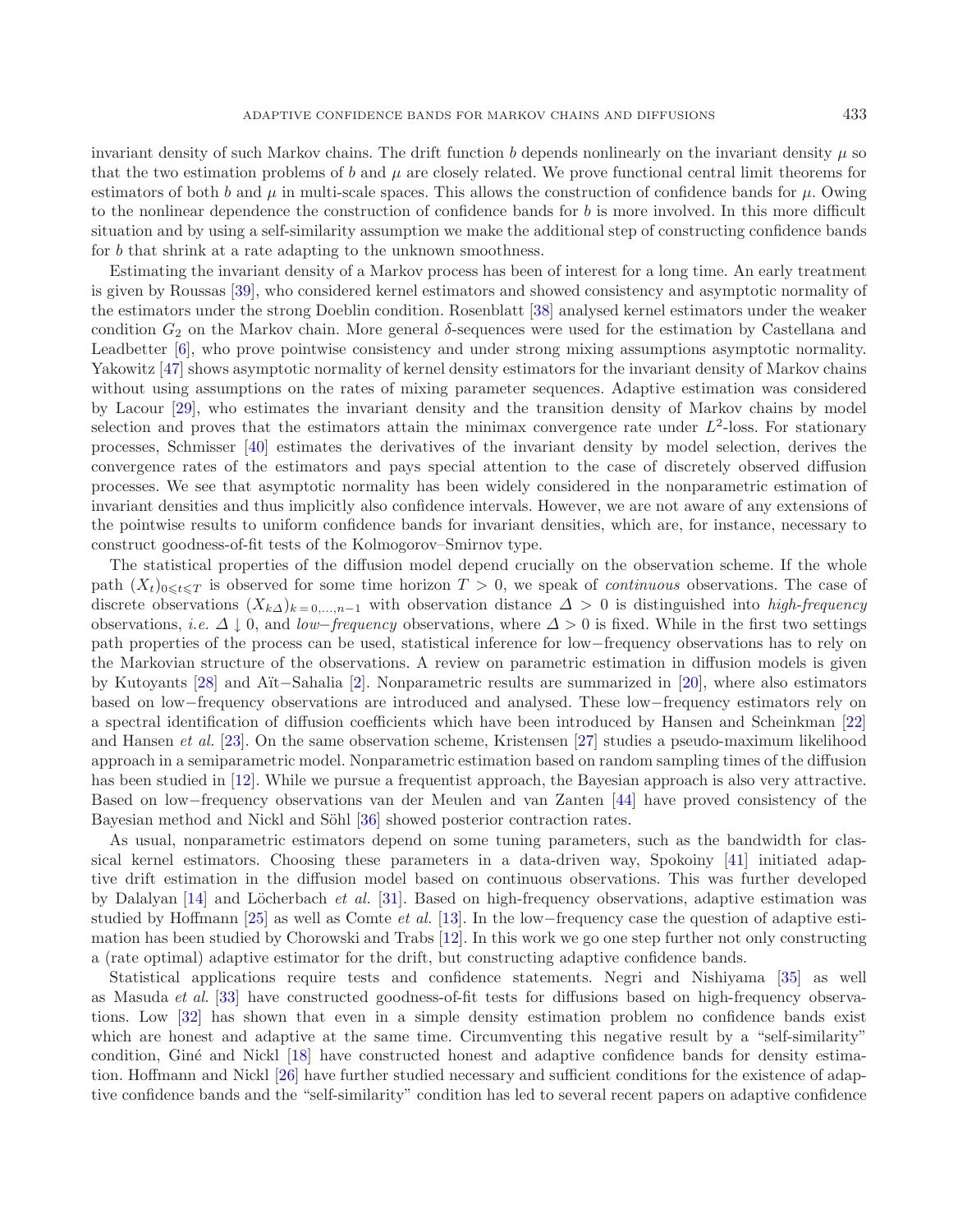bands, notably Chernozhukov *et al.* [\[11\]](#page-29-19) and Szab´o *et al.* [\[42](#page-30-6)]. The present paper extends the theory of adaptive confidence bands beyond the classical nonparametric models of density estimation, white noise regression and the Gaussian sequence model which have been treated in the above papers.

In order to derive confidence bands, we first have to establish a uniform central limit theorem. The empirical measure of the observations  $X_0, \ldots, X_{(n-1)\Delta}$  is the canonical estimator for the invariant measure of a Markov chain or diffusion. Considering a wavelet projection estimator, we obtain a smoothed version of the empirical measure, which is subsequently used to estimate the drift function in the case of diffusions. Thus a natural starting point is a functional central limit theorem for the invariant measure. Since our observations are not independent, the standard empirical process theory does not apply. Instead we have to use the Markov structure of the chain  $(X_{k\Delta})_k$ . In the continuous time analogue the Donsker theorem for diffusion processes has been studied by van der Vaart and van Zanten [\[45\]](#page-30-7). In the case of low−frequency observations, the estimation problem is ill-posed and we have nonparametric convergence rates under the uniform loss. For the asymptotic behaviour of the estimation error in the uniform norm we would expect a Gumbel distribution as shown by Giné and Nickl [\[18\]](#page-29-17) in the density estimation case using extreme value theory. Recent papers by Castillo and Nickl [\[7,](#page-29-20) [8](#page-29-21)] show that we can hope for parametric rates and an asymptotic normal distribution if we consider instead a weaker norm for the loss. More precisely, the estimation error can be measured in a multi-scale space where the wavelet coefficients are down-weighted appropriately. The resulting norm corresponds to a negative Hölder norm.

Following this approach and relying on a concentration inequality by Adamczak and Bednorz [\[1\]](#page-29-22), our first result is a functional central limit theorem for rather general geometrically ergodic, Harris-recurrent Markov chains. This could also be of interest for the theory on Markov chain Monte Carlo (MCMC) methods considering that the central limit theorem measures the distance between a target integral and its approximation,

$$
\int_{\mathbb{R}} f(z) \mu(\mathrm{d}z) \quad \text{and} \quad \frac{1}{n} \sum_{k=0}^{n-1} f(Z_k),
$$

respectively, where  $(Z_k)_k$  is a Markov chain with invariant measure  $\mu$  (*cf.* [\[16\]](#page-29-23)). Nevertheless, our focus is on the statistical point of view. The functional central limit theorem immediately yields non-adaptive confidence bands and as in [\[8](#page-29-21)] these have an  $L^{\infty}$ -diameter shrinking with (almost) the optimal nonparametric rate. This small deviation from the optimal rate corresponds to the usual undersmoothing in the construction of nonparametric confidence sets.

Applying the results for general Markov chains to diffusion processes observed at low frequency, we obtain a functional central limit theorem for estimators of the drift function. Inspired by Giné and Nickl [\[18\]](#page-29-17), in a last demanding step the smoothness of b and the corresponding size of the confidence band is estimated to find adaptive confidence bands. The adaptive procedure relies on Lepski's method. In order to make the construction of adaptive confidence bands feasible, we impose a self-similarity assumption on the drift function.

This work is organized as follows: in Section [2](#page-2-0) we study general Markov chains and prove the functional central limit theorem and confidence bands under appropriate conditions on the chain. These results are applied to diffusion processes in Section [3.](#page-10-0) The adaptive confidence bands for the drift estimator are constructed in Section [4.](#page-16-0) Some proofs are postponed to the last two sections.

# 2. Confidence bands for the invariant probability density of Markov processes

## <span id="page-2-0"></span>**2.1. Preliminaries on Markov chains**

We start with recalling some facts from the theory of Markov chains. For all basic definition and results we refer to [\[34\]](#page-29-24). Let  $Z = (Z_k)$ ,  $k = 0, 1, \ldots$ , be a time-homogeneous Markov chain with state space  $(\mathbb{R}, \mathcal{B}(\mathbb{R}))$ . To fix the notation, let  $P_x$  and  $P_y$  denote the probability measure of the chain with initial conditions  $Z_0 = x \in \mathbb{R}$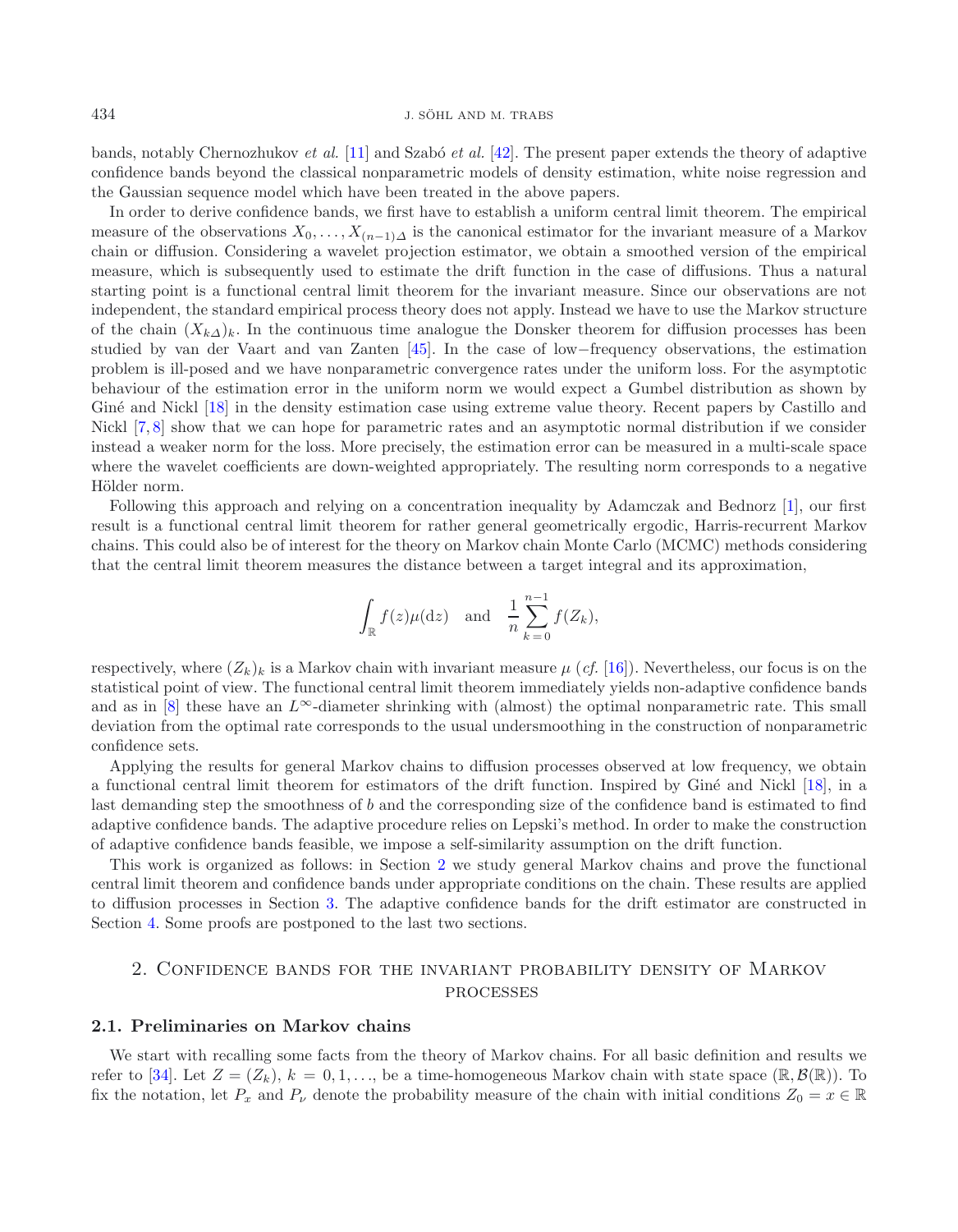and  $Z_0 \sim \nu$ , respectively. The corresponding expectations will be denoted by  $\mathbb{E}_x$  and  $\mathbb{E}_\nu$ , the Markov chain transition kernel by  $P(x, A)$ ,  $x \in \mathbb{R}$ ,  $A \in \mathcal{B}(\mathbb{R})$ . The transition operator is defined by  $(Pf)(x) = \mathbb{E}_x[f(Z_1)]$ .

From the general theory of Markov chains we know that for a Harris-recurrent Markov chain Z the existence of a unique invariant probability measure μ is equivalent to the *drift condition*

<span id="page-3-0"></span>
$$
PV(x) - V(x) \le -1 + c \mathbb{1}_C(x)
$$

for some petite set C, some  $c < \infty$  and some non-negative function V, which is finite at some  $x_0 \in \mathbb{R}$ . If Z is additionally aperiodic, then this drift condition is already equivalent to Z being *ergodic*

$$
||P^n(x, \cdot) - \pi||_{TV} \to 0
$$
, as  $n \to \infty$ , for all  $x \in \mathbb{R}$ ,

denoting the total variation norm of a measure by  $\|\cdot\|_{TV}$ . If we impose a stronger drift condition, namely the geometric drift towards C, we obtain even *geometric ergodicity*: for a ψ-irreducible and aperiodic Markov chain Z satisfying

$$
(PV)(x) - V(x) \le -\lambda V(x) + c1_c(x), \quad \text{for all } x \in \mathbb{R},
$$
\n(2.1)

for a petite set C, some  $\lambda > 0$ ,  $c < \infty$  and a function  $V : \mathbb{R} \to [1,\infty)$ , it holds for some  $r > 1$ ,  $R < \infty$ ,

<span id="page-3-2"></span>
$$
\sum_{n\geqslant 0} r^n \|P^n(x,\cdot) - \mu\|_{TV} \leqslant RV(x), \quad \text{for all } x \in \mathbb{R}.
$$

Note that  $\psi$ -irreducibility together with the geometric drift condition [\(2.1\)](#page-3-0) implies already that Z is positive Harris with invariant probability measure  $\mu$ .

The geometric ergodicity yields the following central limit theorem (see [\[10](#page-29-25)], Thm. II.4.1). The weakest form of ergodicity so that the central limit theorem holds is ergodicity of degree 2 which is slightly weaker than the geometric ergodicity that we have assumed here.

<span id="page-3-3"></span>**Proposition 2.1.** Let  $(Z_k)_{k \geq 0}$  be a geometrically ergodic Markov chain with arbitrary initial condition and *invariant probability measure*  $\mu$ , then there exists for every bounded function  $f = (f_1, \ldots, f_d) : \mathbb{R} \to \mathbb{R}^d$  a *symmetric, positive semidefinite matrix*  $\Sigma_f = (\Sigma_{f_i,f_i})_{i,j=1,\dots,d}$  *such that* 

$$
n^{-1/2}\left(\sum_{k=0}^{n-1}f(Z_k)-n\mathbb{E}_{\mu}[f(Z_0)]\right) \stackrel{d}{\longrightarrow} N(0,\Sigma_f), \quad \text{as } n \to \infty.
$$

*For*  $i, j \in \{1, \ldots, d\}$  *the asymptotic covariances are given by* 

$$
\Sigma_{f_i, f_j} := \lim_{n \to \infty} n^{-1} \operatorname{Cov}_{\mu} \left( \sum_{k=0}^{n-1} f_i(Z_k), \sum_{k=0}^{n-1} f_j(Z_k) \right)
$$
\n
$$
= \mathbb{E}_{\mu} \left[ (f_i(Z_0) - \mathbb{E}_{\mu}[f_i])(f_j(Z_0) - \mathbb{E}_{\mu}[f_j]) \right] + \sum_{k=1}^{\infty} \mathbb{E}_{\mu} \left[ (f_i(Z_0) - \mathbb{E}_{\mu}[f_i])(f_j(Z_k) - \mathbb{E}_{\mu}[f_j]) \right]
$$
\n
$$
+ \sum_{k=1}^{\infty} \mathbb{E}_{\mu} \left[ (f_i(Z_k) - \mathbb{E}_{\mu}[f_i])(f_j(Z_0) - \mathbb{E}_{\mu}[f_j]) \right].
$$
\n(2.2)

In order to lift this "pointwise" result to a functional central limit theorem, we will in addition need a concentration inequality for a preciser control on how the sum  $n^{-1} \sum_{k=0}^{n-1} f(Z_k)$  deviates from the integral  $\int f(z)u(z)$  for finite sample sizes. To this and we strengthen the aperiodicity assumption to *strong gneriod*  $\int f(z) \mu(\mathrm{d}z)$  for finite sample sizes. To this end, we strengthen the aperiodicity assumption to *strong aperiodicity* (see [\[34\]](#page-29-24), Prop. 5.4.5), that is there exists a set  $C \in \mathcal{B}(\mathbb{R})$ , a probability measure  $\nu$  with  $\nu(C) > 0$  and a constant  $\delta > 0$  such that

<span id="page-3-1"></span>
$$
P(x, B) \geq \delta \nu(B), \quad \text{ for all } x \in C, B \in \mathcal{B}(\mathbb{R}).
$$
 (2.3)

<span id="page-3-4"></span>Any set C satisfying this condition is called *small set*. Recall that any small set is a petite set.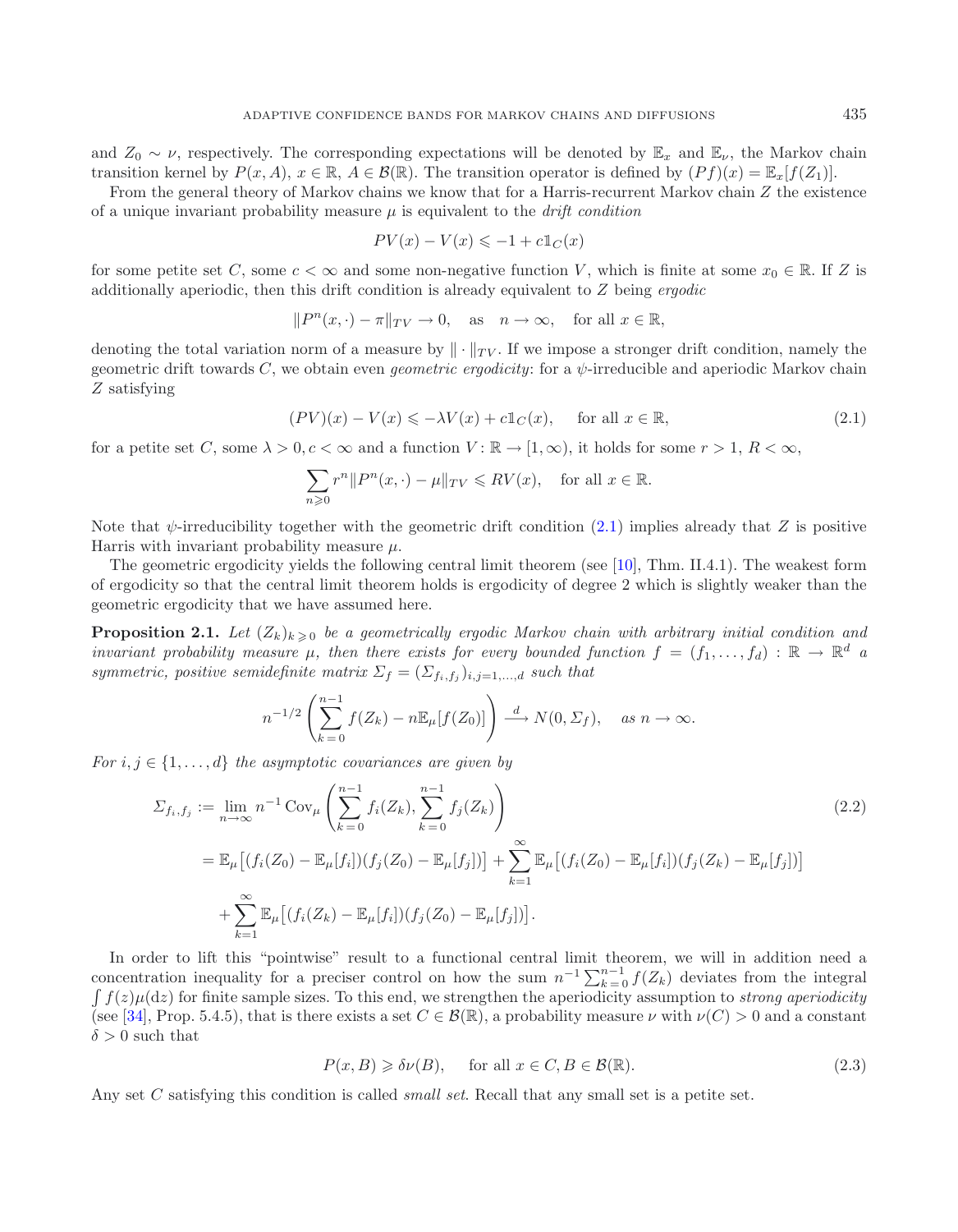**Proposition 2.2** (Thm. 9 by Adamczak and Bednorz [\[1\]](#page-29-22)). Let  $Z = (Z_k)_{k \geq 0}$  be a Harris recurrent, strongly *aperiodic Markov chain on*  $(\mathbb{R}, \mathcal{B}(\mathbb{R}))$  *with unique invariant measure*  $\mu$ *. For some set*  $C \in \mathcal{B}(\mathbb{R})$  *with*  $\mu(C) > 0$ *let* Z *satisfy the drift condition* [\(2.1\)](#page-3-0) *and the small set condition* [\(2.3\)](#page-3-1)*.*

Let  $f \in L^2(\mu)$  be bounded. For any  $0 < \tau < 1$  there are constants  $K, c_2$  depending only on  $\delta$ ,  $V, \lambda$ , c and  $\tau$ *and a constant*  $c_1$  *depending additionally on the initial value*  $x \in \mathbb{R}$  *such that for any*  $t > 0$ 

<span id="page-4-1"></span>
$$
P_x\left(\left|\sum_{k=0}^{n-1}f(Z_k) - n\mathbb{E}_{\mu}[f(Z_0)]\right| > t\right) \leq K \exp\left(-c_1\left(\frac{t}{\|f\|_{\infty}}\right)^{\tau}\right) + K \exp\left(-\frac{c_2t^2}{n\sum_f + t\max(\|f\|_{\infty}(\log n)^{1/\tau}, \sum_f^{1/2})}\right),
$$

*where*  $\Sigma_f$  *is given by* [\(2.2\)](#page-3-2) *with*  $d = 1$ *.* 

As a last ingredient we need to bound the asymptotic variance  $\Sigma_f$  in Propositions [2.1](#page-3-3) and [2.2](#page-3-4) in terms of  $||f||_{L^2(\mu)}^2$  for the centred function  $f := f - \int f d\mu$ . The geometric ergodicity only yields a bound  $\mathcal{O}(||f||_{\infty}^2)$ .<br>Therefore, we require that the transition energtor is a contraction in the sense that there exists so Therefore, we require that the transition operator is a contraction in the sense that there exists some  $\rho \in (0,1)$ satisfying

<span id="page-4-0"></span>
$$
||Pg||_{L^{2}(\mu)} \le \rho ||g||_{L^{2}(\mu)} \quad \text{ for all } g \in L^{2}(\mu) \text{ with } \int g d\mu = 0.
$$
 (2.4)

This property is also known as  $\rho$ -mixing. It corresponds to a Poincaré inequality (*cf.* [\[3](#page-29-26)], Thm. 1.3) and its relation to drift conditions is analysed by Bakry *et al.* [\[3\]](#page-29-26). If [\(2.4\)](#page-4-0) is fulfilled, the Cauchy–Schwarz inequality yields

$$
\Sigma_f = \Sigma_{\overline{f}} \le \|\overline{f}\|_{L^2(\mu)}^2 + 2 \sum_{k=1}^{\infty} \|\overline{f}\|_{L^2(\mu)} \|P^k \overline{f}\|_{L^2(\mu)} \le \left(1 + 2 \sum_{k=1}^{\infty} \rho^k\right) \|\overline{f}\|_{L^2(\mu)}^2 = \frac{1+\rho}{1-\rho} \|\overline{f}\|_{L^2(\mu)}^2. \tag{2.5}
$$

#### **2.2. A functional central limit theorem**

The basic idea is to prove a functional central limit theorem for the invariant probability measure  $\mu$  by choosing an orthonormal basis, applying the pointwise central limit theorem to the basis functions (Prop. [2.1\)](#page-3-3) and extending this result to finite linear combinations with the help of the concentration inequality (Prop. [2.2\)](#page-3-4). Provided  $\mu$  has some regularity, the approximation error due to considering only a finite basis expansion of  $\mu$ will be negligible. Noting that it is straightforward to extend the results to any compact subset of  $\mathbb{R}$ , we focus on a central limit theorem on a bounded interval [a, b] with  $-\infty < a < b < \infty$ .

<span id="page-4-2"></span>Let  $(\varphi_{j_0,l}, \psi_{j,k} : j \geq j_0, l, k \in \mathbb{Z})$ , for some  $j_0 \geq 0$ , a scaling function  $\varphi$  and a wavelet function  $\psi$ , be a regular compactly supported  $L^2$ -orthonormal wavelet basis of  $L^2(\mathbb{R})$ . For the sake of clarity we throughout use Daubechies' wavelets of order  $N \in \mathbb{N}$ , but any other compactly supported regular wavelet basis can be applied as well. As a standing assumption we suppose that N is chosen large enough such that the Hölder regularity of  $\varphi$ and  $\psi$  is larger than the regularity required for the invariant measure. The approximation spaces for resolution levels  $J > j_0$  are defined as

$$
V_J := \overline{\operatorname{span}} \left\{ \varphi_{j_0,l}, \psi_{j,k} : j = j_0, \ldots, J, l, k \in \mathbb{Z} \right\},\
$$

The projection onto  $V_J$  is denoted by  $\pi_J$ . Since  $j_0$  is fixed and to simplify the notation, we write  $\psi_{-1,l} := \varphi_{j_0,l}$ .

Using the first  $n \in \mathbb{N}$  steps  $Z_0, Z_1, \ldots, Z_{n-1}$  of a realisation of the chain, we define the empirical measure

$$
\mu_n := \frac{1}{n} \sum_{k=0}^{n-1} \delta_{Z_k},
$$

where  $\delta_x$  denotes the Dirac measure at the point  $x \in \mathbb{R}$ . The canonical projection wavelet estimator of  $\mu$  is given by

$$
\widehat{\mu}_J := \pi_J(\mu_n) = \sum_{l \in \mathbb{Z}} \widehat{\mu}_{-1,l} \psi_{-1,l} + \sum_{j=j_0}^J \sum_{k \in \mathbb{Z}} \widehat{\mu}_{j,k} \psi_{j,k}, \qquad \widehat{\mu}_{j,k} := \langle \psi_{j,k}, \mu_n \rangle := \int \psi_{j,k} \, \mathrm{d}\mu_n. \tag{2.6}
$$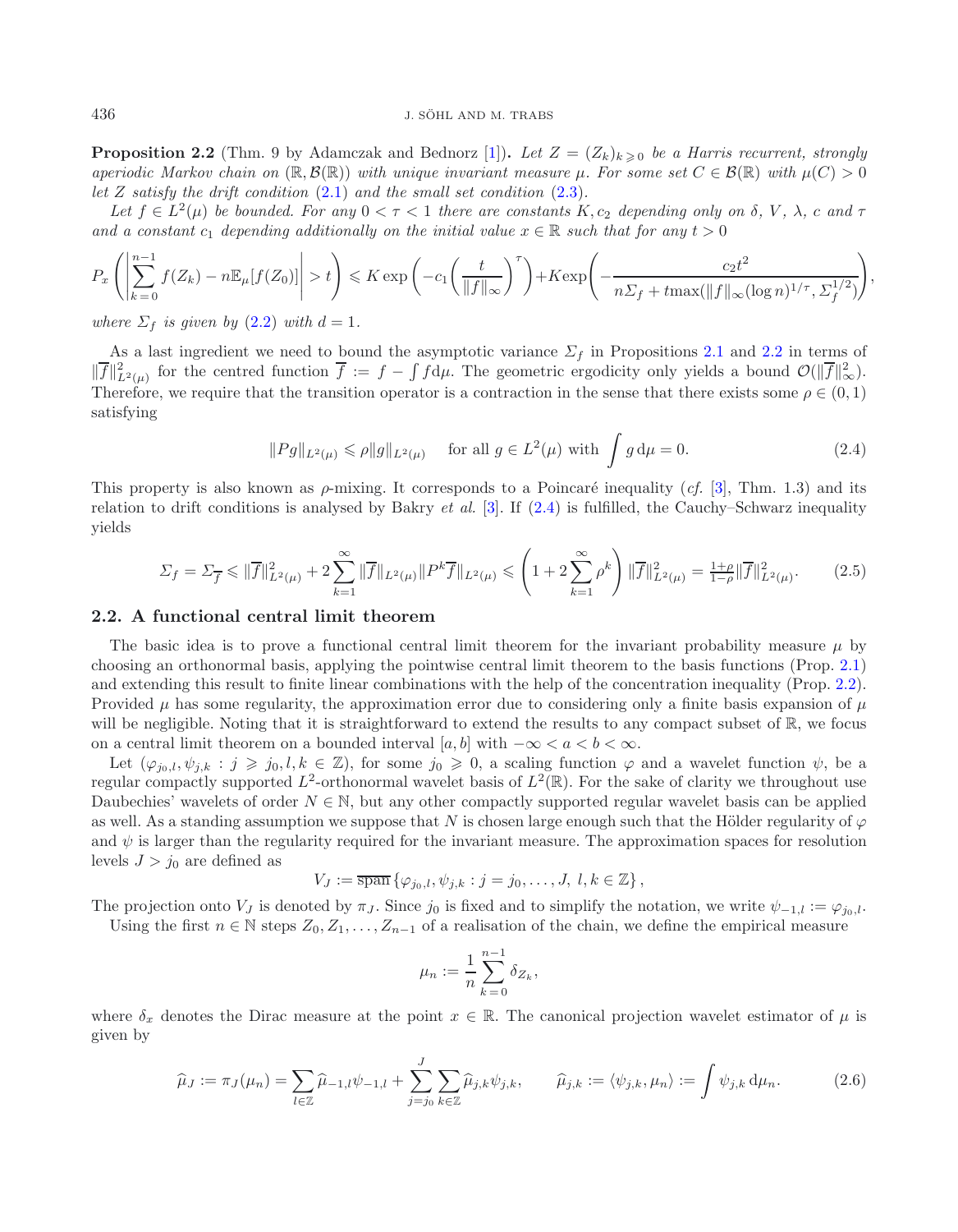For any  $\psi_{j,k}$  Proposition [2.1](#page-3-3) yields that  $\sqrt{n}(\mu_n - \mu)(\psi_{j,k})$  converges in distribution for  $n \to \infty$  to a Gaussian random variable

<span id="page-5-0"></span>
$$
\mathbb{G}_{\mu}(j,k) \sim \mathcal{N}(0,\Sigma_{\psi_{j,k}}) \quad \text{with covariances} \quad \mathbb{E}_{\mu}[\mathbb{G}_{\mu}(j,k)\mathbb{G}_{\mu}(l,m)] = \Sigma_{\psi_{j,k},\psi_{l,m}}.\tag{2.7}
$$

Using the techniques from Castillo and Nickl [\[8\]](#page-29-21), this pointwise convergence of  $\mu_n$  can be extended to a uniform central limit theorem on [a, b] for the projection estimator  $\hat{\mu}_J$  in the *multi-scale sequence spaces* which are defined as follows: noting that the Daubechies wavelets fulfil supp  $\varphi \subseteq [0, 2N - 1]$  and supp  $\psi \subseteq [-N + 1, N]$ (*cf.* [\[24](#page-29-27)], Chap. 7), the sets  $L := K_{-1} := \{k \in \mathbb{Z} : 2^{j_0}a - 2N + 1 \leq k \leq 2^{j_0}b\}$  and  $K_j := \{k \in \mathbb{Z} : 2^ja - N \leq k \leq 2^{j_0}b\}$  $2^{j}b + N - 1$ } contain all indices of  $\varphi_{j_0}$ , and  $\psi_{j, \cdot}$ , respectively, whose support intersects with the interval [a, b]. For a monotonously increasing weighting sequence  $w = (w_j)_{j=-1,j_0,j_0+1,j_0+2,...}$  with  $w_j \geq 1$  and  $w_{-1} := 1$  we define the multi-scale sequence spaces as

$$
\mathcal{M} := \mathcal{M}(w) := \left\{ x = (x_{jk}) : ||x||_{\mathcal{M}(w)} := \sup_{j \in \{-1, j_0, j_0 + 1, ...\}} \max_{k \in K_j} \frac{|x_{jk}|}{w_j} < \infty \right\},\,
$$

Since the Banach space  $\mathcal{M}(w)$  is non-separable, we define the separable, closed subspace

<span id="page-5-2"></span>
$$
\mathcal{M}_0 := \mathcal{M}_0(w) := \left\{ x = (x_{jk}) : \lim_{j \to \infty} \max_{k \in K_j} \frac{|x_{jk}|}{w_j} = 0 \right\}.
$$

Let us assume that  $\mu$  is absolutely continuous with respect to the Lebesgue measure and denote the density likewise by  $\mu$ . If the density is bounded on  $D = [a - 2^{-j_0}(2N-1), b + 2^{-j_0}(2N-1)]$ , the orthonormality and the support of  $(\psi_{j,k})$  and  $(2.5)$  yield  $\Sigma_{\psi_{j,k}} = \mathcal{O}(\|\mu\|_{\infty})$ . Standard estimates of the supremum of normal random variables yield that the maximum over the  $2<sup>j</sup>$  variables  $\mathbb{G}_{\mu}(j, \cdot)$  of a resolution level j are of the order maxk  $|\mathbb{G}_{\mu}(j,k)| = \mathcal{O}_P(\sqrt{j})$ , see [\(2.14\)](#page-9-0) below. Since the cardinality of  $K_j$  is of the order  $2^j$ , a weighting  $w_j = \sqrt{j}$ seems to be appropriate and indeed we conclude as ([\[8](#page-29-21)], Prop. 3):

<span id="page-5-1"></span>**Lemma 2.3.** Let  $\mu$  *admit a Lebesgue density which is bounded on* D. Then  $\mathbb{G}_{\mu}$  from [\(2.7\)](#page-5-0) satisfies  $\mathbb{E}[\|\mathbb{G}_{\mu}\|_{\mathcal{M}(w)}] < \infty$  for the weights  $w_j = \sqrt{j}$ . Moreover,  $\mathcal{L}(\mathbb{G}_{\mu})$  is a tight Gaussian Borel probability measure in  $\mathcal{M}_0(w)$  *if*  $\sqrt{j}/w_j \to 0$ *.* 

Let us now summarise the assumptions on the Markov chain, which are needed to prove the functional central limit theorem and for the construction of confidence bands. For any regularity  $s > 0$ , denoting the integer part of s by [s], the *H¨older space* on a domain D is defined by

$$
C^{s}(D) := \left\{ f \colon D \to \mathbb{R} \bigg| \|f\|_{C^{s}} := \sum_{k=0}^{[s]} \|f^{(k)}\|_{\infty} + \sup_{x \neq y} \frac{|f^{[s]}(x) - f^{[s]}(y)|}{|x - y|^{s - [s]}} \right\}.
$$

**Assumption 2.4.** Let  $(Z_k)_{k\geqslant 0}$  be a Harris recurrent, strongly aperiodic Markov chain on  $(\mathbb{R}, \mathcal{B}(\mathbb{R}))$  with initial condition  $Z_0 = x$ . Let the invariant probability measure have a density  $\mu$  in  $C<sup>s</sup>(D)$  for some  $s > 0$  and some sufficiently large set  $D \subseteq \mathbb{R}$  containing [a, b]. Let the drift condition [\(2.1\)](#page-3-0) and small set condition [\(2.3\)](#page-3-1) be satisfied for some  $C \in \mathcal{B}(\mathbb{R})$  with  $\mu(C) > 0$ . Further suppose that the transition operator is an  $L^2(\mu)$ -contraction fulfilling  $(2.4)$  with  $\rho \in (0,1)$ .

**Remark 2.5.** As we have discussed above it suffices to verify that the chain  $(Z_k)_{k>0}$  is  $\psi$ -irreducible and satisfies [\(2.1\)](#page-3-0) and [\(2.3\)](#page-3-1) in order to conclude that the  $(Z_k)_{k\geq 0}$  is Harris recurrent, strongly aperiodic and has a unique invariant probability measure.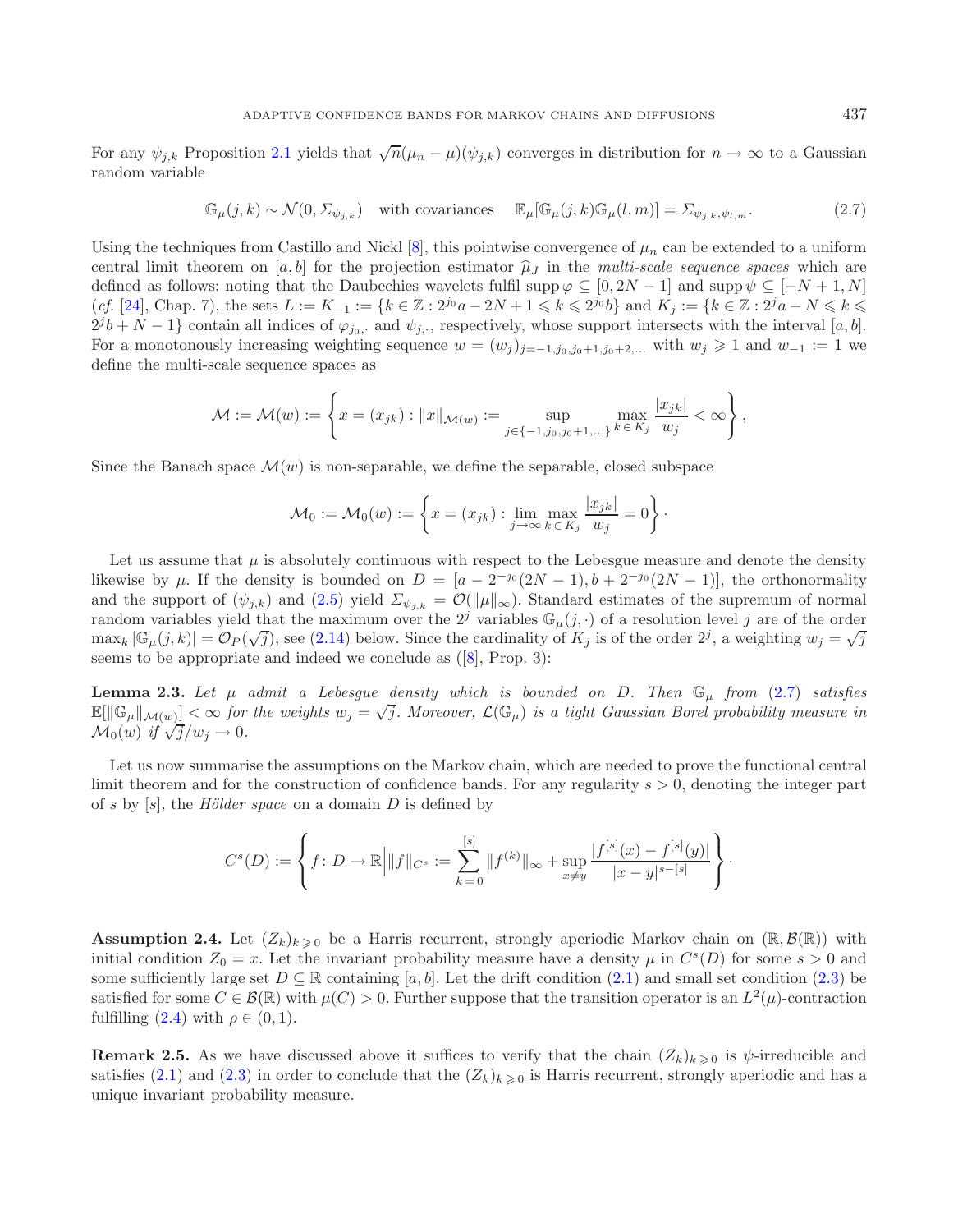#### 438 J. SÖHL AND M. TRABS

Now we can show the functional central limit theorem for  $\hat{\mu}_J$  in the space  $\mathcal{M}_0(w)$ . Note that the natural nonparametric choice  $J_n$  given by  $2^{J_n} \sim n^{1/(2s+1)}$  satisfies the conditions of the following theorem. Recall that weak convergence of laws  $\mathcal{L}(X)$  of random variables X on a metric space  $(S, d)$  can be metrised by the *bounded-Lipschitz metric*

$$
\beta_S(\mu, \nu) := \sup_{F: ||F||_{BL} \le 1} \left| \int_S F(x) (\mu(dx) - \nu(dx)) \right| \quad \text{with}
$$

$$
||F||_{BL} := \sup_{x \in S} |F(x)| + \sup_{x, y \in S: x \ne y} \frac{|F(x) - F(y)|}{d(x, y)}.
$$

<span id="page-6-2"></span>**Theorem 2.6.** *Grant Assumption* [2.4](#page-5-1) *and let*  $w = (w_j)$  *be increasing and satisfy*  $\sqrt{j}/w_j \rightarrow 0$  *as*  $j \rightarrow \infty$ *. Let*  $J_n \in \mathbb{N}$  fulfil, for some  $\tau \in (0,1)$ ,

$$
\sqrt{n}2^{-J_n(2s+1)/2}w_{J_n}^{-1} = o(1), \qquad (\log n)^{2/\tau}n^{-1}2^{J_n}J_n = \mathcal{O}(1).
$$

*Then*  $\widehat{\mu}_{J_n}$  *from* [\(2.6\)](#page-4-2) *satisfies, for*  $n \to \infty$ *,* 

$$
\sqrt{n}(\widehat{\mu}_{J_n}-\mu)\stackrel{d}{\longrightarrow}\mathbb{G}_{\mu}\quad\text{in}\ \mathcal{M}_0(w).
$$

*Proof.* We follow the strategy of ([\[8\]](#page-29-21), Thm. 1). First we deal with the bias term. By the s-Hölder regularity of  $\mu$  we have ([\[19](#page-29-28)], Def. (5.90) and Prop. 5.3.13)

<span id="page-6-1"></span><span id="page-6-0"></span>
$$
\sup_{j,k} 2^{j(2s+1)/2} |\langle \psi_{j,k}, \mu \rangle| < \infty
$$

and thus by the assumption on  $J_n$ 

$$
\|\mu - \pi_{J_n}(\mu)\|_{\mathcal{M}} = \sup_{j>J_n} \max_{k \in K_j} w_j^{-1} |\langle \psi_{jk}, \mu \rangle| \lesssim \sup_{j>J_n} w_j^{-1} 2^{-j(2s+1)/2} = o(n^{-1/2}).
$$

Defining  $\nu_n := \sqrt{n}(\hat{\mu}_{J_n} - \pi_{J_n}(\mu))$ , we decompose the stochastic error, for  $J < J_n$  to be specified later,

$$
\beta_{\mathcal{M}_0}(\mathcal{L}(\nu_n), \mathcal{L}(\mathbb{G}_{\mu})) \leq \beta_{\mathcal{M}_0}(\mathcal{L}(\nu_n), \mathcal{L}(\nu_n) \circ \pi_J^{-1}) + \beta_{\mathcal{M}_0}(\mathcal{L}(\nu_n) \circ \pi_J^{-1}, \mathcal{L}(\mathbb{G}_{\mu}) \circ \pi_J^{-1}) + \beta_{\mathcal{M}_0}(\mathcal{L}(\mathbb{G}_{\mu}) \circ \pi_J^{-1}, \mathcal{L}(\mathbb{G}_{\mu})).
$$
\n(2.8)

In the sequel we will separately show that all three terms converge to zero. Let  $\varepsilon > 0$ . By definition of the  $\beta_{\mathcal{M}_0}$ -norm we estimate the first term by

$$
\beta_{\mathcal{M}_0}(\mathcal{L}(\nu_n), \mathcal{L}(\nu_n) \circ \pi_J^{-1}) = \sup_{F: ||F||_{BL} \le 1} |\mathbb{E}\left[F(\nu_n) - F(\pi_J(\nu_n))\right]|
$$
  
\$\le \mathbb{E}\left[ \|\sqrt{n}(\pi\_{J\_n} - \pi\_J)(\mu\_n - \mu)\|\_{\mathcal{M}} \right] \$  
\$\le \max\_{J < j \le J\_n} (w\_j^{-1}j^{1/2}) \mathbb{E}\left[\max\_{J < j \le J\_n} \max\_{k \in K\_j} j^{-1/2} |\langle \sqrt{n}(\mu\_n - \mu), \psi\_{j,k} \rangle| \right]. \tag{2.9}

By the assumptions on  $w$  and due to the factor in front of the expectation, the above display can be bounded by  $\varepsilon/3$  if J is chosen large enough and provided that the expectation can be bounded by a constant independent of J and n. To apply the concentration inequality in Proposition [2.2,](#page-3-4) note that  $\Sigma_{\psi_{j,k}} = \mathcal{O}(\|\mu\|_{\infty})$  by [\(2.5\)](#page-4-1) and  $\sqrt{j}||\psi_{j,k}||_{\infty} = \sqrt{j}2^{j/2} = \mathcal{O}(\sqrt{n}(\log n)^{-1/\tau})$  for  $j \leq J_n$ . Hence, for any  $M > 0$  large enough we obtain for constants  $c_i > 0, i = 1, 2, \ldots,$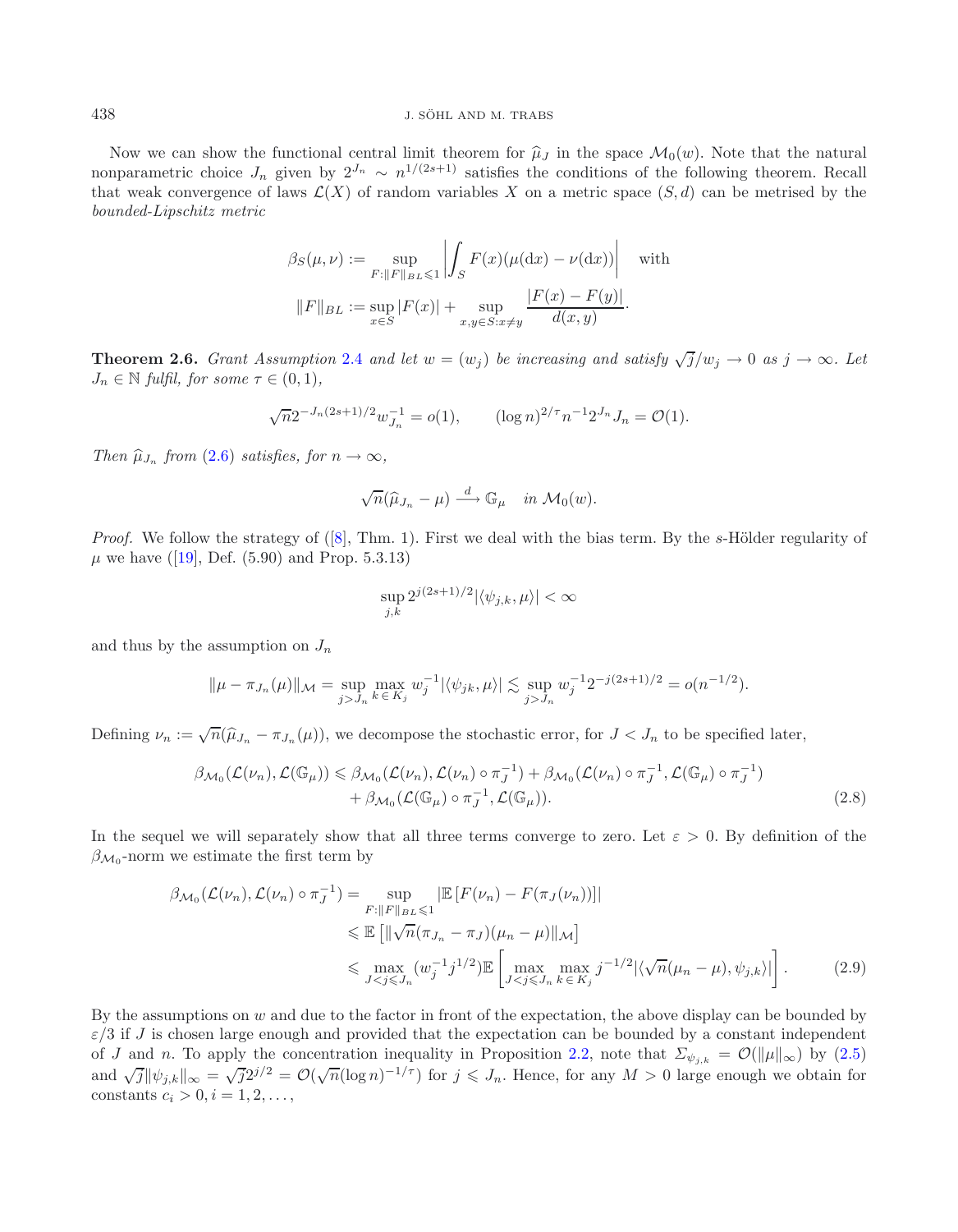ADAPTIVE CONFIDENCE BANDS FOR MARKOV CHAINS AND DIFFUSIONS <sup>439</sup>

$$
\mathbb{E}\left[\max_{Ju\right) du \n\leq M + \sum_{J\sqrt{j}u\right) du \n\leq M + \sum_{J\n(2.10)
$$

where we have used in the next to last estimate that  $J_n \lesssim \log n$  and thus  $j^{\tau} \log n \gtrsim j$  for all  $j \leq J_n$ .

To bound the second term in  $(2.8)$ , we use Proposition [2.1](#page-3-3) and the Cramér–Wold device to see that it is smaller than  $\varepsilon/3$  for fixed J and n sufficiently large. It remains to consider the third term in [\(2.8\)](#page-6-0) which can be estimated similarly to [\(2.9\)](#page-6-1), using that  $\mathbb{E}[\sup_j \max_k j^{-1/2}|\mathbb{G}_{\mu}(j,k)|] < \infty$  by Lemma [2.3.](#page-5-2)

## <span id="page-7-2"></span>**2.3. The construction of confidence bands**

Using the multi-scale central limit theorem, we now construct confidence bands for the density of the invariant probability measure. For some confidence level  $\alpha \in (0,1)$  the natural idea is to take

<span id="page-7-1"></span>
$$
\mathcal{C}_n(\zeta_\alpha) := \left\{ f : \|f - \widehat{\mu}_{J_n}\|_{\mathcal{M}} < \frac{\zeta_\alpha}{\sqrt{n}} \right\} = \left\{ f : \sup_{j,k} w_j^{-1} |\langle f - \widehat{\mu}_{J_n}, \psi_{j,k} \rangle| < \frac{\zeta_\alpha}{\sqrt{n}} \right\},
$$

where  $\zeta_{\alpha}$  is chosen such that  $P(||\mathbb{G}_{\mu}||_{\mathcal{M}} < \zeta_{\alpha}) \geq 1 - \alpha$ . For this set the asymptotic coverage follows immediately from Theorem [2.6.](#page-6-2) However,  $\mathcal{C}_n(\zeta_\alpha)$  is too large in terms of the  $L^\infty([a, b])$ -diameter

<span id="page-7-0"></span>
$$
|\mathcal{C}_n(\zeta_\alpha)|_\infty := \sup \left\{ \sup_{x \in [a,b]} |f(x) - g(x)| : f, g \in \mathcal{C}_n(\zeta_\alpha) \right\}.
$$

To obtain the (nearly) optimal  $L^{\infty}$ -diameter, we need to control the large resolution levels. As suggested by Castillo and Nickl [\[8](#page-29-21)], we use *a priori* knowledge of the regularity s to define

$$
\overline{\mathcal{C}}_n := \overline{\mathcal{C}}_n(\zeta_\alpha, s, u_n) := \mathcal{C}_n(\zeta_\alpha) \cap \{f : ||f||_{C^s} \leq u_n\}
$$
\n(2.11)

·

·

for a sequence  $u_n \to \infty$ .

**Proposition 2.7.** *Grant Assumption* [2.4](#page-5-1) *with*  $s > 0$  *and let*  $w = (w_j)$  *be increasing and satisfy*  $\sqrt{j}/w_j \rightarrow 0$ *. For*  $\alpha \in (0,1)$  *let*  $\zeta_{\alpha} > 0$  *be such that*  $P(||\mathbb{G}_{\mu}||_{\mathcal{M}} \geq \zeta_{\alpha}) \leq \alpha$  *and choose*  $J_n := J_n(s)$  *such that* 

$$
2^{J_n} = \left(\frac{n}{\log n}\right)^{1/(2s+1)}
$$

*Then the confidence set*  $\overline{\mathcal{C}}_n = \overline{\mathcal{C}}_n(\zeta_\alpha, s, u_n)$  *from* [\(2.11\)](#page-7-0) *with*  $u_n := w_{J_n}/\sqrt{J_n}$  *satisfies* 

$$
\liminf_{n \to \infty} P(\mu \in \overline{C}_n) \geq 1 - \alpha \quad \text{and} \quad |\overline{C}_n|_{\infty} = \mathcal{O}_P\left(\left(\frac{n}{\log n}\right)^{-s/(2s+1)} u_n\right)
$$

<span id="page-7-3"></span>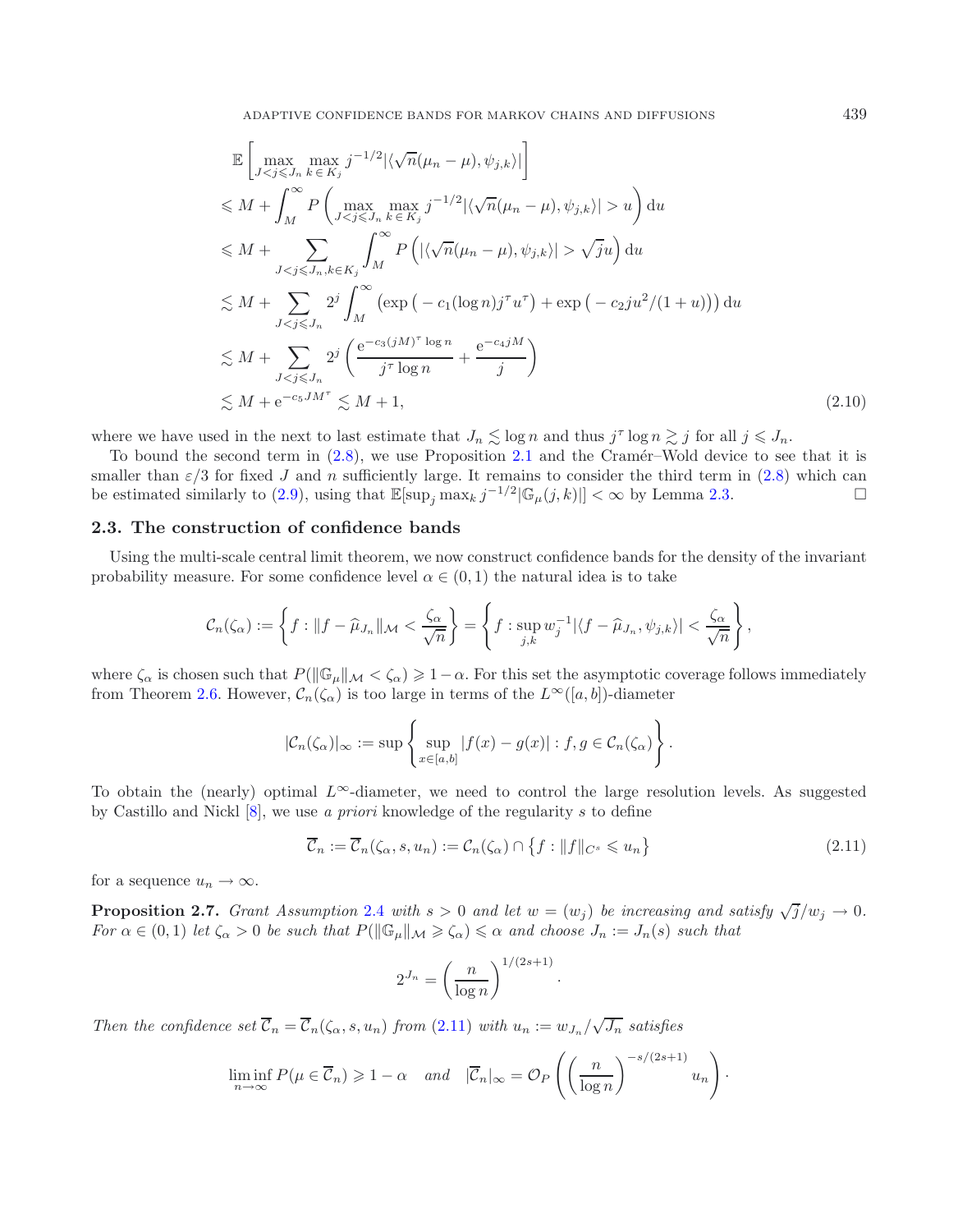*Proof.* Let us first verify  $\liminf_{n\to\infty} P(\mu \in \overline{\mathcal{C}}_n) \geq 1 - \alpha$ . Since  $\mu \in C^s(u_n)$  for large enough n, Theorem [2.6](#page-6-2) yields

<span id="page-8-0"></span>
$$
\liminf_{n\to\infty} P(\mu \in \overline{\mathcal{C}}_n) = \liminf_{n\to\infty} P(\sqrt{n} \|\widehat{\mu}_{J_n} - \mu\|_{\mathcal{M}} < \zeta_\alpha) \geqslant P(\|\mathbb{G}_\mu\|_{\mathcal{M}} < \zeta_\alpha) \geqslant 1 - \alpha.
$$

To bound the diameter let  $f, g \in \overline{\mathcal{C}}_n$ . Using  $||f - \hat{\mu}_{J_n}||_{\mathcal{M}} = \mathcal{O}_P(n^{-1/2})$  and  $f - g \in C^{s}(2u_n)$ , we obtain

$$
||f - g||_{L^{\infty}([a,b])} \lesssim \sum_{j \leq J_n} 2^{j/2} \max_{k \in K_j} |\langle f - g, \psi_{j,k} \rangle| + \sum_{j > J_n} 2^{j/2} \max_{k \in K_j} |\langle f - g, \psi_{j,k} \rangle|
$$
  
\n
$$
\leq \sum_{j \leq J_n} 2^{j/2} \left( \max_{k \in K_j} |\langle f - \hat{\mu}_{J_n}, \psi_{j,k} \rangle| + \max_{k \in K_j} |\langle g - \hat{\mu}_{J_n}, \psi_{j,k} \rangle| \right)
$$
  
\n
$$
+ \sum_{j > J_n} 2^{-js} 2^{j(s+1/2)} \max_{k \in K_j} |\langle f - g, \psi_{j,k} \rangle|
$$
  
\n
$$
\leq (||f - \hat{\mu}_{J_n}||_{\mathcal{M}} + ||g - \hat{\mu}_{J_n}||_{\mathcal{M}}) \sum_{j \leq J_n} 2^{j/2} w_j + ||f - g||_{C^s} \sum_{j > J_n} 2^{-js}
$$
  
\n
$$
= O_P(n^{-1/2} 2^{J_n/2} w_{J_n}) + O_P(2^{-J_n s} u_n)
$$
  
\n
$$
= O_P(n^{-1/2} 2^{J_n/2} J_n^{1/2} u_n) + O_P(2^{-J_n s} u_n).
$$
 (2.12)

Plugging in the choice of  $J_n$ , we finally have  $n^{-1/2}\sqrt{2^{J_n}J_n} \lesssim (n/\log n)^{-s/(2s+1)} = 2^{-J_n s}$ .

A multi-scale confidence band as in  $(2.11)$  allows for the construction of a classical  $L^{\infty}$ -band on [a, b] around  $\hat{\mu}_{J_n}$  as follows: let us denote the almost optimal diameter by  $\rho_n := \left(\frac{n}{\log n}\right)^{-s/(2s+1)} u_n$ . As we can deduce from [\(2.12\)](#page-8-0), there is a constant  $D > 0$  such that we have  $||f - \hat{\mu}_{J_n}||_{L^{\infty}([a,b])} \le D\rho_n$  for any  $f \in \overline{\mathcal{C}_n}$ . Hence, the band

$$
\widetilde{\mathcal{C}}_n := \left\{ f : [a, b] \to \mathbb{R} \middle| \|f - \widehat{\mu}_{J_n}\|_{L^{\infty}([a, b])} \le D\rho_n \right\}
$$

contains  $\overline{C}_n$  which only improves the coverage. Consequently,  $\overline{C}_n$  is an  $L^{\infty}$ -confidence band with level  $\alpha$  which shrinks with almost optimal rate  $\rho_n$ . In addition, a multi-scale confidence band as in [\(2.11\)](#page-7-0) allows for simultaneous confidence intervals in all wavelet coefficients. This is especially useful for goodness-of-fit tests where the optimal  $L^{\infty}$ -diameter of  $\overline{\mathcal{C}}_n$  is a measure of the power of the test.

In order to apply the confidence band  $(2.11)$  we need the regularity s of the invariant density and a critical value  $\zeta_{\alpha}$  such that  $P(\|\mathbb{G}_{\mu}\|_{\mathcal{M}}<\zeta_{\alpha})\geq 1-\alpha$  for  $\alpha\in(0,1)$ . Adaptive confidence bands will be presented later in the context of diffusions. So let us suppose for a moment that the regularity  $s$  is known. Then the problem reduces to the construction of the critical value to which the remainder of this section is devoted.

A first observation is that if several independent copies of the diffusion are observed then one could calculate for each copy an estimator  $\hat{\mu}_{J_n}$  and obtain estimators for the values  $\zeta_\alpha$  from the distribution of the estimators  $\hat{\mu}_{J_n}$  around their joint mean. Since the assumption of many independent copies is not realistic we will not pursue this further. Instead of the consistent estimation of the lowest possible  $\zeta_{\alpha}$  we restrict ourselves to estimating an upper bound, which yields possibly more conservative confidence sets. By the concentration of Gaussian measures we know for any  $\kappa > 0$  that

$$
P(|\!mathbb{G}_{\mu}||_{\mathcal{M}} \geq \mathbb{E}[||\mathbb{G}_{\mu}||_{\mathcal{M}}] + \kappa) \leq e^{-\kappa^2/(2\Sigma)},
$$

where  $\Sigma := \sup_{j,k} \mathbb{E}[|\mathbb{G}_{\mu}(j,k)|^2] = \sup_{j,k} \Sigma_{\psi_{j,k}}$  (see for example [\[30\]](#page-29-29), Thm. 7.1). Hence, an upper bound for  $\zeta_{\alpha}$ is given by

$$
\sqrt{2\Sigma \log \alpha^{-1}} + \mathbb{E}[\|\mathbb{G}_{\mu}\|_{\mathcal{M}}].
$$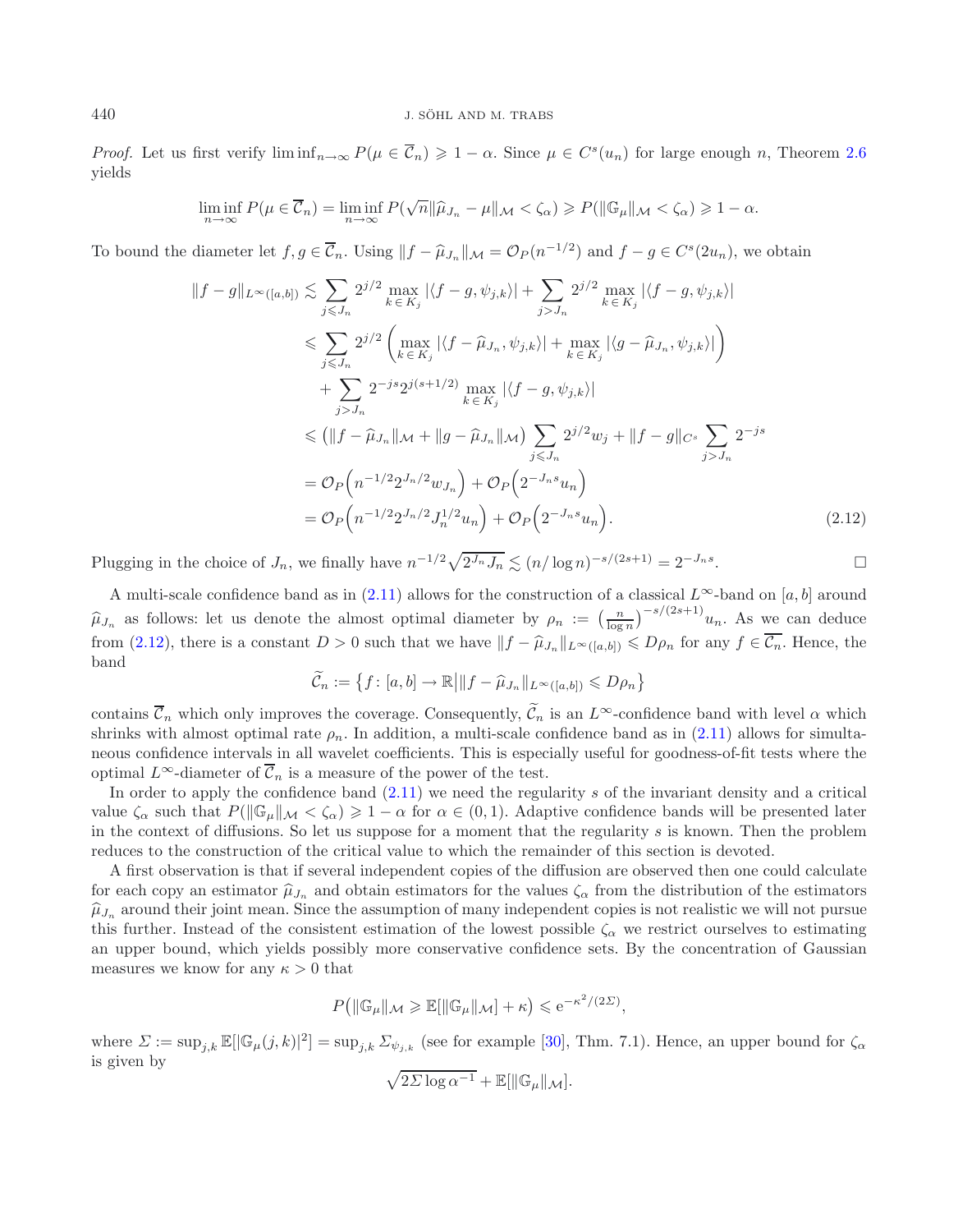The expected value  $\mathbb{E}[\|\mathbb{G}_{\mu}\|_{\mathcal{M}}]$  can be bounded as in Proposition 2 by Castillo and Nickl [\[8\]](#page-29-21), depending on  $\Sigma$ again. We obtain the following upper bound for  $\zeta_{\alpha}$ :

**Lemma 2.8.** *Let*  $j_0 \ge 1$  *and*  $w = (w_j)$  *satisfy*  $w_{-1} = \sqrt{j_0}$  *and*  $\inf_j w_j / \sqrt{j} \ge 1, j \ge j_0$ *, and define*  $\Sigma :=$  $\sup_{j,k} \Sigma_{\psi_{j,k}}$ . Then  $P(||\mathbb{G}_{\mu}||_{\mathcal{M}} \geqslant \overline{\zeta}_{\alpha}) \leqslant \alpha$  holds for

<span id="page-9-1"></span><span id="page-9-0"></span>
$$
\overline{\zeta}_{\alpha}(\Sigma) := \left(\sqrt{2\log \alpha^{-1}} + 2C + \frac{32}{3C} 2^{-2j_0}\right) \sqrt{\Sigma}
$$
\n(2.13)

*with*  $C := (\sup_{j \ge j_0} (4 \log |K_j| + 2 \log 2)/j)^{1/2}$ *.* 

*Proof.* The cardinality of  $K_i$  is denoted by  $|K_i|$ . Recall that a standard normal random variable Z satisfies

$$
\mathbb{E}\left[e^{Z^2/4}\right] = \sqrt{2} \quad \text{and} \quad P(Z > \kappa) \leq \frac{1}{\kappa\sqrt{2\pi}}e^{-\kappa^2/2}, \kappa > 0.
$$

For each  $j \geq j_0$  and  $\kappa = 2 \sup_k \sum_{\psi_{j,k}}^{1/2}$  Jensen's inequality thus yields

$$
\mathbb{E}\left[\max_{k} |\mathbb{G}_{\mu}(j,k)|\right] \leq \kappa \left(\log \mathbb{E}\left[e^{\max_{k} |\mathbb{G}_{\mu}(j,k)|^{2}/\kappa^{2}}\right]\right)^{1/2} \leq 2 \sup_{k} \Sigma_{\psi_{j,k}}^{1/2} \left(\log |K_{j}| + \frac{1}{2} \log 2\right)^{1/2} \leq C\sqrt{\Sigma j},\tag{2.14}
$$

for the constant  $C := (\sup_j (4\log |K_j| + 2\log 2)/j)^{1/2}$ . Theorem 7.1 in [\[30\]](#page-29-29) yields for all  $t, T$  such that  $t \geqslant \Sigma^{1/2}CT$ and  $T > 1$ 

$$
P\left(\|\mathbb{G}_{\mu}\|_{\mathcal{M}} > t\right) \leq \sum_{j} P\left(|\max_{k} \mathbb{G}_{\mu}(j,k) - \mathbb{E}[\max_{k} \mathbb{G}_{\mu}(j,k)]| > tw_j - \mathbb{E}[\max_{k} |\mathbb{G}_{\mu}(j,k)|]\right)
$$
  

$$
\leq \sum_{j} P\left(|\max_{k} \mathbb{G}_{\mu}(j,k) - \mathbb{E}[\max_{k} \mathbb{G}_{\mu}(j,k)]| > (t-C)\sqrt{\Sigma j}\right)
$$
  

$$
\leq 2\sum_{j} e^{-jt^2(T-1)^2/(2\Sigma T^2)}.
$$

Recall that  $j = j_0, j_0, j_0 + 1, j_0 + 2, \ldots$  in the above sum. Using Fubini's theorem and the Gaussian tail bound, we conclude

$$
\mathbb{E}[\|\mathbb{G}_{\mu}\|_{\mathcal{M}}] \leq \Sigma^{1/2}CT + \int_{\Sigma^{1/2}CT}^{\infty} P(\|\mathbb{G}_{\mu}\|_{\mathcal{M}} > t)dt \leq \Sigma^{1/2}CT + 2\Sigma^{1/2} \sum_{j} \int_{CT}^{\infty} e^{-jt^2(1-1/T)^2/2} dt
$$
  

$$
\leq \Sigma^{1/2}CT + \frac{2\Sigma^{1/2}T}{C(T-1)^2} \sum_{j} e^{-(2\log 2)j(T-1)^2} \leq \Sigma^{1/2}CT + \frac{4\Sigma^{1/2}T2^{-2(T-1)^2j_0}}{C(T-1)^2(1-2^{-2(T-1)^2})}.
$$

Choosing the  $T = 2$ , we obtain  $\mathbb{E}[\|\mathbb{G}_{\mu}\|_{\mathcal{M}}] \leq (2C + \frac{32}{3C} 2^{-2j_0}) \Sigma^{1/2}$ .

From the above lemma we see that  $\Sigma$  is the key quantity for the construction of the critical values  $\zeta_{\alpha}$ . A natural estimator for  $\Sigma$  is  $\Sigma_n := (\max_{j \leq J_n, k} \Sigma_{\psi_{j,k}})$ , where  $\Sigma_{\psi_{j,k}}$  are estimators of  $\Sigma_{\psi_{j,k}}$  based on *n* observations.<br>Since  $J_n$  tends to infinity, the maximum over all  $j \leq J_n$  converges to the supremum asymptotically estimating the right quantity. For the estimators  $\Sigma_{\psi_{i,k}}$  we propose the initial monotone sequence estimators based on autocovariations by Geyer [\[16\]](#page-29-23), which are consistent over-estimates, and this yields almost surely

$$
\liminf_{n \to \infty} \Sigma_n \geqslant \Sigma,
$$

which suffices for our purposes.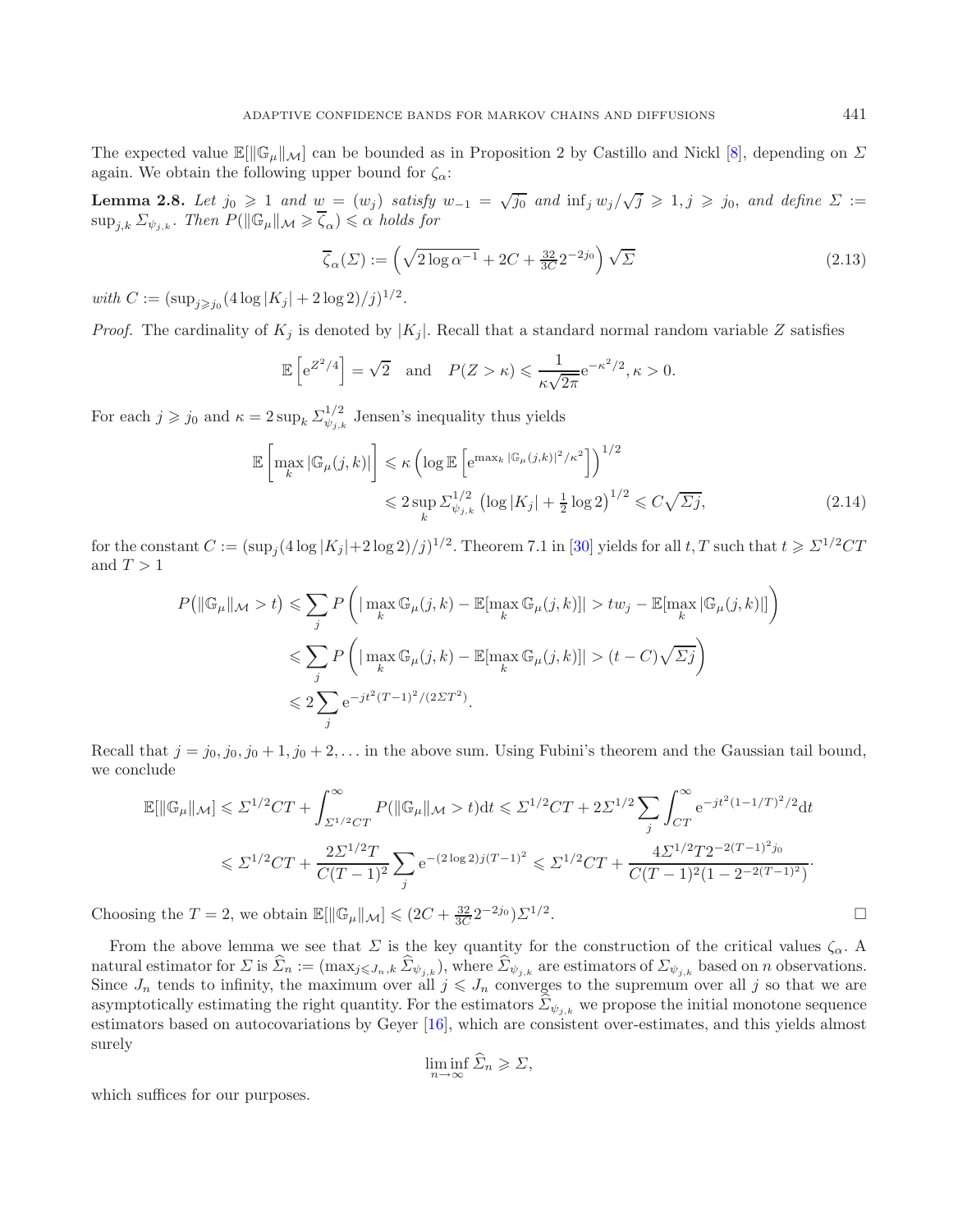#### 442 J. SÖHL AND M. TRABS

The estimation of  $\Sigma_{\psi_{i,k}}$  amounts to the estimation of the asymptotic variance  $\Sigma_f$  in [\(2.2\)](#page-3-2) for a known function  $f$  and this problem is studied in the MCMC-literature. In addition to the sequence estimators, Geyer  $[16]$ discusses two other constructions together with their advantages and disadvantages. Robert [\[37](#page-30-8)] constructs another estimator applying renewal theory, which is however difficult to calculate. A more recent estimator using i.i.d. copies of the process  $X$  is given by Chauveau and Diebolt [\[9\]](#page-29-30).

As an alternative to the above estimation of  $\Sigma$  in [\(2.13\)](#page-9-1) an upper bound could be estimated as follows: Using  $(2.5)$  we can bound  $\Sigma$  from above,

$$
\varSigma\leqslant \sup_{j,k}\tfrac{1+\rho}{1-\rho}\|\overline{\psi}_{j,k}\|_{L^2(\mu)}\leqslant \sup_{j,k}\tfrac{1+\rho}{1-\rho}\|\psi_{j,k}\|_{L^2}\|\mu\|_{\infty}=\tfrac{1+\rho}{1-\rho}\|\mu\|_{\infty},
$$

where we can plug in estimators for  $\|\mu\|_{\infty}$  and  $\rho$ . Considering a wavelet  $\psi_{i,k}$  localised around the maximum of  $\mu$  we see that the second inequality should provide a good bound. To estimate  $\|\mu\|_{\infty}$  a calculation along the lines of the bound [\(2.12\)](#page-8-0) shows that for  $\mu \in C^{s}(D)$  with  $J_n$  as in Proposition [2.7](#page-7-1)

$$
\|\widehat{\mu}_{J_n} - \mu\|_{L^\infty([a,b])} = \mathcal{O}_P\left(\left(\frac{\log n}{n}\right)^{s/(2s+1)} u_n\right),\tag{2.15}
$$

where  $u_n = w_{J_n}/\sqrt{J_n}$ . Provided the supremum of  $\mu$  is attained in [a, b] or  $\mu$  admits some positive global Hölder regularity, we conclude that  $\|\mu\|_{\infty}$  can be estimated by  $\|\widehat{\mu}_{J_n}\|_{\infty}$  with the above rate and is in particular a consistent estimator, which is all that is needed. For the estimation of  $\rho$  we observe that it is the second largest eigenvalue of the transition operator  $P_{\Delta}$ . Gobet *et al.* [\[20\]](#page-29-4) estimate this eigenvalue in a reflected diffusion model by constructing first an empirical transition matrix for the transition operator restricted to a finite dimensional space and then taking the second largest eigenvalue of the empirical transition matrix as an estimator for  $\rho$ , there denoted by  $\kappa_1$ . They give a rate for their estimator, in particular the estimator is consistent.

<span id="page-10-1"></span>Let us finally note that the estimation of  $\zeta_\alpha$  can be circumvented by a Bayesian approach as studied by Castillo and Nickl [\[8](#page-29-21)] as well as Szab´o *et al.* [\[42\]](#page-30-6) in simpler statistical problems. The papers analyse Bayesian credible sets in the density estimation model and in the white noise regression model as well as in the Gaussian sequence model and show that they are frequentist confidence sets. Estimating the drift of a diffusion from low−frequency observations is a more complicated statistical model. Consistency of the Bayesian approach in this setting has been established by van der Meulen and van Zanten [\[44\]](#page-30-4) and has been extended to the multi-dimensional case by Gugushvili and Spreij [\[21](#page-29-31)]. Recently Nickl and Söhl [\[36\]](#page-29-9) have shown Bayesian posterior contraction rates for scalar diffusions with unknown drift and unknown diffusion coefficient observed at low frequency.

#### 3. Application to diffusion processes

### <span id="page-10-0"></span>**3.1. Estimation of the invariant density and its consequences**

We now apply the results from the previous section to diffusion processes. At the same time we extend the results from inference on the invariant probability measure to confidence bands for the drift function. Let us consider the diffusion

$$
dX_t = b(X_t)dt + \sigma dW_t, \qquad t \ge 0, \quad X_0 = x,
$$
\n(3.1)

with a Brownian motion  $W_t$ , an unknown drift function  $b: \mathbb{R} \to \mathbb{R}$ , a volatility parameter  $\sigma > 0$  and starting point  $x \in \mathbb{R}$ . We observe X at equidistant time points  $0, \Delta, 2\Delta, \ldots, (n-1)\Delta$  for some fixed observation distance  $\Delta > 0$  and sample size  $n \to \infty$ . Our aim is inference on the drift b.

Underlying the sequence of observations  $(X_{\Delta k})_k \geq 0$  is a Markov structure described by the transition operator

$$
P_{\Delta}f(x) := \mathbb{E}[f(X_{\Delta})|X_0 = x].
$$

The semi-group  $(P_t : t \geq 0)$  has the infinitesimal generator L on the space of twice continuously differentiable functions given by

$$
Lf(x) = L_b f(x) := b(x) f'(x) + \frac{\sigma^2}{2} f''(x).
$$
\n(3.2)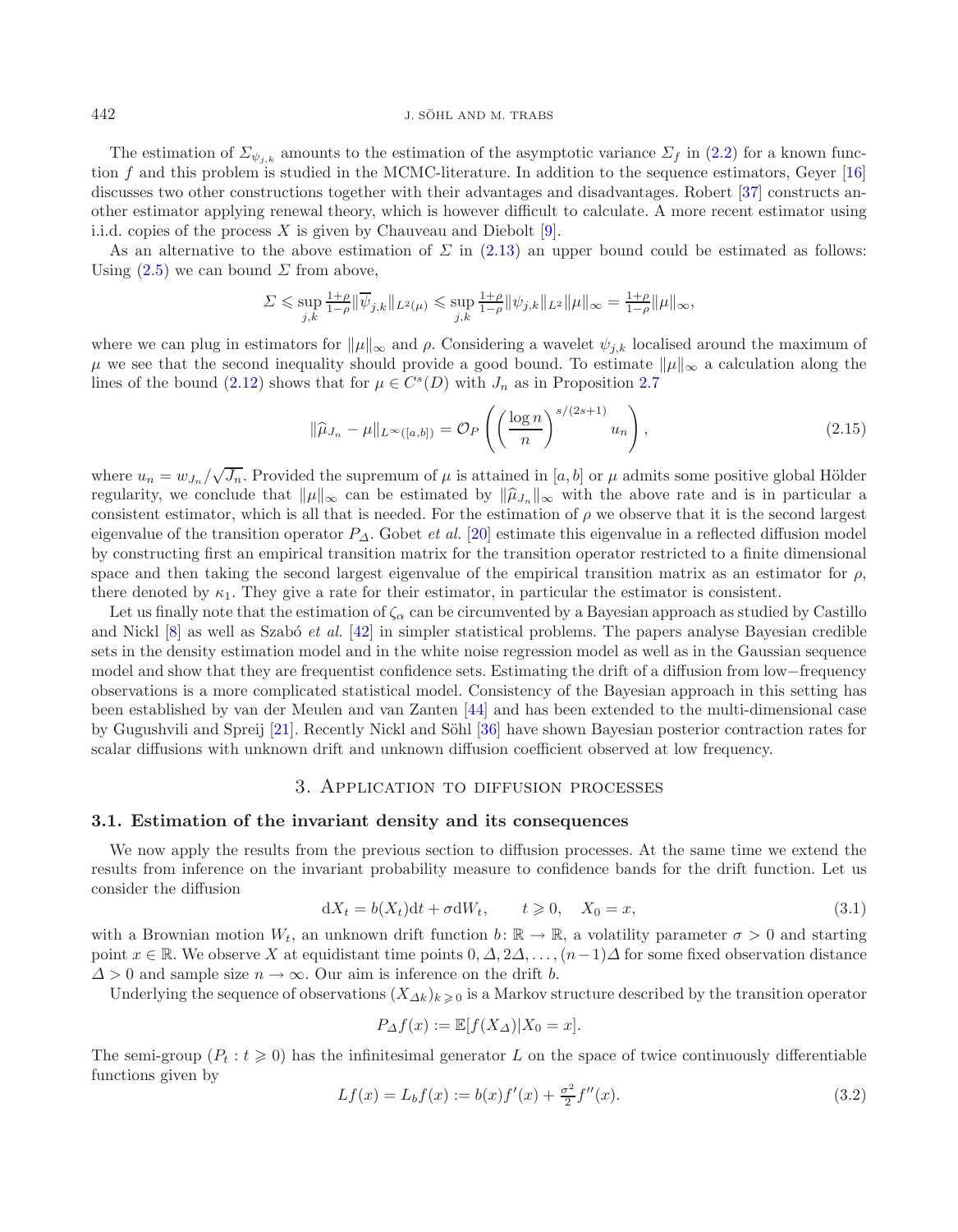If there is an invariant density  $\mu = \mu_b$ , the operator L is symmetric with respect to the scalar product of  $L^2(\mu) = \{f : \int |f|^2 d\mu < \infty\}$ . We impose the following assumptions on the diffusion:

**Assumption 3.1.** In model [\(3.1\)](#page-10-1) let b be continuously differentiable and satisfy  $b \in C^{s}(D)$  for  $s \geq 1$  and a sufficiently large set  $D \subseteq \mathbb{R}$  containing the interval [a, b] for  $a < b$ . Let  $\sigma$  be in a fixed bounded interval away from the origin. Suppose that b' is bounded and that there are  $M, r > 0$  such that

<span id="page-11-1"></span><span id="page-11-0"></span>
$$
sign(x)b(x) \leqslant -r, \quad \text{for all } |x| \geqslant M.
$$

More precisely, we will need  $D = [a - 2^{1-j_0}(2N-1), b + 2^{1-j_0}(2N-1)]$ . Due to the global Lipschitz continuity and the assumptions on the drift, equation  $(3.1)$  has a unique strong solution. Moreover,  $X_t$  is a Markov process with invariant probability density given by

<span id="page-11-2"></span>
$$
\mu(x) = C_0 \sigma^{-2} \exp\left(2\sigma^{-2} \int_0^x b(y) dy\right), \quad x \in \mathbb{R},
$$
\n(3.3)

with normalization constant  $C_0 > 0$  (*cf.* [\[4](#page-29-32)], Chaps. 1,4). The corresponding Markov chain Z with  $Z_k = X_{k\Delta}$ satisfies Assumption [2.4](#page-5-1) from the previous section.

**Proposition 3.2.** *If the diffusion process* [\(3.1\)](#page-10-1) *satisfies Assumption* [3.1](#page-11-0)*, then the Markov chain*  $(X_k \Delta)_{k>0}$ *satisfies Assumption* [2.4](#page-5-1) *where*  $\mu \in C^{s+1}(D)$ *.* 

*Proof.* By a time-change argument we can set  $\sigma = 1$  without loss of generality. Gihman and Skorohod [\[17](#page-29-33)], Thm. 13.2) have given an explicit formula for the transition density  $p_{\Delta}(x, y)$  with respect to the Lebesgue measure  $(i.e., P_\Delta(x, B) = \int_B p_\Delta(x, y) dy$  for all  $B \in \mathcal{B}(\mathbb{R})$ . In particular,  $p_\Delta(x, y)$  is strictly positive and thus Z is  $\psi$ -irreducible, where  $\psi$  is given by the Lebesgue measure on  $\mathbb{R}$ .

Moreover,  $(x, y) \mapsto p_\Delta(x, y)$  is continuous such that for any compact interval  $C \subseteq \mathbb{R}$  we have  $\delta := \delta(C)$  :=  $\inf_{x,y\in C} p_{\Delta}(x,y) > 0$  and the small set condition  $(2.3)$  is satisfied:

$$
P_{\Delta}(x, B) = \int_{B} p_{\Delta}(x, y) dy \ge \delta \int_{B \cap C} dy = \delta |C| \nu(B),
$$

where  $|C|$  denotes the Lebesgue measure of C and  $\nu$  is the uniform distribution on C. It also follows that the Markov chain is strongly aperiodic.

To show the drift condition [\(2.1\)](#page-3-0), we first construct a Lyapunov function for the infinitesimal generator (which is the continuous time analogue of the drift operator  $P - \text{Id}$ , that is we find a function  $V \geq 1$  such that

$$
LV(x) \leqslant -\lambda V(x) + c \mathbb{1}_C(x), \quad x \in \mathbb{R}.\tag{3.4}
$$

Let V be a smooth function with  $V(x)=e^{a|x|}$  for  $|x| > R$  for some  $R > 0$ . Due to the assumptions on b, we then obtain for these  $x$  and  $R$  large enough

$$
LV(x) = \frac{1}{2}V''(x) + b(x)V'(x) = \left(\frac{a^2}{2} + a\operatorname{sign}(x)b(x)\right)V(x) \le -\lambda V(x)
$$

for sufficiently small a,  $\lambda$  and thus the previous inequality is satisfied with  $C = [-R, R]$ . To carry this result over to the drift condition  $(2.1)$ , we adopt the approach by [Galtchouk and Pergamenshchikov](#page-29-34)  $([15]$  $([15]$  $([15]$ , Prop. 6.4): itô's formula yields for all  $0\leqslant t\leqslant\varDelta$ 

$$
V(X_t) = V(x) + \int_0^t L(V)(X_s)ds + \int_0^t V'(X_s)dW_s.
$$

We note that Fubini's theorem yields  $\mathbb{E}_{\mu}[\int_0^{\Delta} V'(X_s)^2 ds] = \int_0^{\Delta} \mathbb{E}_{\mu}[V'(X_0)^2]ds < \infty$  for constants a small enough by [\(3.3\)](#page-11-1) and by the assumptions on b. Consequently we have  $\mathbb{E}_x[\int_0^{\Delta} V'(X_s)^2 ds] < \infty$  for almost all  $x \in \mathbb{R}$ .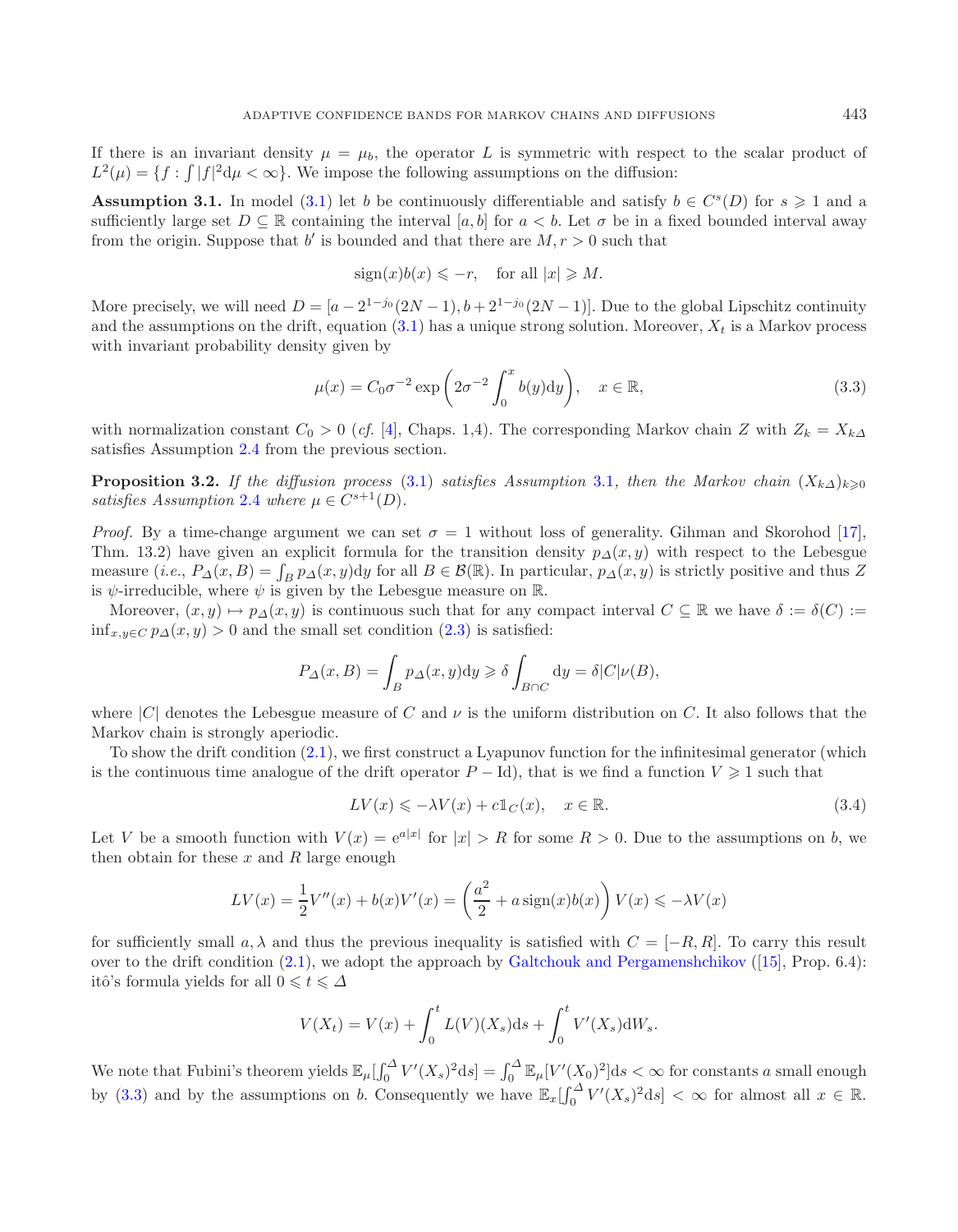#### 444 J. SÖHL AND M. TRABS

By the explicit formula of  $p_{\Delta}(x, y)$  we conclude that  $\mathbb{E}_x[\int_0^{\Delta} V'(X_s)^2 ds] < \infty$  for all  $x \in \mathbb{R}$ . Hence, the stochastic integral is a martingale (under  $P_{\Delta}$ ) and  $Z(t) := P_{\Delta}V(x)$  satisfies integral is a martingale (under  $P_x$ ) and  $Z(t) := P_t V(x)$  satisfies

$$
Z'(t) = \mathbb{E}_x[L(V)(X_t)] = -\lambda Z(t) + \psi(t), \quad \psi(t) := \mathbb{E}_x[L(V)(X_t) + \lambda V(X_t)],
$$

where we have  $\psi(t) \leq cP_x(X_t \in C) \leq c$  by [\(3.4\)](#page-11-2). Solving this differential equation, we obtain for all  $t \in [0, \Delta]$ 

<span id="page-12-0"></span>
$$
Z(t) = Z(0)e^{-\lambda t} + \int_0^t e^{-\lambda(t-s)}\psi(s)ds \leqslant V(x)e^{-\lambda t} + c\frac{1 - e^{-\lambda\Delta}}{\lambda}.
$$

Therefore, the drift condition follows:

$$
P_{\varDelta} V(x) - V(x) \leqslant ( \mathrm{e}^{-\lambda \varDelta} - 1 ) V(x) + \frac{c}{\lambda} \leqslant - \widetilde{\lambda} V(x) + \frac{c}{\lambda} \mathbbm{1}_{ \{ |x| \leqslant R \} }(x),
$$

where  $R > 0$  and  $\tilde{\lambda} > 0$  are chosen such that  $(1 - e^{-\lambda \Delta} - \tilde{\lambda}) V(x) > c/\lambda$  for  $|x| > R$ . In combination with the  $\psi$ -irreducibility the drift condition shows that the Markov chain is positive Harris recurrent.

Since our diffusion is symmetric, in the sense that the transition operator is symmetric with respect to  $L^2(\mu)$ , we argue as [Bakry](#page-29-26) *et al.* ([\[3\]](#page-29-26) Sect. 4.3), using that the Poincaré inequality is implied by a Lyapunov–Poincaré inequality and we thus have the contraction property  $(2.4)$  ([\[3\]](#page-29-26), Thm. 1.3). Finally, the smoothness of b in combination with the formula for the invariant probability density [\(3.3\)](#page-11-1) imply that  $\mu$  is in  $C^{s+1}(D)$ .

Theorem [2.6](#page-6-2) and Proposition [2.7](#page-7-1) yield immediately

**Corollary 3.3.** *Grant Assumption* [3.1](#page-11-0) *and let*  $w = (w_j)$  *be increasing and satisfy*  $\sqrt{j}/w_j \rightarrow 0$ *. Then the wavelet projection estimator*  $\hat{\mu}_{J_n}$  *from* [\(2.6\)](#page-4-2) *with*  $2^{J_n} = (n/\log n)^{1/(2s+3)}$  *satisfies* 

<span id="page-12-1"></span>
$$
\sqrt{n}(\widehat{\mu}_{J_n}-\mu)\stackrel{d}{\longrightarrow}\mathbb{G}_{\mu}\quad\text{in}\ \mathcal{M}_0(w).
$$

*Moreover, the confidence band*  $\overline{\mathcal{C}}_n = \overline{\mathcal{C}}_n(\zeta_\alpha, s+1, u_n)$  *from* [\(2.11\)](#page-7-0) *with critical value*  $\zeta_\alpha$  *such that*  $P(||\mathbb{G}_{\mu}||_{\mathcal{M}} \geq$  $\langle \zeta_{\alpha} \rangle \leq \alpha$  and  $u_n = w_{J_n}/\sqrt{J_n}$  satisfies

$$
\liminf_{n \to \infty} P(\mu \in \overline{\mathcal{C}}_n) \geq 1 - \alpha \quad \text{and} \quad |\overline{\mathcal{C}}_n|_{\infty} = \mathcal{O}_P\left( \left(\frac{n}{\log n}\right)^{-(s+1)/(2s+3)} u_n \right).
$$

## **3.2. Drift estimation** *via* **plug-in**

Supposing from now on that  $\sigma = 1$  and rewriting the formula of the invariant measure [\(3.3\)](#page-11-1), we see that

$$
b(x) = \frac{1}{2} (\log \mu(x))'
$$
 (3.5)

Obviously, b depends on  $\mu$  in a nonlinear way and the estimation problem is ill-posed because b is a function of the derivative  $\mu'$ . In general, the same calculation leads to a formula for the function  $b(x)/\sigma^2$ . Note that all shape properties of the drift function, like monotonicity, extrema, *etc.* are already determined by  $b/\sigma^2$ . As demonstrated by Gobet *et al.* [\[20\]](#page-29-4), the information on  $\sigma$  is encoded in the transition operator of the underlying Markov chain. However, the estimation procedure in this latter article is quite involved and the construction of adaptive confidence bands in the general setting is beyond the scope of the present article. In the following we always set  $\sigma = 1$ . Note that if we have an estimator for  $\sigma$  at hand, for instance from a short high-frequency time series of the diffusion, the results easily carry over to an unknown volatility  $\sigma > 0$ .

Denoting the set of continuous functions on the real line by  $C(\mathbb{R})$ , we introduce the map

$$
\xi\colon \left\{f\in C^1(\mathbb{R}) : f>0, \|f\|_{L^1}=1\right\} \to C(\mathbb{R}), \quad f\mapsto \frac{f'}{2f},
$$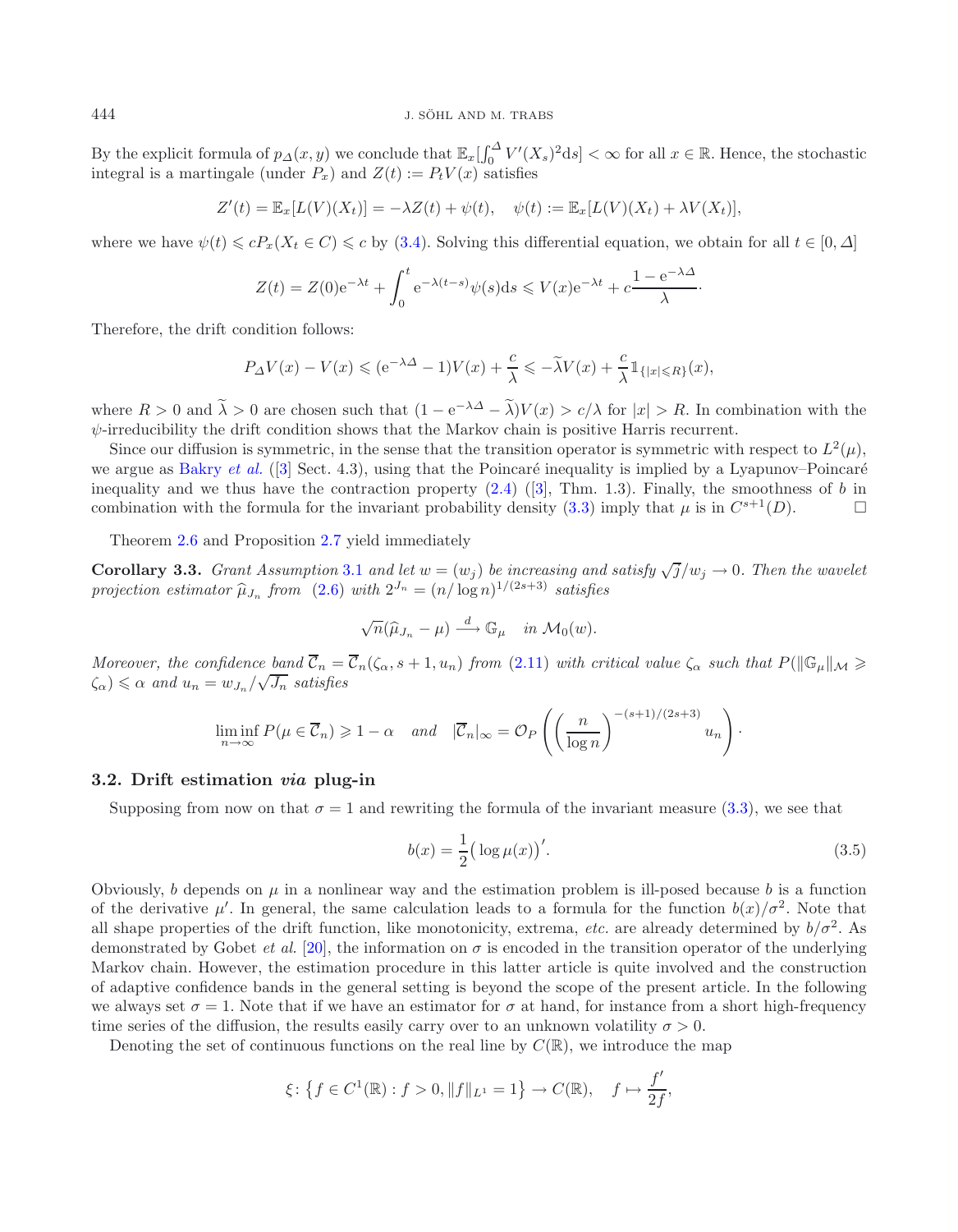<span id="page-13-0"></span>which is one-to-one with inverse function  $\xi^{-1}(g) = \exp(2\int_0^{\cdot} g(y)dy - c_g)$  with normalization constant  $c_g \in \mathbb{R}$ <br>and for any function g in the range of  $\xi$ . We can thus estimate the drift function of the diffusion by th and for any function q in the range of  $\xi$ . We can thus estimate the drift function of the diffusion by the plug-in estimator  $\xi(\widehat{\mu}_{J_n})$ .

Using the confidence set  $\overline{\mathcal{C}}_n(\zeta_\alpha, s+1, u_n)$  for the invariant density  $\mu$  from [\(2.11\)](#page-7-0), a confidence band for the drift can be constructed *via*

<span id="page-13-2"></span>
$$
\mathcal{D}_n := \mathcal{D}_n(\zeta_\alpha, s, u_n) := \{ \xi(f) : f \in \overline{\mathcal{C}}_n(\zeta_\alpha, s+1, u_n) \}. \tag{3.6}
$$

Since  $\xi$  is one-to-one, an immediate consequence of Corollary [3.3](#page-12-0) is that we have for the coverage probability  $\liminf_{n\to\infty} P(b \in \mathcal{D}_n) = \liminf_{n\to\infty} P(\mu \in \mathcal{C}_n) \geq 1-\alpha$ . To bound the diameter of  $\mathcal{D}_n$ , we first note that  $\xi$  is locally Lipschitz continuous: for  $f, g \in C^1(\mathbb{R})$  both bounded away from zero on [a, b] we have in  $L^{\infty}([a, b])$ 

$$
\|\xi(f) - \xi(g)\|_{\infty} = \frac{1}{2} \left\| \frac{f'}{f} - \frac{g'}{g} \right\|_{\infty} \le \frac{1}{2} \left\| \frac{f' - g'}{f} \right\|_{\infty} + \frac{1}{2} \left\| \frac{g'}{fg}(g - f) \right\|_{\infty}
$$
  

$$
\le \frac{1}{2} \|f^{-1}\|_{\infty} \|f' - g'\|_{\infty} + \|\xi(g)\|_{\infty} \|f^{-1}\|_{\infty} \|f - g\|_{\infty}
$$
  

$$
\le \|f^{-1}\|_{\infty} \left(\frac{1}{2} + \|\xi(g)\|_{\infty}\right) \|f - g\|_{C^{1}([a, b])}.
$$
 (3.7)

For  $f,g \in \overline{\mathcal{C}}_n$  we conclude in  $L^{\infty}([a, b])$ 

$$
\begin{aligned} \|\xi(f) - \xi(g)\|_{\infty} &\leq \|\xi(f) - \xi(\mu)\|_{\infty} + \|\xi(g) - \xi(\mu)\|_{\infty} \\ &\leq \left(\frac{1}{2} + \|b\|_{\infty}\right) \left(\|f^{-1}\|_{\infty}\|f - \mu\|_{C^{1}([a,b])} + \|g^{-1}\|_{\infty}\|g - \mu\|_{C^{1}([a,b])}\right). \end{aligned}
$$

Analogously to  $(2.12)$  the choice  $2^{J_n} = (n/\log n)^{1/(2s+3)}$  yields

$$
||f - \mu||_{C^1([a,b])} = \mathcal{O}_P\left(\left(\frac{n}{\log n}\right)^{-s/(2s+3)} u_n\right) \quad \text{for all } f \in \overline{C}_n(\zeta_\alpha, s+1, u_n).
$$

We conclude that  $f^{-1}$  is uniformly bounded in  $L^{\infty}([a, b])$  for all  $f \in \overline{\mathcal{C}}_n$ . Hence, we have proved

**Proposition 3.4.** *Grant Assumption* [3.1](#page-11-0) *with*  $\sigma = 1$ ,  $s > 0$  *and let*  $w = (w_j)$  *satisfy*  $\sqrt{j}/w_j \rightarrow 0$ *. Then the confidence set*  $\mathcal{D}_n = \mathcal{D}_n(\zeta_\alpha, s, u_n)$  *from* [\(3.6\)](#page-13-0) *with critical value*  $\zeta_\alpha$  *satisfying*  $P(||\mathbb{G}_\mu||_\mathcal{M} \geq \zeta_\alpha) \leq \alpha$ ,  $u_n =$  $w_{J_n}/\sqrt{J_n}$  and  $J_n$  *chosen such that*  $2^{J_n} = (n/\log n)^{1/(2s+3)}$  *fulfils* 

<span id="page-13-3"></span>
$$
\liminf_{n \to \infty} P(b \in \mathcal{D}_n) \geq 1 - \alpha \quad and \quad \left| \mathcal{D}_n \right|_{\infty} = \mathcal{O}_P \left( \left( \frac{n}{\log n} \right)^{-s/(2s+3)} u_n \right).
$$

Let us comment on the rate appearing in the previous proposition. Since the identification [\(3.5\)](#page-12-1) incorporates the derivative of the invariant measure, drift estimation is an inverse problem, which is ill-posed of degree one. Therefore, the minimax rate for the pointwise or  $L^2$ -loss is  $n^{-s/(2s+3)}$ . Considering the uniform loss, we obtain the rate  $(n/\log n)^{-s/(2s+3)}$ . Finally,  $u_n \to \infty$  is the payment for undersmoothing (by using a weighting sequence slightly larger than  $\sqrt{j}$ ). Note that we obtain a faster rate than Gobet *et al.* [\[20\]](#page-29-4) who have proved that the minimax rate for drift estimation for the mean integrated squared error is  $n^{-s/(2s+5)}$  if there is additionally an unknown volatility function in front of the Brownian motion in [\(3.1\)](#page-10-1).

In fact the map  $\xi$  is not only Lipschitz continuous, but even Hadamard differentiable (on appropriate function spaces) with derivative at  $\mu$ 

$$
\xi'_{\mu}(h) = \frac{1}{2} \left(\frac{h}{\mu}\right)', \quad h \in \mathcal{M}_0(w). \tag{3.8}
$$

<span id="page-13-1"></span>Using the delta method ([\[46\]](#page-30-9), Thm. 20.8), we obtain a functional central limit theorem for the plug-in estimator  $\xi(\widehat{\mu}_{J_n})$ .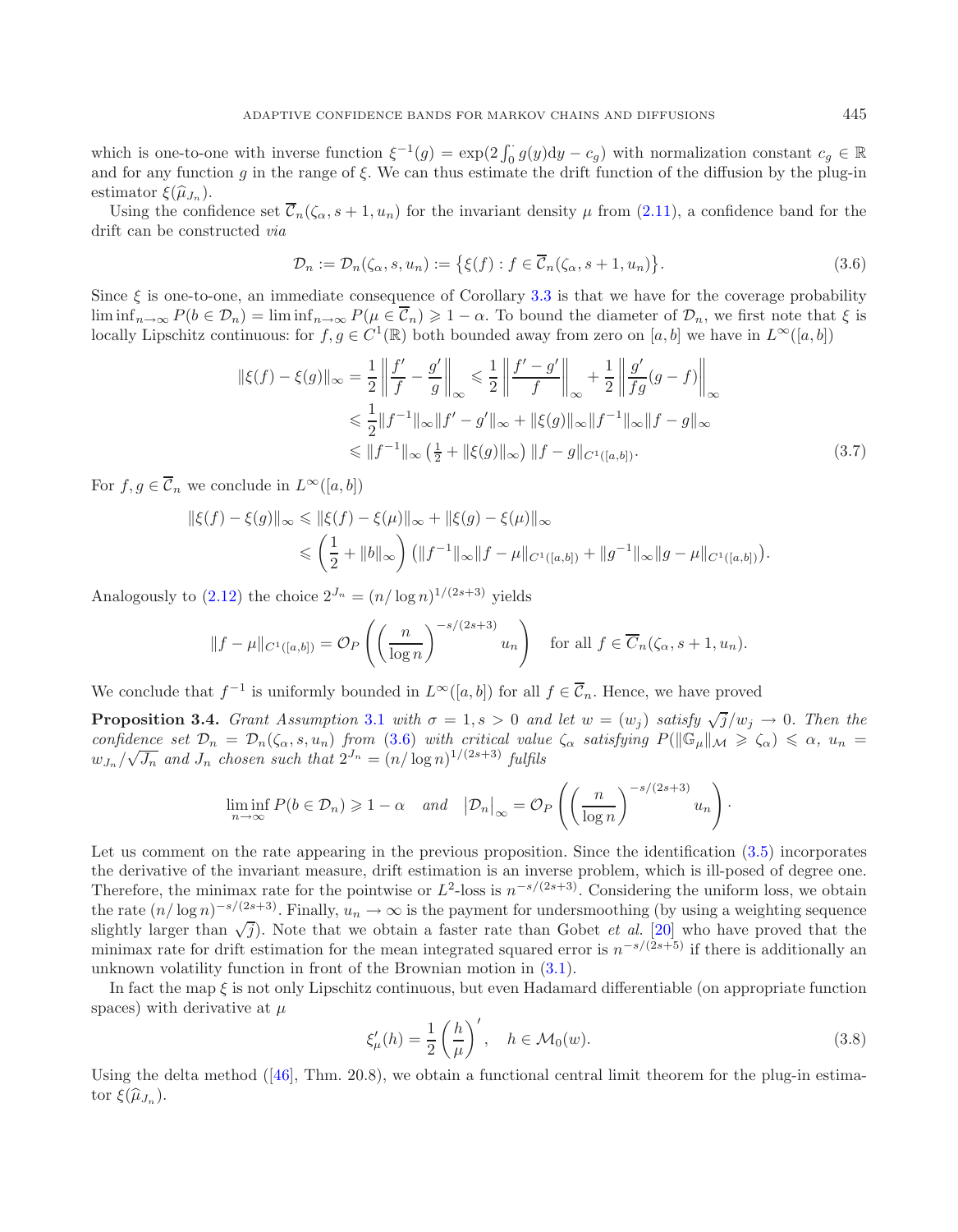**Theorem 3.5.** *Grant Assumption* [3.1](#page-11-0) *with*  $\sigma = 1$  *and let*  $w = (w_i)$  *be increasing and satisfy*  $\sqrt{j}/w_i \rightarrow 0$ *,*  $w_i \leq 2^{j\delta}$  for some  $\delta \in (0, 1/2)$ *. Let*  $J_n \in \mathbb{N}$  fulfil, for some  $\tau \in (0, 1)$ *,* 

$$
2^{(9/4+\delta/2)J_n}w_{J_n}n^{-1/2} = o(1), \qquad \sqrt{n}2^{-J_n(2s+3)/2}w_{J_n}^{-1} = o(1), \qquad (\log n)^{2/\tau}n^{-1}2^{J_n}J_n = \mathcal{O}(1).
$$

*For*  $\widetilde{w}_j \geq 2^{j(1+\delta)}$  *we have as*  $n \to \infty$ 

$$
\sqrt{n}(\xi(\widehat{\mu}_{J_n})-b) \stackrel{d}{\longrightarrow} \xi_{\mu}'(\mathbb{G}_{\mu}) \quad in \ \mathcal{M}_0(\widetilde{w}).
$$

The proof of this theorem is postponed to Section [A.1.](#page-25-0) Similarly as in [\(2.11\)](#page-7-0) confidence bands for the drift function can alternatively be constructed by

<span id="page-14-0"></span>
$$
\overline{\mathcal{D}}_n(\overline{\zeta}_{\alpha}, s, u_n) := \left\{ f : \|f - \xi(\widehat{\mu}_{J_n})\|_{\mathcal{M}(\widetilde{w})} < \frac{\overline{\zeta}_{\alpha}}{\sqrt{n}}, \|f\|_{C^s} \leqslant u_n \right\},\
$$

for  $\alpha \in (0, 1/2)$ , a quantile  $\overline{\zeta}_{\alpha}$  such that  $P(\|\xi'_{\mu}(\mathbb{G}_{\mu})\|_{\mathcal{M}(\tilde{w})} < \overline{\zeta}_{\alpha}) \geq 1 - \alpha$  and a sequence  $u_n \to \infty$ . With  $2^{J_n} = (n/\log n)^{1/(2s+3)}$  and  $u_n = \tilde{w}_{J_n} 2^{-J_n} / \sqrt{J_n}$  this leads to asymptotic coverage of at least  $1 - \alpha$  and a diameter decaying at rate  $(n/\log n)^{-s/(2s+3)}$ . Note that in contrast to  $\mathcal{D}$ , the diameter of  $\overline{\mathcal{D}}$  i diameter decaying at rate  $(n/\log n)^{-s/(2s+3)}u_n$ . Note that in contrast to  $\mathcal{D}_n$  the diameter of  $\overline{\mathcal{D}}_n$  is slightly suboptimal due to the  $\delta > 0$  that appeared in Theorem [3.5](#page-13-1) and which presumably could be removed by a more technical proof. Based on a direct estimator of the drift we will construct a similar confidence band with the optimal diameter (up to undersmoothing) in the next section.

Comparing both constructions of confidence sets, we see that  $\mathcal{D}_n$  can be understood as the variance stabilised version of  $\overline{\mathcal{D}}_n$ : the critical value of  $\mathcal{D}_n$  depends on the unknown  $\mu$  only through the covariance structure of the limit processes  $\mathbb{G}_{\mu}$  which seems to be unavoidable due to the underlying Markov chain structure. In contrast  $\overline{\zeta}_{\alpha}$ depends additionally on  $\mu$  through the derivative  $\xi'_\mu$ . As a consequence the confidence band  $\overline{\mathcal{D}}_n$  has the same diameter everywhere while the diameter of  $\mathcal{D}_n$  changes.

#### **3.3. A direct approach to estimate the drift**

Instead of relying only on the estimator  $\hat{\mu}_{J_n}$  of the invariant density and the plug-in approach, we can use a direct approach to estimate the drift and to obtain its confidence bands. Although there is a one-toone correspondence between the drift function b and the invariant measure  $\mu$ , the drift is both the canonical parameter of our model and the main parameter of interest in the context of diffusions. Since we aim for adapting to the regularity of b, the direct estimation approach is natural and, additionally, the resulting confidence bands will have a constant diameter.

<span id="page-14-1"></span>Motivated by formula  $(3.5)$ , we define our drift estimator for integers  $J, U > 0$  as

$$
\widehat{b}_{J,U} = \frac{1}{2}\pi_J \left(\log \widehat{\mu}_{J+U}\right)' = \frac{1}{2} \sum_{j \leq J} \sum_{k \in K_j} \left\langle \left(\log \widehat{\mu}_{J+U}\right)', \psi_{j,k} \right\rangle \psi_{j,k},\tag{3.9}
$$

using the wavelet projection estimator  $\hat{\mu}_{J+U}$  from [\(2.6\)](#page-4-2). In contrast to the plug-in estimator in the previous section the underlying bias-variance trade-off is now driven by the estimation problem of  $b$  and the outer projection  $\pi_J$  onto level J. However, in order to linearise the estimation error, we need a stable prior estimator of  $\mu$  such that we cannot simply use the empirical measure  $\mu_n$  but instead use its projection onto some resolution level  $J + U$  which is strictly larger than J. As a rule of thumb,  $U = U_n$  can be chosen such that  $2^{U_n} = \log n$ implying that an additional bias term from estimating  $\mu$  is negligible. Linearising the estimation error, we obtain

$$
\left\langle \widehat{b}_{J,U} - b, \psi_{j,k} \right\rangle = -\left\langle \widehat{\mu}_{J+U} - \mu, \frac{\psi'_{j,k}}{2\mu} \right\rangle + \left\langle R_{J+U}, \psi_{j,k} \right\rangle, \quad j \le J, k \in K_j,
$$
\n(3.10)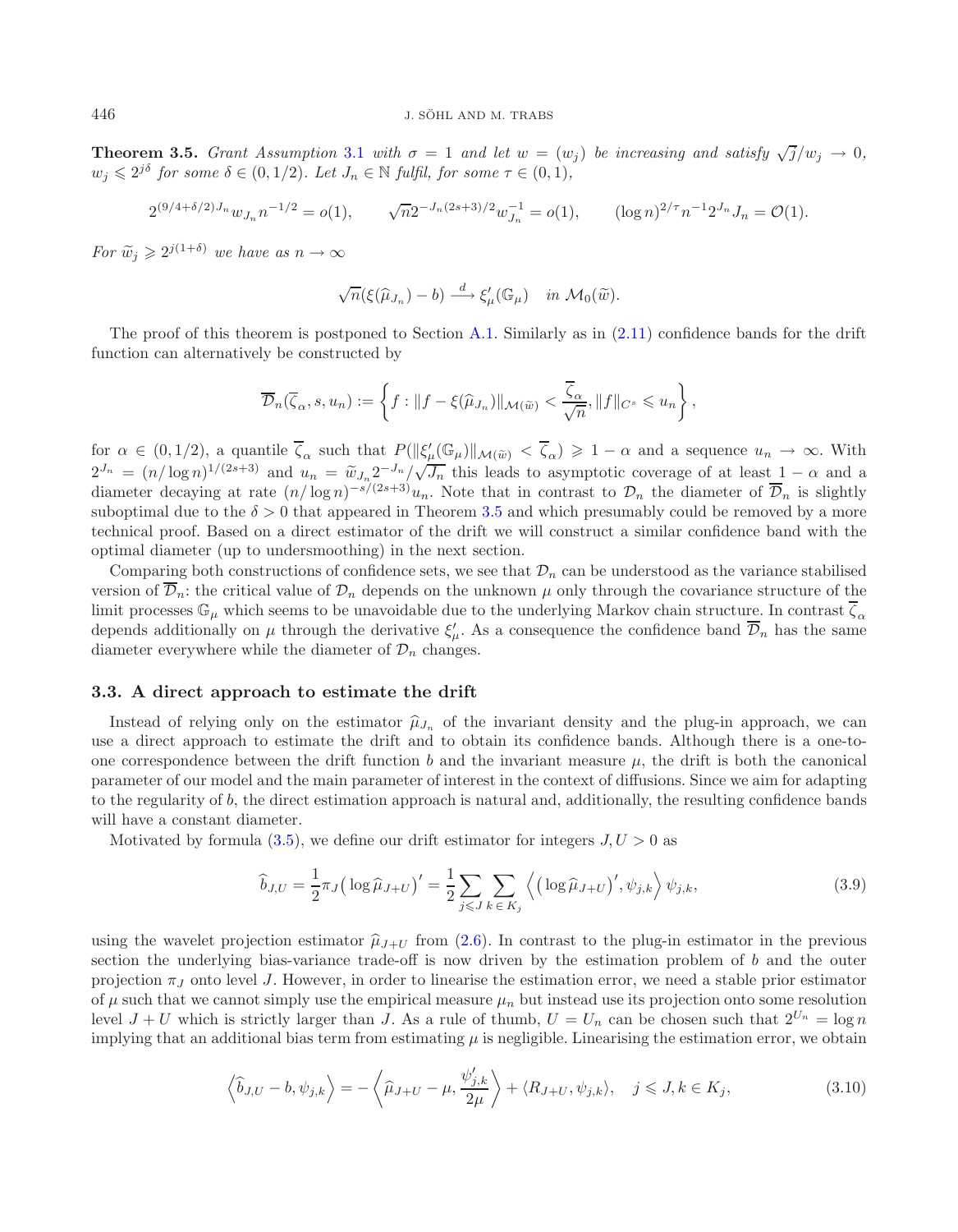<span id="page-15-0"></span>where the remainder is of order  $o_P(n^{-1/2})$  for appropriate choices of  $J = J_n$ , *cf.* Lemma [5.1](#page-20-0) below. In view of the linear error term and our findings in Section [2,](#page-2-0) the limit process  $\mathbb{G}_b$  in the multi-scale space  $\mathcal{M}_0$  will be given by

<span id="page-15-1"></span>
$$
\mathbb{G}_b(j,k) \sim \mathcal{N}(0,\Sigma_{j,k}) \quad \text{where } \Sigma_{j,k} := \Sigma_{f,f} \text{ is given by (2.2) with } f = \psi'_{j,k}/(2\mu) \tag{3.11}
$$

with covariances  $\mathbb{E}[\mathbb{G}_b(j,k)\mathbb{G}_b(l,m)] = \sum_{f_1,f_2}$  from  $(2.2)$  with  $f_1 = \psi'_{j,k}/(2\mu)$  and  $f_2 = \psi'_{l,m}/(2\mu)$ . The illposedness of the problem is reflected by  $\psi'_{j,k}$  being a factor  $2^j$  larger than  $\psi_{j,k}$ . We thus need larger weights for high resolution levels to ensure that  $\mathbb{G}_b$  takes values in  $\mathcal{M}_0(w)$ .

**Definition 3.6.** A weighting sequence  $w = (w_j)$  is called *admissible*, if it is monotonously increasing, satisfies  $\sqrt{j}2^{j}/w_{j} \to 0$  as  $j \to \infty$  and if there is some  $\delta \in (1, 2]$  such that  $j \mapsto 2^{j\delta}/w_{j}$  is monotonously increasing for large *i*.

The last condition in the definition is a mild technical assumption that we will need in the multi-scale central limit theorem below. For instance, any weighting sequence  $w_j = u_j \sqrt{j} 2^j$  with  $u_j = j^p$  for some polynomial rate  $p > 0$  is admissible of degree one for any  $\delta \in (1, 2]$ . Note that admissibility of w implies in particular that  $w_j \lesssim 2^{j\delta}$  which allows to compare the  $\|\cdot\|_{\infty}$ -norm with the  $\|\cdot\|_{\mathcal{M}}$ -norm. We find an analogous result to Lemma [2.3](#page-5-2) (*cf.* [\[8\]](#page-29-21), Prop. 3).

**Lemma 3.7.** G<sub>b</sub> from [\(3.11\)](#page-15-0) satisfies  $\mathbb{E}[\|\mathbb{G}_b\|_{\mathcal{M}(w)}] < \infty$  for the weights w given by  $w_j = \sqrt{j}2^j$ . Moreover,  $\mathcal{L}(\mathbb{G}_b)$  *is a tight Gaussian Borel probability measure in*  $\mathcal{M}_0(w)$  *for any admissible sequence* w.

For the following result suppose that the wavelet basis  $(\varphi_{j_0,l}, \psi_{j,k} : j \geq j_0, l \in L, k \in K_j)$  of  $L^2(\mathbb{R})$  is sufficiently regular (*i.e.*, satisfies [\(5.2\)](#page-21-0) with  $\gamma \geqslant 3/2 + \delta$ ), for instance, Daubechies' wavelets of order  $N \geqslant 20$ .

**Theorem 3.8.** *Grant Assumption* [3.1](#page-11-0) *with*  $\sigma = 1$  *and let*  $w = (w_j)$  *be admissible. Let*  $J_n \to \infty$ ,  $U_n \to \infty$  *fulfil* 

$$
\sqrt{n}2^{-J_n(s+1/2)}w_{J_n}^{-1} = o(1), \quad \sqrt{n}2^{-(J_n+U_n)(2s+1)} = o(1), \quad n^{-1/2}2^{2(J_n+U_n)}(J_n+U_n) = o(1).
$$

*Then*  $\hat{b}_{JJ}$  *from* [\(3.9\)](#page-14-0) *satisfies, as*  $n \to \infty$ *,* 

<span id="page-15-4"></span><span id="page-15-3"></span><span id="page-15-2"></span>
$$
\sqrt{n}(\widehat{b}_{J_n,U_n}-b) \stackrel{d}{\longrightarrow} \mathbb{G}_b \quad in \ \mathcal{M}_0(w)
$$

*for the tight Gaussian random variable*  $\mathbb{G}_b$  *in*  $\mathcal{M}_0(w)$  *given by* [\(3.11\)](#page-15-0).

The proof of this theorem is postponed to Section [5.](#page-19-0) The first condition on  $J_n$  is the bias condition for b in  $\mathcal{M}_0$ . The latter two conditions on  $J_n + U_n$  are determined by a bias and a variance condition for  $\mu$  which we will need to bound the remainder  $R_{J_n+U_n}$  from [\(3.10\)](#page-14-1) in  $L^{\infty}$ . If  $\delta < 1/2 + s$  in Definition [3.6,](#page-15-1) then the second condition is strictly weaker than the first one.

Similarly to the confidence band for  $\mu$  in Proposition [2.7](#page-7-1) we can now construct a confidence band for the drift function b. For some  $\alpha \in (0,1)$  we consider

$$
\mathcal{E}_n := \mathcal{E}_n(\zeta_\alpha, s, u_n) := \left\{ f : \|f - \widehat{b}_{J_n, U_n}\|_{\mathcal{M}} < \frac{\zeta_\alpha}{\sqrt{n}}, \|f\|_{C^s} \leqslant u_n \right\},\tag{3.12}
$$

where  $\zeta_{\alpha}$  is chosen such that  $P(||\mathbb{G}_b||_{\mathcal{M}} < \zeta_{\alpha}) \geq 1 - \alpha$  and  $(u_n)_n$  is a diverging sequence.

**Proposition 3.9.** *Grant Assumption* [3.1](#page-11-0) *with*  $\sigma = 1, s \geq 1$  *and let*  $w = (w_j)$  *be admissible. For*  $\alpha \in (0,1)$  *let*  $\zeta_{\alpha} > 0$  *satisfy*  $P(||\mathbb{G}_b||_{\mathcal{M}} \geq \zeta_{\alpha}) \leq \alpha$  *and choose*  $J_n := J_n(s)$  *and*  $U_n \to \infty$  *such that* 

$$
2^{J_n} = \left(\frac{n}{\log n}\right)^{1/(2s+3)} \quad \text{and} \quad 2^{U_n} = \mathcal{O}(\log n).
$$

*Then the confidence set*  $\mathcal{E}_n = \mathcal{E}_n(\zeta_\alpha, s, u_n)$  *from* [\(3.12\)](#page-15-2) *with*  $u_n := w_{J_n} 2^{-J_n}/\sqrt{J_n}$  *satisfies* 

$$
\liminf_{n \to \infty} P(b \in \mathcal{E}_n) \geq 1 - \alpha \quad \text{and} \quad |\mathcal{E}_n|_{\infty} = \mathcal{O}_P\left(\left(\frac{n}{\log n}\right)^{-s/(2s+3)} u_n\right).
$$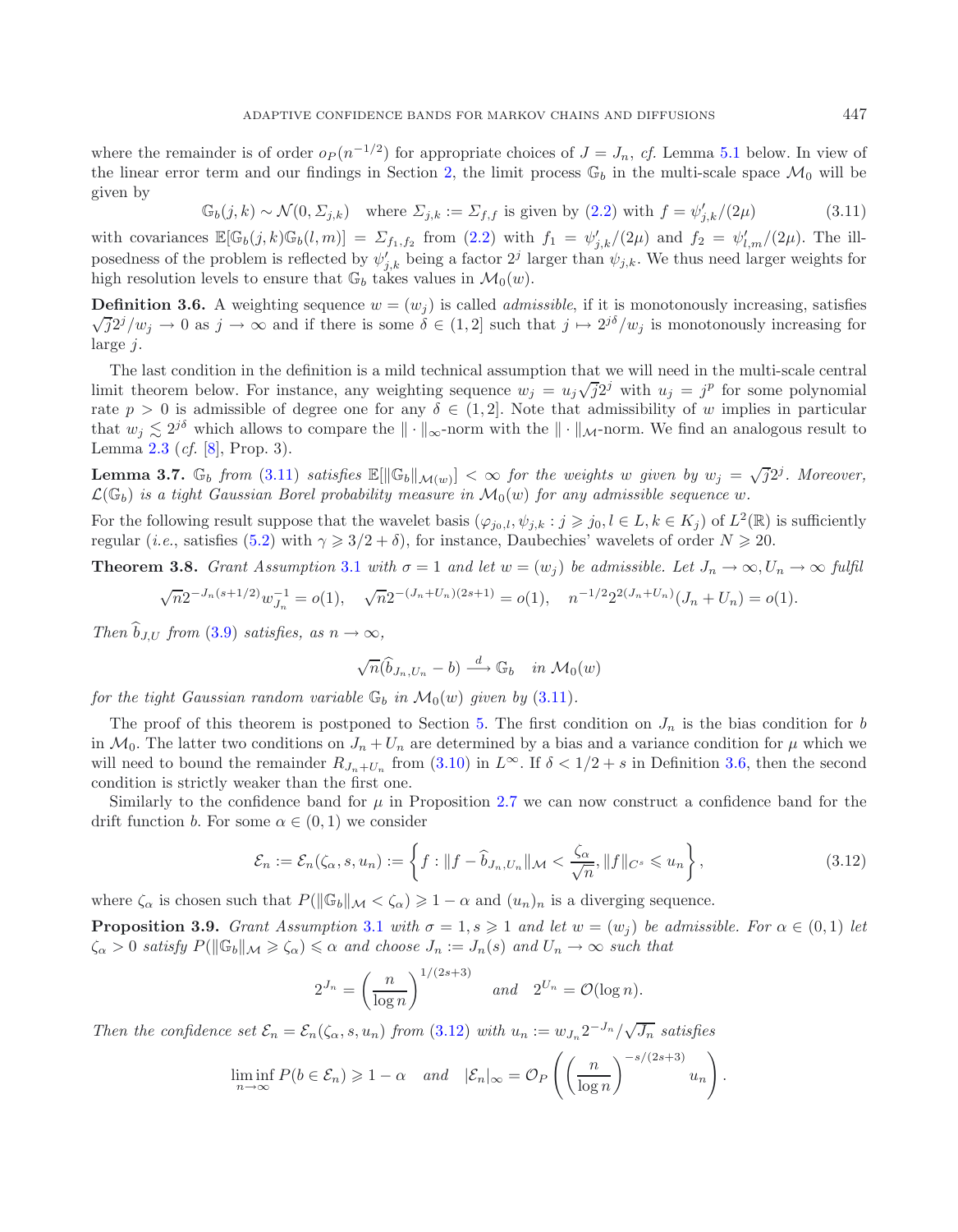*Proof.* The proof is essentially the same as for the confidence band of the invariant probability density. We show that the asymptotic coverage probability is at least  $1 - \alpha$  and obtain for  $f, g \in \mathcal{E}_n$  as in [\(2.12\)](#page-8-0) the bound

$$
||f-g||_{\infty} = \mathcal{O}_P\left(n^{-1/2}2^{J_n/2}w_{J_n}\right) + \mathcal{O}_P\left(2^{-J_n s}u_n\right)
$$

Using  $u_n = w_{J_n} 2^{-J_n} / \sqrt{J_n}$  we thus have

$$
||f - g||_{\infty} = O_P\left(n^{-1/2} 2^{3J_n/2} J_n^{1/2} u_n\right) + O_P\left(2^{-J_n s} u_n\right).
$$

<span id="page-16-0"></span>The choice of  $J_n$  yields  $n^{-1/2}\sqrt{2^{3J_n}J_n} \lesssim (n/\log n)^{-s/(2s+3)} = 2^{-J_n s}$ .

## 4. Adaptive confidence bands for drift estimation

Inspired by Giné and Nickl [\[18\]](#page-29-17), we will now construct an adaptive version of the confidence set  $\mathcal{E}_n$  from [\(3.12\)](#page-15-2). To this end we estimate the regularity s of the drift with a Lepski-type method. For some maximal regularity  $r > 1$ , let the integers  $0 < J_{\text{min}} < J_{\text{max}}$  be given by

<span id="page-16-2"></span>
$$
2^{J_{\min}} \sim \left(\frac{n}{\log n}\right)^{1/(2r+3)}, \quad 2^{J_{\max}} \sim \frac{n^{1/4}}{(\log n)^2}.
$$

Note that  $J_{\text{min}}$ ,  $J_{\text{max}}$  depend on the sample size n, which is suppressed in the notation. If we knew in advance that b has regularity r, then we would choose the resolution level  $J_{\text{min}}$ . The upper bound  $J_{\text{max}}$  is chosen such that  $J_{\text{max}} + U_n$  satisfies the third condition in Theorem [3.8.](#page-15-3) The set in which we will adaptively choose the optimal resolution level for regularities  $s \in [1, r]$  is defined by

$$
\mathcal{J}_n := [J_{\min}, J_{\max}] \cap \mathbb{N}.
$$

Similar to Giné and Nickl ([\[18\]](#page-29-17), Lem. 2), we show under the following assumption on b that the optimal truncation level can be consistently estimated up to a fixed integer.

**Assumption 4.1.** Let  $b \in C^{s}(D)$ ,  $s \geq 1$ , satisfy for constants  $0 < d_1 < d_2 < \infty$  and an integer  $J_0 > 0$  that

$$
d_1 2^{-Js} \leq \|\pi_J(b) - b\|_{L^\infty([a,b])} \leq d_2 2^{-Js}, \quad \forall J \geq J_0. \tag{4.1}
$$

The second inequality in [\(4.1\)](#page-16-1) is the well known Jackson inequality which is satisfied for all usual choices of wavelet basis. The first inequality is the main condition here, called *self-similarity assumption*. It excludes the cases where the bias would be smaller than the usual order  $2^{-Js}$ . Although the estimator  $\hat{b}_{J,U}$  would profit from a smaller bias, we cannot hope for a consistent estimation of the optimal projection level and the resulting regularity index s if [\(4.1\)](#page-16-1) (or a slight generalisation by Bull [\[5](#page-29-35)]) is violated. Indeed, Hoffmann and Nickl [\[26\]](#page-29-18) have shown that this kind of condition is necessary to construct adaptive and honest confidence bands. On the other hand, it has been proved by Giné and Nickl [\[18\]](#page-29-17) that the set of functions that do not satisfy the self-similarity assumption is nowhere dense in the Hölder norm topologies. In that sense, the self-similarity assumption is satisfied by "typical" functions. We will give an illustrative example next. Probabilistic examples for self-similar functions are those Gaussian processes which can be represented as stochastic series expansions like the Karhunen–Loève expansion for Brownian motion or typical examples of Bayesian priors. Naturally, more regular functions  $b \in C^r(D)$  for some  $r>s$  cannot satisfy Assumption [4.1.](#page-16-2) For a further discussion and examples we refer to  $(Giné and Nickl [18], Sect. 3.5)$  $(Giné and Nickl [18], Sect. 3.5)$  $(Giné and Nickl [18], Sect. 3.5)$  as well as Bull [\[5](#page-29-35)].

**Example 4.2.** Let b be a smooth function on R except for some point  $x_0 \in (a, b)$  where the sth order derivative  $b^{(s)}$  has a jump for some integer  $s \geq 1$ . Locally around  $x_0$  the function b can be approximated by a Taylor polynomial  $b(x) = \beta_s^{\pm}(x-x_0)^s + \sum_{l=0}^{s-1} \beta_l(x-x_0)^l + \mathcal{O}(|x-x_0|^{s+1})$  with coefficients  $\beta_0, \ldots, \beta_{s-1} \$ 

<span id="page-16-1"></span>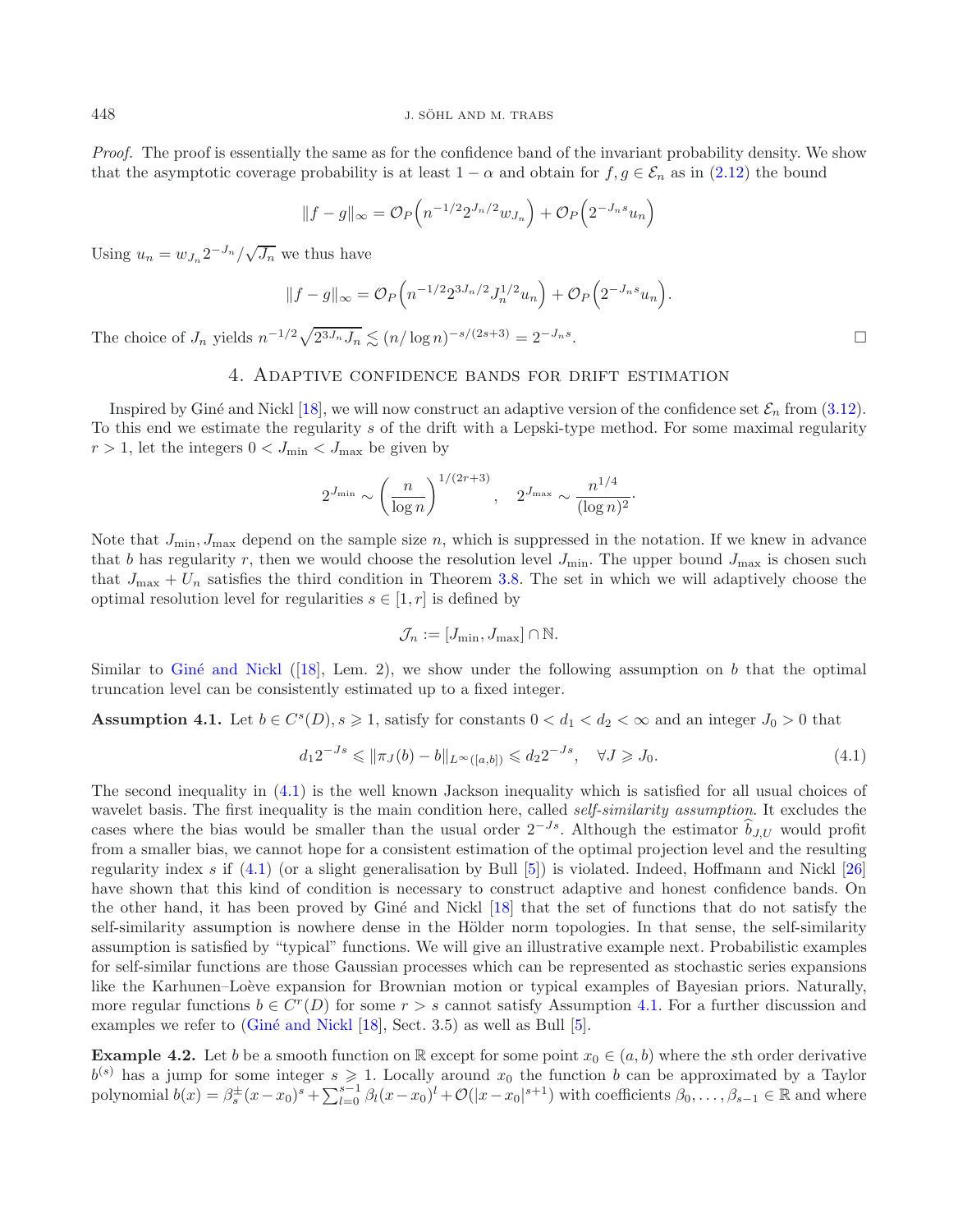the coefficient of order s is some  $\beta_s^+ \in \mathbb{R}$  or  $\beta_s^- \in \mathbb{R}$  depending on  $x \geq x_0$  and  $x < x_0$ , respectively. Due to the jump of  $b^{(s)}$  we have  $\beta_s^+ \neq \beta_s^-$ .

Choose  $k_j$  as the nearest integer of  $2^j x_0$ , implying that  $x_0$  is in the middle of the support of  $\psi_{j,k_j}$ . Using the elementary estimate  $|\langle f, \psi_{j,k} \rangle| \leq ||f||_{L^{\infty}(\text{supp }\psi_{j,k})} 2^{-j/2} ||\psi||_{L^{1}},$  we obtain

$$
\|\pi_J(b)-b\|_{L^{\infty}([a,b])}=\left\|\sum_{j>J,k}\langle b,\psi_{j,k}\rangle\psi_{j,k}\right\|_{L^{\infty}([a,b])}\gtrsim \sup_{j>J}2^{j/2}|\langle b,\psi_{j,k_j}\rangle|.
$$

For sufficiently large j the regularity of the wavelet basis, being thus orthogonal to polynomials, and their compact support yield

<span id="page-17-0"></span>
$$
2^{j/2} |\langle b, \psi_{j,k_j} \rangle| \geq 2^j \left| \int \left( b(x) - \beta_s^-(x - x_0)^s + \sum_{l=0}^{s-1} \beta_l (x - x_0)^l \right) \psi(2^j x - k_j) dx \right| + \mathcal{O}(2^{-j(s+1)})
$$
  
\n
$$
\geq 2^j |\beta_s^+ - \beta_s^-| \left| \int_{x > x_0} (x - x_0)^s \psi(2^j x - k_j) dx \right| + \mathcal{O}(2^{-j(s+1)})
$$
  
\n
$$
\geq 2^{-js} |\beta_s^+ - \beta_s^-| \min_{\varepsilon \in [-1/2, 1/2]} \left| \int_{y > 0} y^s \psi(y + \varepsilon) dy \right| + \mathcal{O}(2^{-j(s+1)}).
$$

We conclude for J sufficiently large that  $\|\pi_J(b) - b\|_{L^\infty([a,b])} \gtrsim 2^{-Js}$ .

The oracle choice  $J_n^*$  which balances the bias  $\|\pi_J(b) - b\|_{L^\infty([a,b])}$  and the main stochastic error is given by

<span id="page-17-2"></span>
$$
J_n^* := J_n^*(s) = \min \left\{ J \in \mathcal{J}_n : (d_2 + 1)2^{-Js} \leq \frac{K}{4} \sqrt{\frac{2^{3J} J}{n}} \right\}
$$

for some suitable constant  $K > 0$  depending only on  $\psi$ , inf $\{\mu(x) : x \in \bigcup_{l \in L} \text{supp } \varphi_{j_0, l}\}\$ and the maximal asymptotic variance  $\tilde{\Sigma} = \sup_{j,k} \Sigma_{j,k}$  where the latter two quantities can be replaced by the consistent estimators which we have discussed in Section [2.3.](#page-7-2) We see easily that  $2^{J_n^*} \sim (\frac{n}{\log n})^{1/(2s+3)}$ . Following Lepski's approach, we define the estimator for  $J^*$  by we define the estimator for  $J_n^*$  by

$$
\widehat{J}_n = \min \left\{ J \in \mathcal{J}_n : \|\widehat{b}_J - \widehat{b}_j\|_{L^\infty([a,b])} \leqslant K \sqrt{\frac{2^{3j}j}{n}} \,\forall j > J, j \in \mathcal{J}_n \right\}.\tag{4.2}
$$

<span id="page-17-1"></span>**Lemma 4.3.** *Grant Assumptions* [3.1](#page-11-0) *and* [4.1](#page-16-2) *for*  $s \in [1, r]$  *with some*  $r > 1$  *and*  $\sigma = 1$ *. Let* w *be admissible. Then there are a constant*  $K > 0$  *depending only on*  $\psi$ , inf $\{\mu(x) : x \in \bigcup_{l \in L} \text{supp } \varphi_{j_0, l}\}\$  and the maximal *asymptotic variance*  $\Sigma = \sup_{i,k} \Sigma_{j,k}$ , an integer  $M > 0$  depending only on  $d_1, d_2, K$  and for any  $\tau \in (0,1)$  there *are constants*  $C, c > 0$  *depending on*  $\tau, K, \psi$  *such that* 

$$
P(\widehat{J}_n \notin [J_n^* - M, J_n^*]) \leq C\left(n^{-cJ_{\min}^+} + e^{-cJ_{\min}}\right) \to 0.
$$

The proof of this lemma relies on the concentration result in Proposition [2.2](#page-3-4) and is postponed to Section [A.2.](#page-26-0) Applying that  $\widehat{J}_n$  is a reasonable estimator of  $J_n^*$ , we obtain a completely data-driven estimator

$$
\hat{b} := \hat{b}_{\hat{J}_n, U_n}, \quad \text{with } \hat{J}_n \text{ from (4.2) and } 2^{U_n} = \log n. \tag{4.3}
$$

<span id="page-17-3"></span>**Corollary 4.4.** *In the situation of Lemma* [4.3](#page-17-1) *the adaptive estimator* b *defined by* [\(4.3\)](#page-17-2) *satisfies*  $||b - b||_{\mathcal{M}} =$  $\mathcal{O}_P(n^{-1/2})$  and  $\|\hat{b} - b\|_{L^{\infty}([a,b])} = \mathcal{O}_P((n/\log n)^{-s/(2s+3)}u_n)$  with  $u_n := w_{J_n^*} 2^{-J_n^*}/\sqrt{J_n^*}$ . Further for every  $m \in \{0, 1, \ldots, M\}$  *we have* 

$$
\sqrt{n}\left(\widehat{b}_{J_n^* - m, U_n} - b\right) \stackrel{d}{\longrightarrow} \mathbb{G}_b \quad in \ \mathcal{M}_0(w)
$$

*as*  $n \to \infty$  *for the tight Gaussian random variable*  $\mathbb{G}_b$  *in*  $\mathcal{M}_0(w)$  *given by* [\(3.11\)](#page-15-0)*.*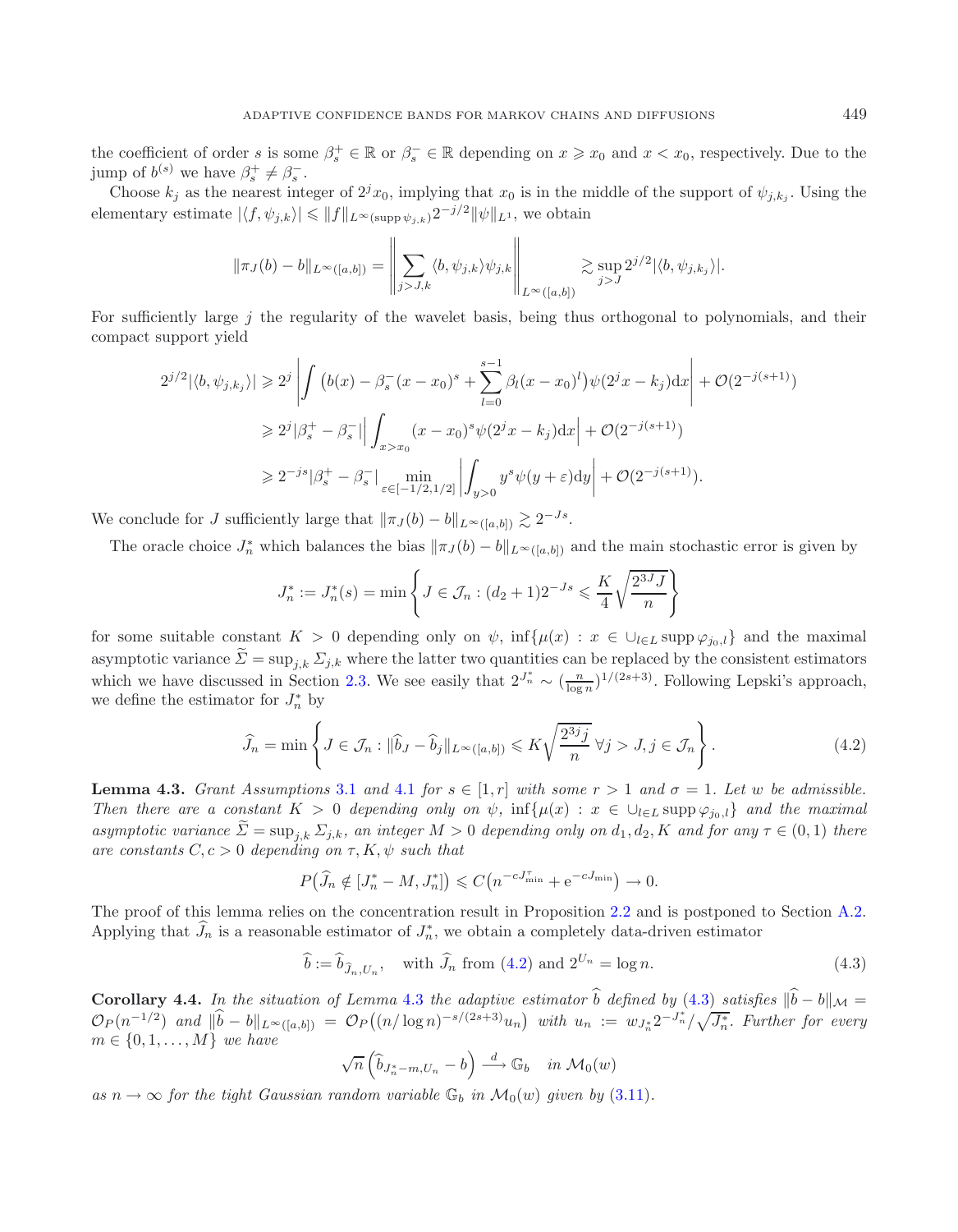#### 450 J. SÖHL AND M. TRABS

*Proof.* Combining Lemma [4.3](#page-17-1) and Theorem [3.8,](#page-15-3) there is for any  $\delta > 0$  a constant  $C > 0$  such that for n large enough

<span id="page-18-0"></span>
$$
P(\sqrt{n} \|\widehat{b} - b\|_{\mathcal{M}} > C) \leqslant \sum_{J=J_n^* - M}^{J_n^*} P(\sqrt{n} \|\widehat{b}_J - b\|_{\mathcal{M}} > C) + o(1) \leqslant (M+1)\delta.
$$

Since M is a finite constant, we have  $\|b-b\|_{\mathcal{M}} = \mathcal{O}_P(n^{-1/2})$ . Using that  $2^{J_n} \sim 2^{J_n^*}$ , a calculation similar to [\(2.12\)](#page-8-0) yields the bound for the uniform norm. For the second claim notice that the estimators  $b_{J_n^*-m,U_n}$  satisfy the conditions of Theorem [3.8.](#page-15-3)

<span id="page-18-2"></span>The bound for the uniform risk is slightly suboptimal because  $u_n$  diverges arbitrary slowly (depending on the choice of w) to infinity. Using direct estimates of the  $\|\cdot\|_{\infty}$ -norm in the proofs in Section [5,](#page-19-0) this additional factor could be circumvented. However, it can be interpreted as an additional factor that corresponds to a slight undersmoothing which is often used to have a negligible bias in the construction of confidence bands.

Another consequence of Lemma [4.3](#page-17-1) is that we can consistently estimate the regularity s of b. For a sequence of random variables  $(v_n)$  with  $v_n^{-1} = o_P(1)$  we define the estimator

<span id="page-18-1"></span>
$$
\widehat{s}_n := \max\left(1, \frac{\log n - \log \log n}{2(\log 2)(\widehat{J}_n + v_n)} - \frac{3}{2}\left(1 + \frac{v_n}{\widehat{J}_n}\right)\right). \tag{4.4}
$$

Using that  $2^{J_n^*} \sim (n/\log n)^{1/(2s+3)}$ , we derive from Lemma [4.3](#page-17-1) the following corollary. The proof can be found in Section [A.3.](#page-28-0)

**Corollary 4.5.** In the situation of Lemma [4.3](#page-17-1) the estimator  $\hat{s}_n$  given by [\(4.4\)](#page-18-0) satisfies for any sequence of *random variables*  $(v_n)$  *with*  $v_n^{-1} = o_P(1)$ 

$$
P(\widehat{s}_n \leqslant s) \to 1
$$
 and  $s - \widehat{s}_n = \mathcal{O}_P\left(\frac{v_n}{J_n^*}\right)$ .

<span id="page-18-3"></span>With the estimator  $\hat{b}$  from [\(4.3\)](#page-17-2) we can now construct our adaptive confidence bands as follows. By a Bonferroni correction we take care of the possible dependence between the estimators  $b_{J_n^*-m,U_n}$  and the adaptive choice  $J_n$  of the resolution level. In this way sample splitting can be avoided, which was also used by Bull [\[5\]](#page-29-35). For any  $\beta_n$  of the resolution level. In this way sample<br>level  $\alpha \in (0,1)$  let  $\beta = \alpha/(M+1)$  and define

$$
\widetilde{\mathcal{E}}_n := \widetilde{\mathcal{E}}_n(\widehat{\zeta}_{\beta,n}, \widehat{s}_n, t_n) := \left\{ f : \|f - \widehat{b}\|_{\mathcal{M}} < \frac{\widehat{\zeta}_{\beta,n}}{\sqrt{n}}, \|f\|_{C^{\widehat{s}_n}} \leqslant t_n \right\},\tag{4.5}
$$

where  $(t_n)$  is a sequence of random variables with  $t_n^{-1} = o_P(1)$  and  $\zeta_{\beta,n}$  is an (over-)estimator of the critical value  $\zeta_{\beta}$  given by  $P(||\mathbb{G}_b||_{\mathcal{M}} < \zeta_{\beta}) \geq 1 - \beta$  similarly to the construction in Section [2.3.](#page-7-2) Now we can state our final theorem:

**Theorem 4.6.** *Grant Assumptions* [3.1](#page-11-0) *and* [4.1](#page-16-2) *for*  $\sigma = 1$ ,  $s \in [1, r]$  *with some*  $r > 1$ *. Let*  $w = (w_i)$  *be admissible and define*  $u_n := w_{J_n^*} 2^{-J_n^*} / \sqrt{J_n^*}$  *as well as*  $\widehat{u}_n := w_{\widehat{J}_n} 2^{-\widehat{J}_n} \widehat{J}_n^{-1/2}$ . For  $\alpha \in (0,1)$  set  $\beta := \alpha/(M+1)$  with M  $as \text{ in Lemma 4.3.}$  $as \text{ in Lemma 4.3.}$  $as \text{ in Lemma 4.3.}$  Let  $\zeta_{\beta} > 0$  *be given by*  $P(||\mathbb{G}_b||_{\mathcal{M}} \geq \zeta_{\beta}) \leq \beta$  and let  $\widehat{\zeta}_{\beta,n}$  *be an (over-)estimator satisfying*  $P(\zeta_{\beta,n} \geq \zeta_{\beta} - \varepsilon) \to 1$  for all  $\varepsilon > 0$ . Then the confidence set  $\mathcal{E}_n = \mathcal{E}_n(\zeta_{\beta,n}, \widehat{s}_n, t_n)$  given by [\(4.5\)](#page-18-1), where we choose  $t \to \sqrt{\widehat{u}}$  and  $\widehat{s}$  according to (4.4) with  $v_n = \alpha_0 (\log \widehat{u})$  and  $v^{-1} = \$  $t_n := \sqrt{\hat{u}_n}$  and  $\hat{s}_n$  according to [\(4.4\)](#page-18-0) with  $v_n = o_P(\log \hat{u}_n)$  and  $v_n^{-1} = o_P(1)$ , satisfies

$$
\liminf_{n \to \infty} P(b \in \widetilde{\mathcal{E}}_n) \geq 1 - \alpha \quad \text{and} \quad |\widetilde{\mathcal{E}}_n|_{\infty} = \mathcal{O}_P\left( \left(\frac{n}{\log n}\right)^{-s/(2s+3)} u_n \right).
$$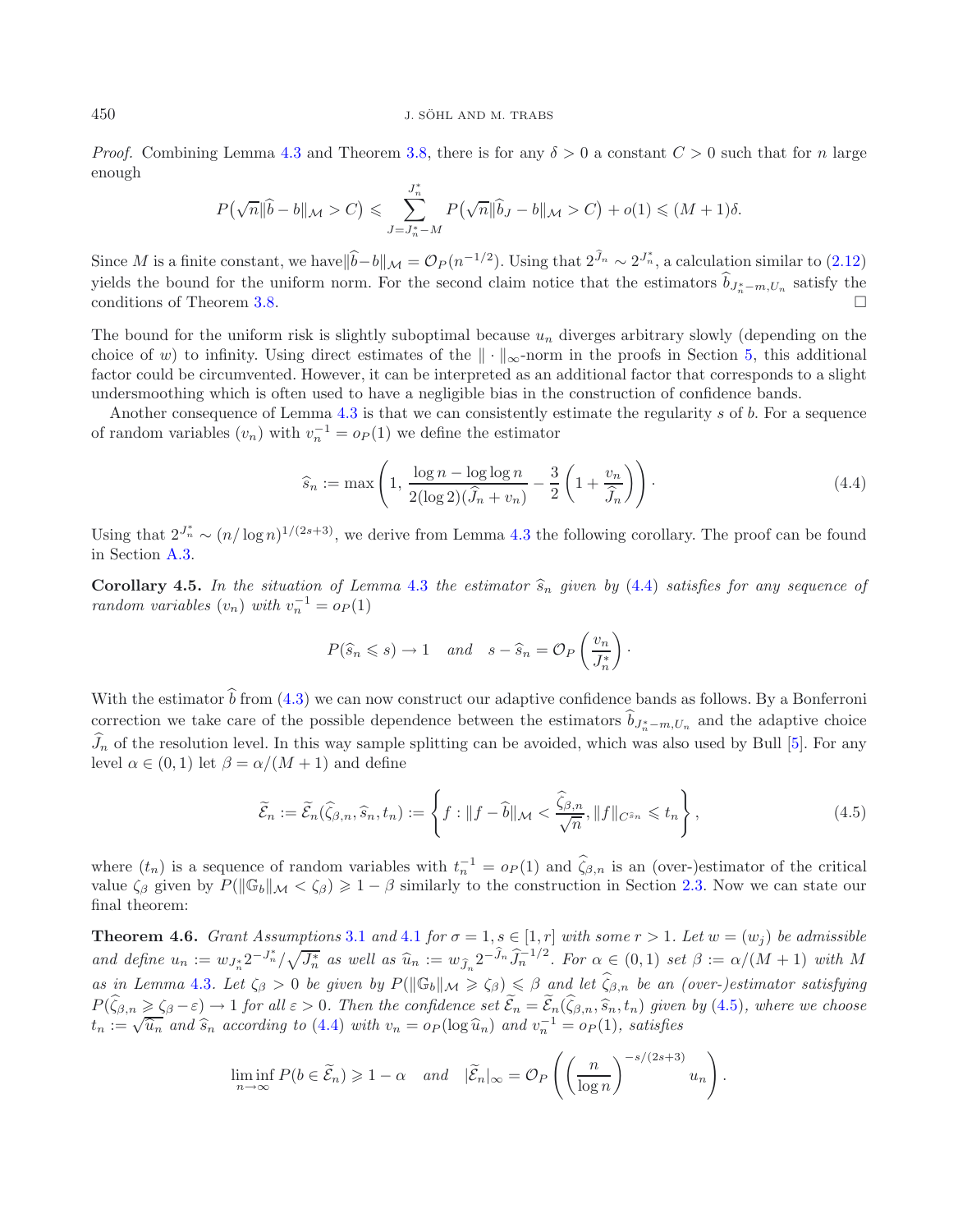*Proof.* We will adapt the proof of Proposition [3.9](#page-15-4) to the estimated quantities  $J_n$ ,  $\widehat{s}_n$  and  $\zeta_\beta$ . By Corollary [4.5](#page-18-2) *Proof.* We will adapt the proof of Proposition 3.9 to the estimated quantities  $J_n$ ,  $\widehat{s}_n$  and  $\zeta_\beta$ . By Corollary 4.5 the probability of the event  $\{\widehat{s}_n \leq s\}$  converges to one. Due to  $v_n^{-1} = o_P(1)$ , we thus h probability tending to one. Using Lemma [4.3](#page-17-1) and Corollary [4.4,](#page-17-3) we infer

$$
\limsup_{n\to\infty} P(b \notin \widetilde{\mathcal{E}}_n) = \limsup_{n\to\infty} \sum_{m=0}^M P\left(\sqrt{n} \|\widehat{b}_{J_n^*-m,U_n} - b\|_{\mathcal{M}} \ge \widehat{\zeta}_{\beta,n}\right) \le (M+1)P(\|\mathbb{G}_b\|_{\mathcal{M}} \ge \zeta_{\beta}) \le \alpha.
$$

We conclude that  $\liminf_{n\to\infty} P(b \in \mathcal{E}_n) \geq 1-\alpha$ .

To estimate the diameter, we proceed as in  $(2.12)$ . Applying additionally Corollary [4.5,](#page-18-2) we obtain for any  $f,g\in\mathcal{E}_n$ 

$$
||f - g||_{\infty} \lesssim \sum_{j \leq J_n^*} 2^{j/2} \max_{k} |\langle f - g, \psi_{j,k} \rangle| + \sum_{j > J_n^*} 2^{j/2} \max_{k} |\langle f - g, \psi_{j,k} \rangle|
$$
  

$$
\leq (||f - \hat{b}||_{\mathcal{M}} + ||g - \hat{b}||_{\mathcal{M}}) \sum_{j \leq J_n^*} 2^{j/2} w_j + ||f - g||_{C^{\hat{s}_n}} \sum_{j > J_n^*} 2^{-j\hat{s}_n}
$$
  

$$
= \mathcal{O}_P(n^{-1/2} 2^{J_n^* / 2} w_{J_n^*}) + \mathcal{O}_P(t_n 2^{-J_n^* s + \mathcal{O}_P(v_n)})
$$
  

$$
= \mathcal{O}_P(n^{-1/2} 2^{3J_n^* / 2} (J_n^*)^{1/2} u_n + 2^{-J_n^* s} \hat{u}_n),
$$

where we have plugged in the choices of  $t_n$ ,  $u_n$  and  $v_n$  and  $\hat{u}_n \leq u_n$  with probability converging to one. Since  $2^{J_n^*} \sim (n/\log n)^{1/(2s+3)}$ , the assertion follows.  $2^{J_n^*} \sim (n/\log n)^{1/(2s+3)}$ , the assertion follows.

The confidence bands are constructed explicitly and this helps to verify that the confidence bands are *honest*, *i.e.* the coverage is achieved uniformly over some set of the unknown parameter. The general philosophy being that uniformity in the assumptions leads to uniformity in the statements, the detailed derivation of honesty is tedious so that we only sketch it here. The main ingredients of the proof are the central limit theorem and the concentration inequality for Markov chains. In the original version of the concentration inequality, Theorem 9 by Adamczak and Bednorz [\[1\]](#page-29-22), the constants are given explicitly in terms of the assumptions and thus the concentration inequality is uniform in the underlying Markov chain Z. It is also to be expected that the central limit theorem holds uniformly in the bounded-Lipschitz metric with respect to Z although this is not explicitly contained in the statement. With these uniform ingredients a uniform version of Theorem [2.6](#page-6-2) can be proved, where the convergence in distribution is again metrised in the bounded-Lipschitz metric. In combination with a uniform bound on the Lebesgue densities of  $\|\mathbb{G}_{\mu}\|_{\mathcal{M}}$  this leads to honest confidence bands in Proposition [2.7.](#page-7-1) Thanks to the explicit derivation of Assumption [2.4](#page-5-1) from Assumption [3.1,](#page-11-0) uniformity in the diffusion model carries over to uniformity in the Markov chain and we see that the confidence bands in Proposition [3.4](#page-13-2) are honest. Likewise a uniform version of Theorem [3.8](#page-15-3) can be proved. Provided the random variables  $\|\mathbb{G}_b\|_{\mathcal{M}}$  have uniformly bounded Lebesgue densities this uniform version entails honest and adaptive confidence bands for the drift in Theorem [4.6.](#page-18-3)

## 5. Proof of Theorem [3.8](#page-15-3)

<span id="page-19-0"></span>In the sequel we use the notation

$$
J^+ = J + U
$$

for the projection level of  $\hat{\mu}_{J^+}$  and we define

$$
S := \bigcup_{l \in L} \operatorname{supp} \varphi_{j_0, l} \subseteq [a - 2^{-j_0} (2N - 1), b + 2^{-j_0} (2N - 1)].
$$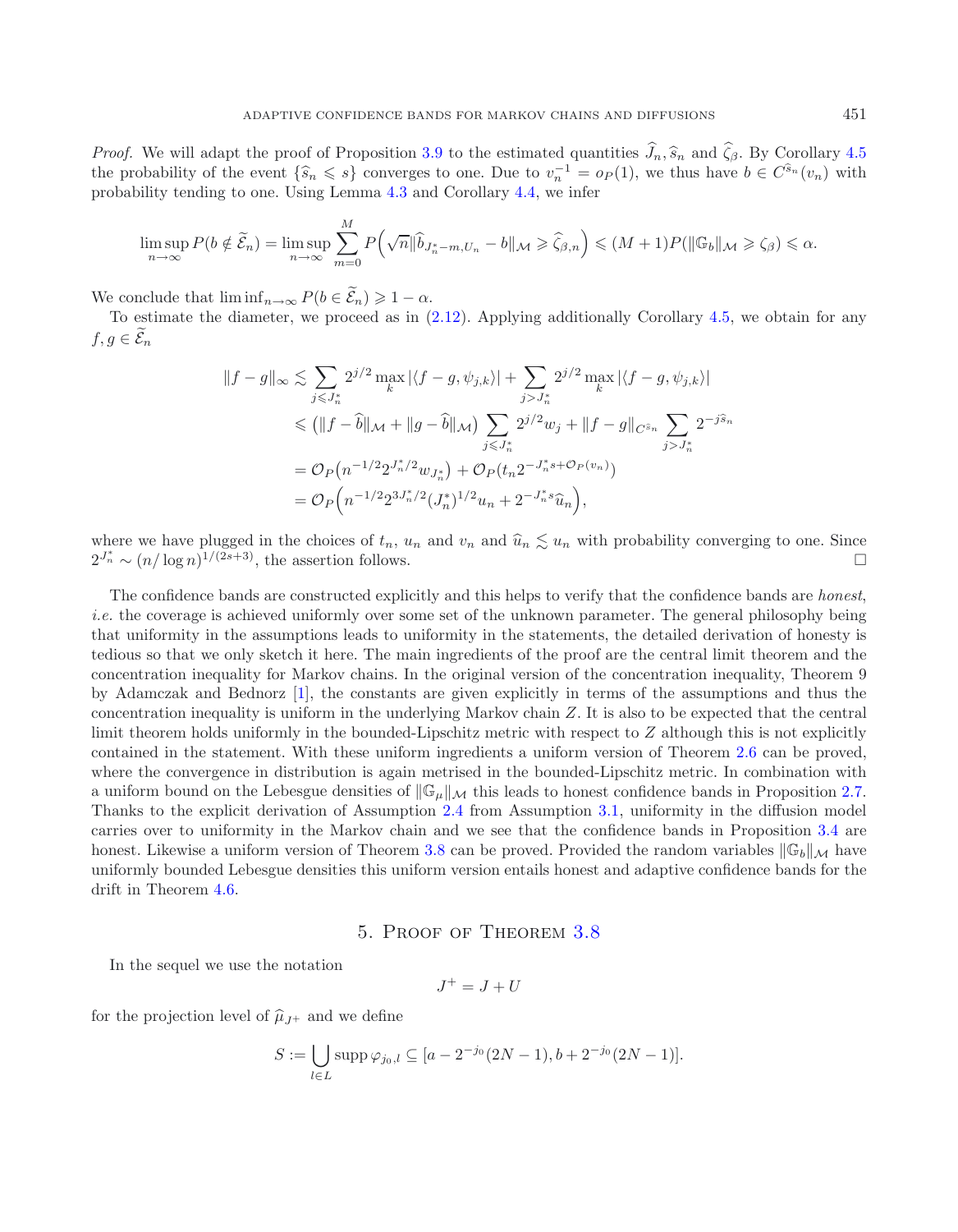<span id="page-20-0"></span>To analyse the estimation error of the wavelet coefficients  $\langle \hat{b}_{J,U}, \psi_{j,k} \rangle$ , we apply the following linearisation lemma:

**Lemma 5.1.** *Grant Assumption* [3.1](#page-11-0) *with*  $\sigma = 1$ *. For*  $j \in \{-1, j_0, \ldots, J\}$  *and*  $k \in K_j$  *we have* 

$$
\langle \widehat{b}_{J,U} - b, \psi_{j,k} \rangle = -\langle \widehat{\mu}_{J^+} - \mu, \frac{\psi'_{j,k}}{2\mu} \rangle + \langle R_{J^+}, \psi_{j,k} \rangle,
$$

*where the remainder is given by*  $R_{J^+} = -\frac{\hat{\mu}_{J^+} - \mu}{2\hat{\mu}_{J^+}}$  $\left(\frac{\hat{\mu}_{J^+}-\mu}{\mu}\right)'$ . If  $J^+=J_n^+$  satisfies for some  $\tau \in (0,1)$ 

$$
2^{-J_n^+(s+1)} = o(1), \qquad (\log n)^{2/\tau} n^{-1} 2^{J_n^+} J_n^+ = \mathcal{O}(1),
$$

*then*

$$
||R_{J_n^+}||_{L^{\infty}(S)} = \mathcal{O}_P(n^{-1}J_n^+ 2^{2J_n^+} + 2^{-J_n^+(2s+1)}).
$$

*Proof.* Writing  $\eta := (\hat{\mu}_{J^+} - \mu)/\mu$ , the chain rule yields

$$
\frac{1}{2}(\log \widehat{\mu}_{J+})' - b = \frac{1}{2}(\log(1+\eta))' = \frac{\eta'}{2(1+\eta)} = \frac{1}{2}\left(\frac{\widehat{\mu}_{J+} - \mu}{\mu}\right)' + R_{J+},
$$

where the remainder is given by

$$
R_{J^+} := -\frac{\eta \eta'}{2(1+\eta)} = -\frac{\widehat{\mu}_{J^+} - \mu}{2\widehat{\mu}_{J^+}} \left( \frac{\widehat{\mu}_{J^+} - \mu}{\mu} \right)'.
$$

Using integration by parts with vanishing boundary terms, the wavelet coefficients corresponding to the linear term can be written as

$$
\frac{1}{2}\langle ((\hat{\mu}_{J^+} - \mu)\mu^{-1})', \psi_{j,k} \rangle = -\frac{1}{2}\langle \hat{\mu}_{J^+} - \mu, \psi'_{j,k} \mu^{-1} \rangle.
$$

Let us bound the remainder, starting with  $\|\hat{\mu}'_{J_n^+} - \mu'\|_{L^\infty(S)}$ . Decomposing the uniform error into a bias and the characteris error term, we obtain a stochastic error term, we obtain

$$
\begin{aligned} \|\widehat{\mu}'_{J_n^+} - \mu' \|_{L^\infty(S)} &\leq \left\| \sum_{j \leq J_n^+,k} \langle \mu_n - \mu, \psi_{j,k} \rangle \psi'_{j,k} \right\|_{L^\infty(S)} + \left\| \sum_{j > J_n^+,k} \langle \mu, \psi_{j,k} \rangle \psi'_{j,k} \right\|_{L^\infty(S)} \\ &=: V_n + B_n. \end{aligned}
$$

Using the localisation property of the wavelet function  $\|\sum_{k} |\psi({\bullet}-k)|\|_{\infty} \lesssim 1$  (which holds for  $\psi'$  as well) and the regularity of  $\mu \in C^{s+1}(D)$ , implying  $\sup_{j,k:\text{supp }\psi_{j,k}\cap S\neq\emptyset} 2^{j(s+3/2)}|\langle \mu, \psi_{j,k}\rangle| < \infty$ , the bias can be estimated by

$$
B_n \lesssim \sum_{j>J_n^+} \max_{k: \text{supp}\,\psi_{j,k} \cap S \neq \emptyset} |\langle \mu, \psi_{j,k} \rangle| \left\| \sum_k |\psi'_{j,k}| \right\|_{L^{\infty}(S)} \lesssim \sum_{j>J_n^+} 2^{-js} \lesssim 2^{-J_n^+ s}.
$$

For the stochastic error term we obtain similarly

$$
V_n \lesssim \sum_{j \leq J_n^+} 2^{3j/2} \max_{k: \text{supp }\psi_{j,k} \cap S \neq \emptyset} |\langle \mu_n - \mu, \psi_{j,k} \rangle|.
$$

The maximum of  $2^j$  subgaussian random variables is of order  $\mathcal{O}_P(\sqrt{j})$ . More precisely, Proposition [2.2](#page-3-4) and the assumptions on  $J_n^+$  yield for any  $j_0 \leqslant j \leqslant J_n^+$  and  $\tau \in (0,1)$ , similarly to  $(2.10)$ ,

$$
P\left(\max_{k:\text{supp}\,\psi_{j,k}\cap S\neq\emptyset}\sqrt{n}|\langle\mu_n-\mu,\psi_{j,k}\rangle|\geqslant \sqrt{j}t\right)\lesssim 2^j\exp\big(-c_1(\log n)j^\tau t^\tau\big)+2^j\exp\big(-c_2j(t\wedge t^2)\big)
$$
  
\$\leqslant \exp\big(j(\log 2-c\_1j^{\tau-1}(\log n)t^\tau)\big)+\exp\big(j(\log 2-c\_2(t\wedge t^2))\big).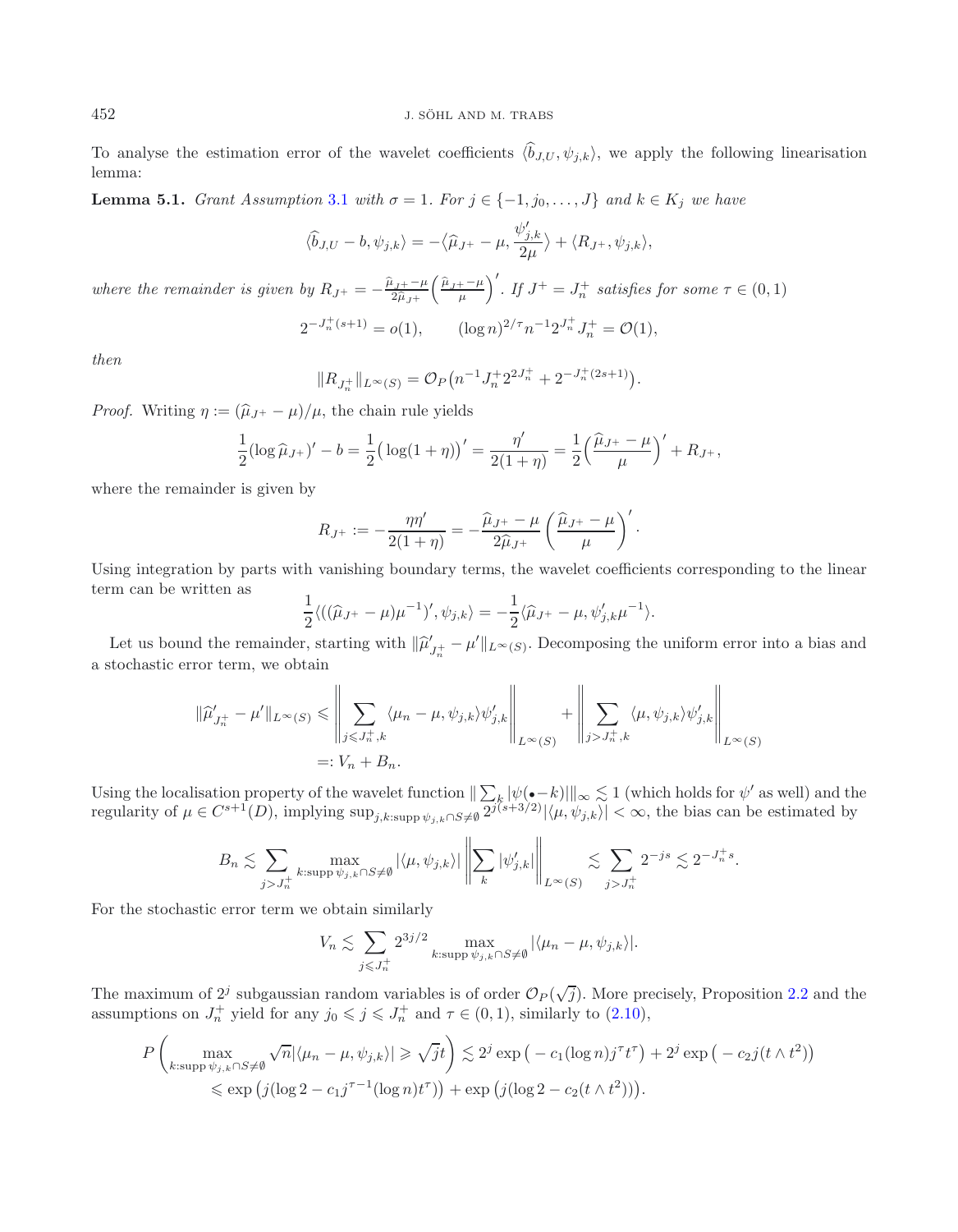Using  $J_n^+ \lesssim \log n$ , the right-hand side of the previous display is arbitrarily small for large enough t. An analogous estimate holds for the scaling functions  $\psi_{-1}$ . Therefore,

$$
\|\widehat{\mu}'_{J_n^+} - \mu'\|_{\infty} = \mathcal{O}_P\left(\sum_{j_0 \leqslant j \leqslant J_n^+} 2^{3j/2} \sqrt{j/n}\right) + \mathcal{O}\big(2^{-J_n^+ s}\big) = \mathcal{O}_P\left(2^{3J_n^+ / 2} \sqrt{J_n^+ / n}\right) + \mathcal{O}\big(2^{-J_n^+ s}\big).
$$

Analogously, we have

$$
\|\widehat{\mu}_{J_n^+} - \mu\|_{\infty} = \mathcal{O}_P\left(2^{J_n^+/2}\sqrt{J_n^+/n}\right) + \mathcal{O}\big(2^{-J_n^+(s+1)}\big).
$$

Since  $\mu$  is bounded away from zero on S, the choice of  $J_n^+$  yields in particular that we have  $\lim_{n\to\infty} P(\inf_{x\in S} \hat{\mu}_{J_n^+}(x) > \frac{1}{2} \inf_{x\in S} \mu(x)) = 1$ . We conclude

$$
||R_{J_n^+}||_{L^{\infty}(S)} = \mathcal{O}_P \left( ||\widehat{\mu}_{J_n^+}' - \mu'||_{L^{\infty}(S)} ||\widehat{\mu}_{J_n^+} - \mu||_{L^{\infty}(S)} + ||\widehat{\mu}_{J_n^+} - \mu||_{L^{\infty}(S)}^2 \right)
$$
  
= 
$$
\mathcal{O}_P \left( \left( 2^{3J_n^+ / 2} \sqrt{J_n^+ / n} + 2^{-J_n^+ s} \right) \left( 2^{J_n^+ / 2} \sqrt{J_n^+ / n} + 2^{-J_n^+ (s+1)} \right) \right),
$$

which shows the asserted bound for  $||R_{I^{\pm}}||_{L^{\infty}(S)}$ .  $\frac{1}{n}$   $\left\| L^{\infty}(S) \right\|$ 

The linearised stochastic error term can be decomposed into

$$
-\frac{1}{2}\langle \widehat{\mu}_{J^{+}} - \mu, \psi'_{j,k}\mu^{-1} \rangle = -\sum_{l \leq J^{+}, m} \langle \mu_{n} - \mu, \psi_{l,m} \rangle \left\langle \psi_{l,m}, \frac{\psi'_{j,k}}{2\mu} \right\rangle + \left\langle (\text{Id} - \pi_{J^{+}})\mu, \frac{\psi'_{j,k}}{2\mu} \right\rangle
$$
  
=  $-\left\langle \mu_{n} - \mu, \frac{\psi'_{j,k}}{2\mu} \right\rangle + \left\langle \mu_{n} - \mu, (\text{Id} - \pi_{J^{+}})\left(\frac{\psi'_{j,k}}{2\mu}\right) \right\rangle + \left\langle (\text{Id} - \pi_{J^{+}})\mu, \frac{\psi'_{j,k}}{2\mu} \right\rangle.$  (5.1)

Roughly for  $j \leq J \leq J^+$ , Theorem [2.6](#page-6-2) (or an analogous result for ill-posed problems) applies for the first term in the above display, the second term should converge to zero by the localisation of the  $\psi_{i,k}$  in the Fourier domain and the third term is a bias that can be bounded by the smoothness of  $\mu$ . If  $U_n \to \infty$  this " $\mu$ -bias" term is of smaller order than the "b-bias" which is determined by  $\sum_{j>J,k} \langle b, \psi_{j,k} \rangle \psi_{j,k}$ .

Let us make these considerations precise. We will need the following lemma, which relies on the localisation of the wavelets in Fourier domain. More precisely,  $\psi$  can be chosen such that for some  $\gamma \geqslant 1$  we have

<span id="page-21-0"></span>
$$
\varphi, \psi \in C^{\gamma}(\mathbb{R})
$$
 and  $\int x^k \psi(x) dx = 0$ , for  $k = 0, ..., [\gamma]$ .

In the Fourier domain we conclude by the compact support of  $\psi$ 

$$
|\mathcal{F}\varphi(u)| \lesssim \frac{1}{(1+|u|)^{\gamma}}, \quad |\mathcal{F}\psi(u)| \lesssim \frac{|u|^{\gamma}}{(1+|u|)^{2\gamma}}, \quad u \in \mathbb{R}.
$$
 (5.2)

<span id="page-21-2"></span>**Lemma 5.2.** *Grant Assumption* [3.1](#page-11-0) *and let the compactly supported father and mother wavelet functions*  $\varphi$  *and*  $\psi$  *satisfy* [\(5.2\)](#page-21-0) *for some*  $\gamma > 1$ *. Then for any*  $m \in \mathbb{Z}$ *,*  $j < l$  *and*  $k \in K_j$ 

$$
|\langle \psi_{l,m}, \psi'_{j,k}\mu^{-1}\rangle| \lesssim 2^{l-(l-j)(\gamma-1/2)} + 2^{-l+j},
$$
  

$$
\sum_{m\in\mathbb{Z}} |\langle \psi_{l,m}, \psi'_{j,k}\mu^{-1}\rangle| \lesssim 2^{l-(l-j)(\gamma-3/2)} + 1 \quad and
$$
  

$$
\sum_{m\in\mathbb{Z}} |\langle \psi_{l,m}, \psi'_{j,k}\mu^{-1}\rangle|^{2} \lesssim 2^{2l-(l-j)(2\gamma-2)} + 2^{-(l-j)},
$$

*where we have to replace* j *by* j<sub>0</sub> *on the right-hand side for*  $\psi_{-1,k} = \varphi_{j_0,k}$ *.* 

<span id="page-21-1"></span>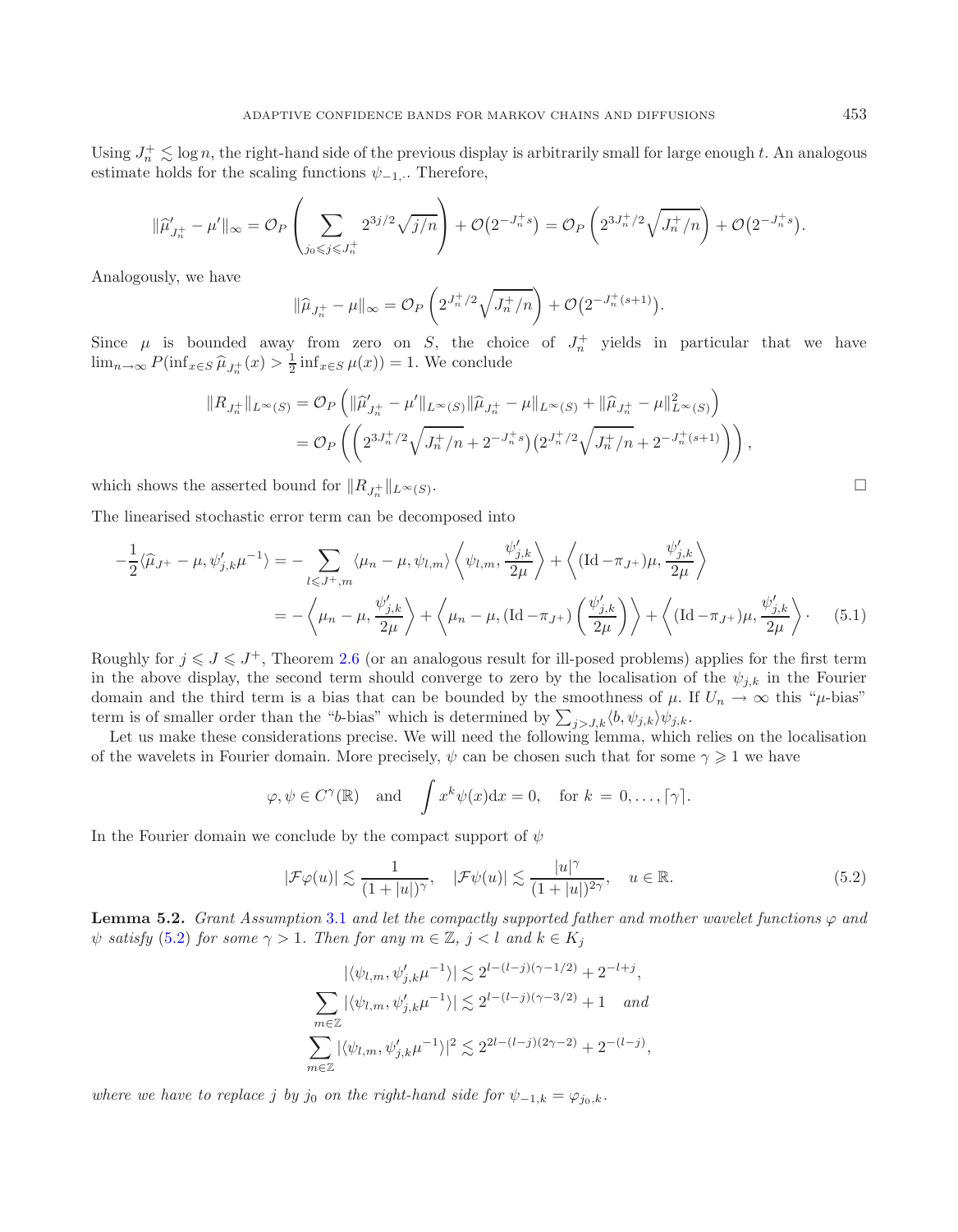<span id="page-22-0"></span>*Proof.* Let  $\Gamma > 0$  be large enough such that supp  $\varphi \cup$ supp  $\psi \subseteq [-\Gamma, \Gamma]$ . Noting that the following scalar product can only be nonzero if the support of  $\psi_{l,m}$  is contained in D, a Taylor expansion of  $\mu^{-1}$  yields for  $j \geq j_0$ 

$$
|\langle \psi_{l,m}\mu^{-1}, \psi'_{j,k}\rangle| \leq |\mu(2^{-l}m)|^{-1} |\langle \psi_{l,m}, \psi'_{j,k}\rangle| + 2^{-l} \Gamma \max_{x:|x-m2^{-l}|\leqslant 2^{-l} \Gamma} |(\mu^{-1})'(x)| \int |\psi_{l,m}(x)| |\psi'_{j,k}(x)| dx
$$
  

$$
\leq |\mu^{-1}||_{L^{\infty}(D)} |\langle \psi_{l,m}, \psi'_{j,k}\rangle| + 2^{-l+j} \Gamma \max_{x:|x-m2^{-l}|\leqslant 2^{-l} \Gamma} |(\mu^{-1})'(x)| |\psi||_{L^{2}} |\psi'||_{L^{2}}.
$$

We conclude

<span id="page-22-1"></span>
$$
|\langle \psi_{l,m}, \psi'_{j,k} \mu^{-1} \rangle| \lesssim \|\mu^{-1}\|_{L^{\infty}(D)} |\langle \psi_{l,m}, \psi'_{j,k} \rangle| + 2^{-l+j} \|(\mu^{-1})'\|_{L^{\infty}(D)}.
$$
\n(5.3)

Using Plancherel's identity,  $\mathcal{F}\psi_{l,m}(u) = \mathcal{F}[2^{l/2}\psi(2^l \bullet - m)](u) = 2^{-l/2} e^{imu2^{-l}} \mathcal{F}\psi(2^{-l}u)$  and [\(5.2\)](#page-21-0), we obtain

$$
\begin{split} |\langle \psi_{l,m}, \psi'_{j,k} \rangle| &\leqslant \frac{2^{-(j+l)/2}}{2\pi} \int |\mathcal{F}\psi(2^{-j}u)u\mathcal{F}\psi(2^{-l}u)| \mathrm{d}u \\ &\leqslant 2^{-(j+l)/2} \int \frac{2^{-(j+l)\gamma}|u|^{2\gamma+1}}{(1+2^{-j}|u|)^{2\gamma}(1+2^{-l}|u|)^{2\gamma}} \mathrm{d}u \\ &\leqslant 2^{-(j+l)/2-(j+l)\gamma} \int \frac{|u| \mathrm{d}u}{2^{-2\gamma j}(1+2^{-l}|u|)^{2\gamma}} = 2^{l-(l-j)(\gamma-1/2)} \int \frac{|v| \mathrm{d}v}{(1+|v|)^{2\gamma}}, \end{split}
$$

where we have substituted  $v = 2^{-l}u$  in the last line. Due to  $\gamma > 1$ , the integral in the last display is finite so that combining this bound with [\(5.3\)](#page-22-0) yields the assertions, noting that by the compact support of  $\psi$  only for  $\mathcal{O}(2^{l-j})$  many m the scalar products  $\langle \psi_{l,m}, \psi'_{j,k} \mu^{-1} \rangle$  are nonzero.

For  $j = -1$  we substitute again  $v = 2^{-l}u$  and obtain analogously

$$
|\langle \psi_{l,m}, \psi'_{-1,k} \rangle| \lesssim \int \frac{2^{-(j_0+l)/2 - l\gamma} |u|^{\gamma+1} du}{(1 + 2^{-l}|u|)^{2\gamma} (1 + 2^{-j_0}|u|)^{\gamma}} \leq 2^{l - (l - j_0)(\gamma - 1/2)} \int \frac{|v| dv}{(1 + |v|)^{2\gamma}}
$$

and

$$
|\langle \psi_{l,m}, \psi'_{-1,k}\mu^{-1}\rangle| \lesssim \|\mu^{-1}\|_{L^{\infty}(D)} |\langle \psi_{l,m}, \varphi'_{j_0,k}\rangle| + 2^{-l+j_0} \|(\mu^{-1})'\|_{L^{\infty}(D)}.
$$

Now we can bound the bias in [\(5.1\)](#page-21-1) in the multi-scale space  $\mathcal{M}_0$ .

**Lemma 5.3.** *Let the weighting sequence* w *be admissible and grant Assumption* [3.1](#page-11-0) *and* [\(5.2\)](#page-21-0) *for some*  $\gamma \geqslant$  $3/2 + \delta, \delta \in (1, 2]$ *. Then we have* 

$$
\left\| \left( \left\langle (\mathrm{Id}-\pi_{J+U})\mu, \psi_{j,k}'/(2\mu) \right\rangle \right)_{j \leq J,k} \right\|_{\mathcal{M}} \lesssim 2^{-J(s+1/2)} 2^{-U(s+3/2)} w_J^{-1}.
$$

*Proof.* Recall that we have by definition

$$
\left\| \left( \left\langle (\mathrm{Id}-\pi_{J^+})\mu, \psi'_{j,k}/(2\mu) \right\rangle \right)_{j \leq J,k} \right\|_{\mathcal{M}} = \sup_{j \leq J} \max_{k \in K_j} w_j^{-1} \left| \left\langle (\mathrm{Id}-\pi_{J^+})\mu, \psi'_{j,k}/(2\mu) \right\rangle \right|.
$$

As in the proof of Theorem [2.6](#page-6-2) we have

$$
\sup_{l,m:\text{supp }\psi_{l,m}\cap S\neq\emptyset} 2^{j(s+3/2)}|\langle\psi_{l,m},\mu\rangle| \lesssim \|\mu\|_{C^{s+1}(D)}.
$$

Hence, for all  $j \leqslant J$ ,

$$
\left| \langle (\mathrm{Id}-\pi_{J^+})\mu, \psi'_{j,k}/(2\mu) \rangle \right| = \left| \sum_{l>J^+,m} \langle \mu, \psi_{l,m} \rangle \langle \psi_{l,m}, \psi'_{j,k}/(2\mu) \rangle \right|
$$
  

$$
\leq \sup_{l>J^+,m} 2^l |\langle \mu, \psi_{l,m} \rangle| \sum_{l>J^+,m} 2^{-l} |\langle \psi_{l,m}, \psi'_{j,k}/(2\mu) \rangle|
$$
  

$$
\lesssim 2^{-J^+(s+1/2)} \sum_{l>J^+,m} 2^{-l} |\langle \psi_{l,m}, \psi'_{j,k}/(2\mu) \rangle|.
$$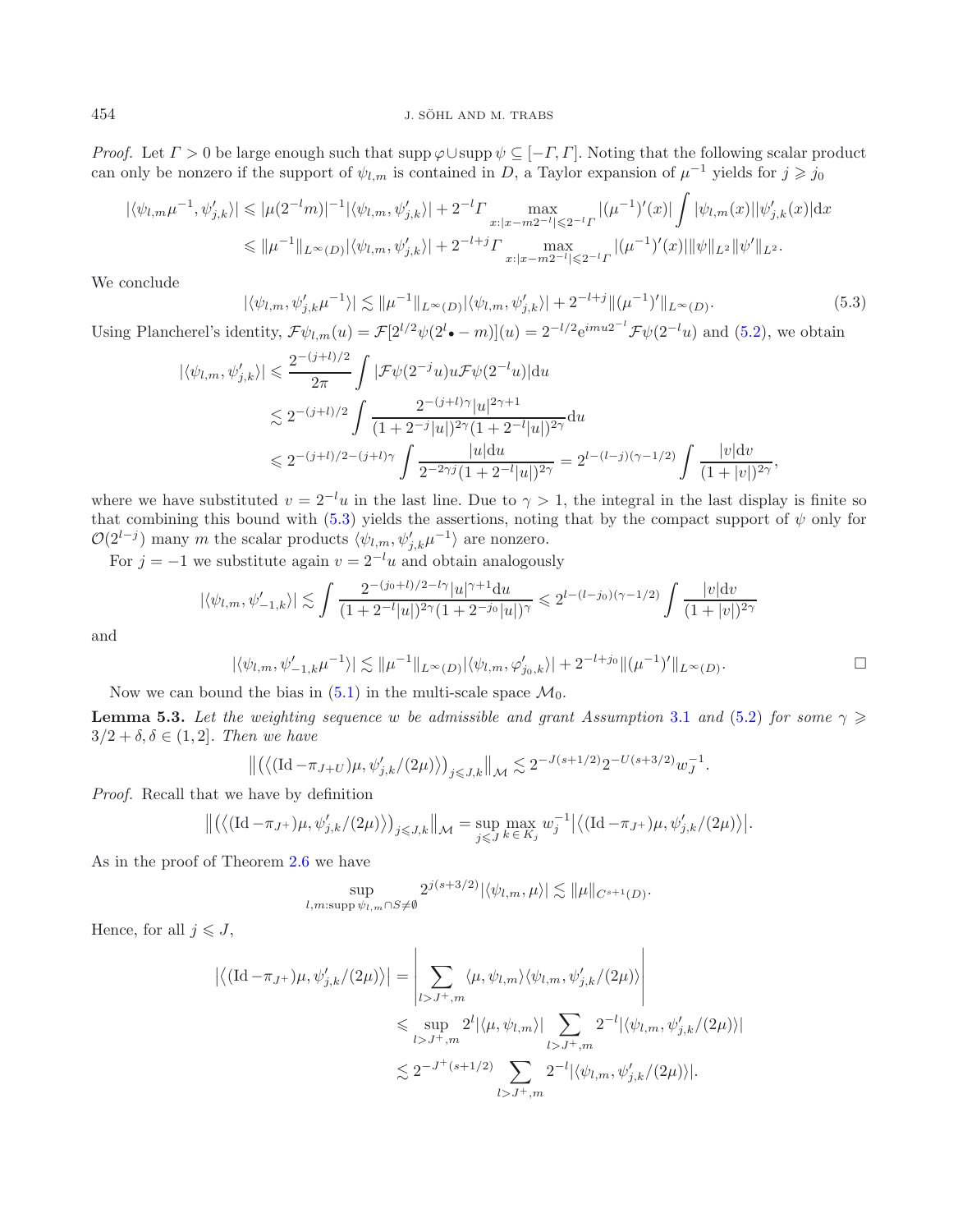Now Lemma [5.2](#page-21-2) yields

<span id="page-23-0"></span>
$$
\sum_{l>J^+,m} 2^{-l} |\langle \psi_{l,m}, \psi'_{j,k}/(2\mu) \rangle| \lesssim \sum_{l>J^+} 2^{-(l-j)(\gamma-3/2)} + \sum_{l>J^+} 2^{-l} \lesssim 2^{-(J^+-j)(\gamma-3/2)} + 2^{-J^+}.
$$

Due to the monotonicity of  $j \mapsto 2^{j\delta} w_j^{-1}$ , we conclude for  $\gamma \geq 3/2 + \delta$ 

$$
\sup_{j \leq J} \max_{k \in K_j} w_j^{-1} \left| \left\langle (\text{Id} - \pi_{J^+}) \mu, \psi'_{j,k} / (2\mu) \right\rangle \right| \lesssim 2^{-J^+(s+1/2)} \sup_{j \leq J} w_j^{-1} (2^{-(J^+-j)(\gamma-3/2)} + 2^{-J^+})
$$
  

$$
\lesssim 2^{-J^+(s+1/2)} 2^{-(J^+-J)} w_J^{-1}.
$$

The second term in [\(5.1\)](#page-21-1) can be bounded by the following lemma.

**Lemma 5.4.** *Let the weighting sequence* w *satisfy*  $\sqrt{j}2^{j}/w_{j} = \mathcal{O}(1)$  *and grant Assumption* [3.1](#page-11-0) *and* [\(5.2\)](#page-21-0) *for some*  $\gamma \geqslant 5/2$ *. If*  $J_n^+ = J_n + U_n$  *satisfies for some*  $\tau \in (0,1)$ 

$$
(\log n)^{2/\tau} n^{-1} 2^{J_n^+} J_n^+ = \mathcal{O}(1) \quad \text{and} \quad U_n \to \infty,
$$

*then we have*

$$
\left\|\pi_{J_n}\left(\left(\left\langle \mu_n-\mu,(\mathrm{Id}-\pi_{J_n^+})\left(\frac{\psi'_{j,k}}{2\mu}\right)\right\rangle\right)_{j,k}\right)\right\|_{\mathcal{M}}=o_P(n^{-1/2}).
$$

*Proof.* In order to apply Proposition [2.2,](#page-3-4) we need to calculate the  $L^2$ -norm and the  $L^{\infty}$ -norm of  $(\mathrm{Id}-\pi_{J_n^+})(\psi'_{j,k}/\mu)$ . For  $j \in \{j_0, \ldots, J_n\}$  Parseval's identity and Lemma [5.2](#page-21-2) yield

$$
\left\| (\mathrm{Id} - \pi_{J_n^+}) \left( \frac{\psi'_{j,k}}{\mu} \right) \right\|_{L^2}^2 = \sum_{l > J_n^+, m} |\langle \psi_{l,m}, \psi'_{j,k}/\mu \rangle|^2
$$
  

$$
\lesssim \sum_{l > J_n^+} 2^{2l - (l-j)(2\gamma - 2)} + \sum_{l > J_n^+} 2^{-2(l-j) + (l-j)+}
$$
  

$$
\lesssim 2^{j(2\gamma - 2)} \sum_{l > J_n^+} 2^{-l(2\gamma - 4)} + 2^{-(J_n^+ - j)}
$$
  

$$
\lesssim 2^{-(J_n^+ - j)(2\gamma - 4) + 2j} + 2^{-(J_n^+ - j)} \lesssim 2^{-(J_n^+ - j)} 2^{2j}.
$$

Another application of Lemma [5.2](#page-21-2) yields

$$
\left\| (\mathrm{Id}-\pi_{J_n^+}) \left(\frac{\psi'_{j,k}}{2\mu}\right) \right\|_\infty \leqslant \sum_{l>J_n^+} 2^{l/2} \max_n |\langle \psi_{l,m}, \psi'_{j,k}/\mu \rangle|
$$
  

$$
\lesssim \sum_{l>J_n^+} 2^{3l/2 - (l-j)(\gamma - 1/2)} + \sum_{l>J_n^+} 2^{-l/2 + j}
$$
  

$$
\lesssim 2^{-(J_n^+ - j)(\gamma - 2) + 3j/2} + 2^{-(J_n^+ - j)/2 + j/2} \lesssim 2^{-(J_n^+ - j)/2} 2^{3j/2}.
$$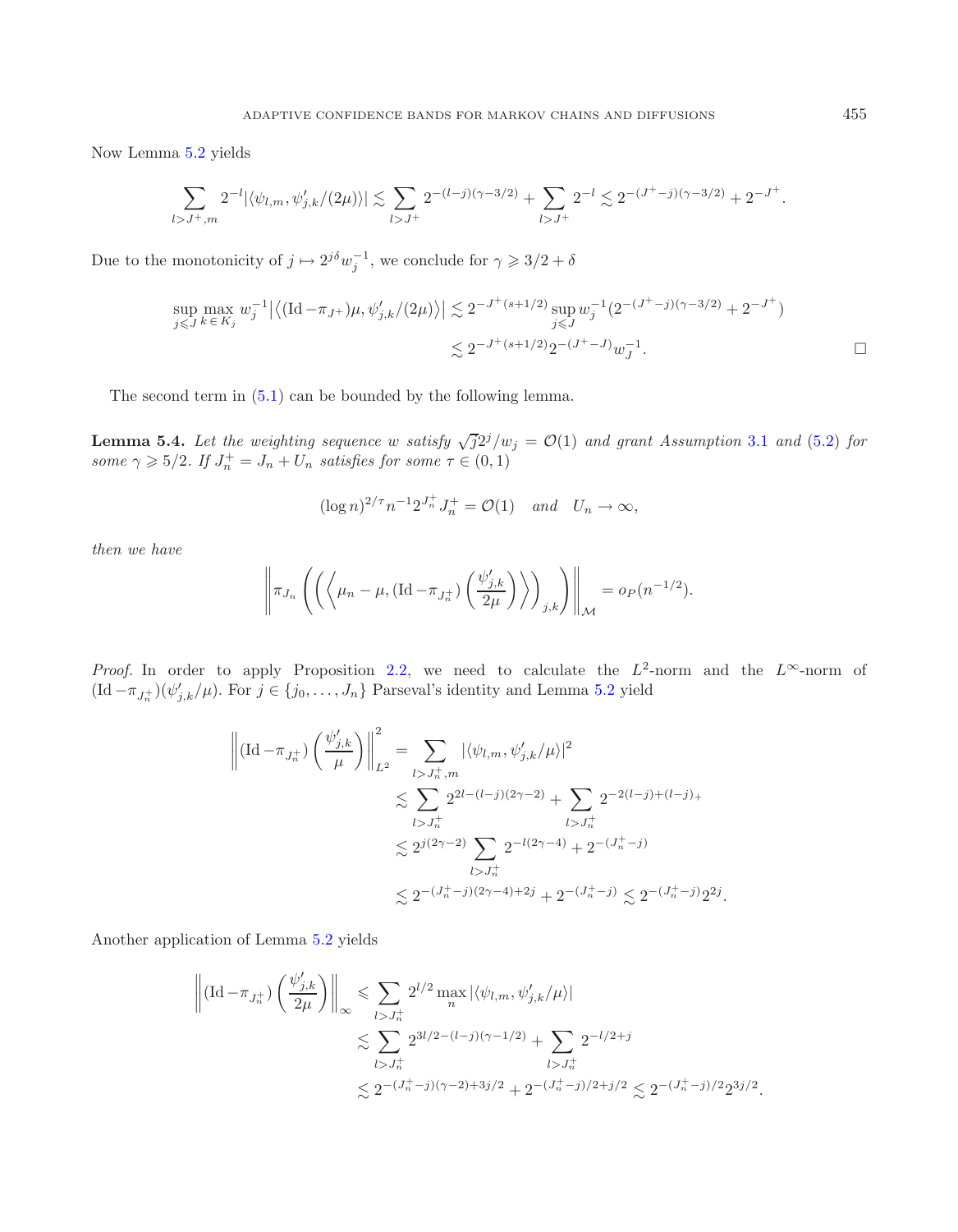The concentration inequality, Proposition [2.2,](#page-3-4) yields for positive constants  $c_i > 0, i = 1, 2, \ldots$ 

$$
P\left(\sup_{1 \leq j \leq J_n} \max_k \sqrt{n} w_j^{-1} \left\langle \mu_n - \mu, (\text{Id} - \pi_{J_n^+}) \left( \frac{\psi'_{j,k}}{2\mu} \right) \right\rangle > t \right)
$$
  

$$
\leqslant \sum_{1 \leq j \leq J_n, k} P\left(\sqrt{n} \left\langle \mu_n - \mu, (\text{Id} - \pi_{J_n^+}) \left( \frac{\psi'_{j,k}}{2\mu} \right) \right\rangle > tw_j \right)
$$
  

$$
\lesssim \sum_{j=1}^{J_n} 2^j \left( \exp(-c_1(2^{(J_n^+-j)/2} 2^{-3j/2} \sqrt{n} w_j t)^\tau) + \exp\left( -\frac{c_2 2^{(J_n^+-j)/2} t^2}{(2^j/w_j)^2 + t \max(2^{3j/2} (\log n)^{1/\tau}, 2^j)/(w_j \sqrt{n})} \right) \right).
$$

Since  $j w_j^{-1} 2^{3j/2} (\log n)^{1/\tau} n^{-1/2} \lesssim 2^{j/2} j^{1/2} (\log n)^{1/\tau} n^{-1/2} \lesssim 1$  and  $J_n^+ \lesssim \log n$  by the assumptions on  $w_j$  and  $J_n^+$ , we conclude for any  $t > 0$  and n sufficiently large

$$
P\left(\sup_{1\leq j\leq J_n} \max \sqrt{n}w_j^{-1}\left\langle \mu_n - \mu, (\text{Id} - \pi_{J_n^+})\left(\frac{\psi'_{j,k}}{2\mu}\right) \right\rangle > t\right)
$$
  

$$
\lesssim \sum_{j=1}^{J_n} 2^j \left(\exp(-c_3(\log n)2^{\tau(J_n^+-j)/2}j^{\tau}t^{\tau}) + \exp\left(-c_4\frac{2^{(J_n^+-j)/2}jt^2}{1+t}\right)\right)
$$
  

$$
\lesssim \sum_{j=1}^{J_n} \exp\left(j\left(\log 2 - c_3(J_n^+)^{\tau-1}t^{\tau}\log n\right)\right) + \sum_{j=1}^{J_n} \exp\left(j\left(\log 2 - c_52^{U_n/2}\frac{t^2}{1+t}\right)\right)
$$
  

$$
\lesssim e^{\log 2 - c_3(J_n^+)^{\tau-1}t^{\tau}\log n} \frac{1 - e^{J_n\left(\log 2 - c_3(J_n^+)^{\tau-1}t^{\tau}\log n\right)}}{1 - e^{\log 2 - c_3(J_n^+)^{\tau-1}t^{\tau}\log n}}
$$
  

$$
+ e^{\log 2 - c_6 2^{U_n/2}(t^2 \wedge t)} \frac{1 - e^{J_n(\log 2 - c_6 2^{U_n/2}(t^2 \wedge t))}}{1 - e^{\log 2 - c_6 2^{U_n/2}(t^2 \wedge t)}}
$$
  

$$
\lesssim e^{-c_3(J_n^+)^{\tau-1}t^{\tau}\log n} + e^{-c_6 2^{U_n/2}(t^2 \wedge t)} \to 0.
$$

Finally note that all bounds hold true for the scaling function  $\varphi_{j_0}$ , if j is replace by  $j_0$ .

Now we have all pieces together to prove the multi-scale central limit theorem.

*Proof of Theorem* [3.8](#page-15-3). Since b has Hölder regularity  $s > 0$  on  $S \subseteq D$ , the bias can be bounded by

$$
||b - \pi_{J_n}(b)||_{\mathcal{M}} = \sup_{j>J_n} \max_{k \in K_j} w_j^{-1} |\langle \psi_{j,k}, b \rangle| \lesssim \sup_{j>J_n} w_j^{-1} 2^{-j(s+1/2)} = o(n^{-1/2}).
$$

Using that the  $\mathcal{M}_0$ -norm is weaker than the  $L^\infty(S)$ -norm, Lemma [5.1](#page-20-0) and decomposition [\(5.1\)](#page-21-1) together with Lemmas [5.3](#page-22-1) and [5.4](#page-23-0) yield

$$
\left(\langle \widehat{b}_{J_n,U_n} - b, \psi_{j,k} \rangle\right)_{j \le J_n,k} = -\left( \left\langle \mu_n - \mu, \frac{\psi'_{j,k}}{2\mu} \right\rangle \right)_{j \le J_n,k} + \widetilde{R}_{J_n,U_n} \quad \text{with } \|\pi_{J_n}(\widetilde{R}_{J_n,U_n})\|_{\mathcal{M}} = o_P(n^{-1/2}).
$$

Therefore, it remains to show that

$$
\beta_{\mathcal{M}_0}\big(\mathcal{L}(\pi_{J_n}\big((-\sqrt{n}\langle \mu_n-\mu,\psi'_{j,k}/(2\mu)\rangle)_{j,k}\big)\big),\mathcal{L}(\mathbb{G}_b)\big)\to 0.
$$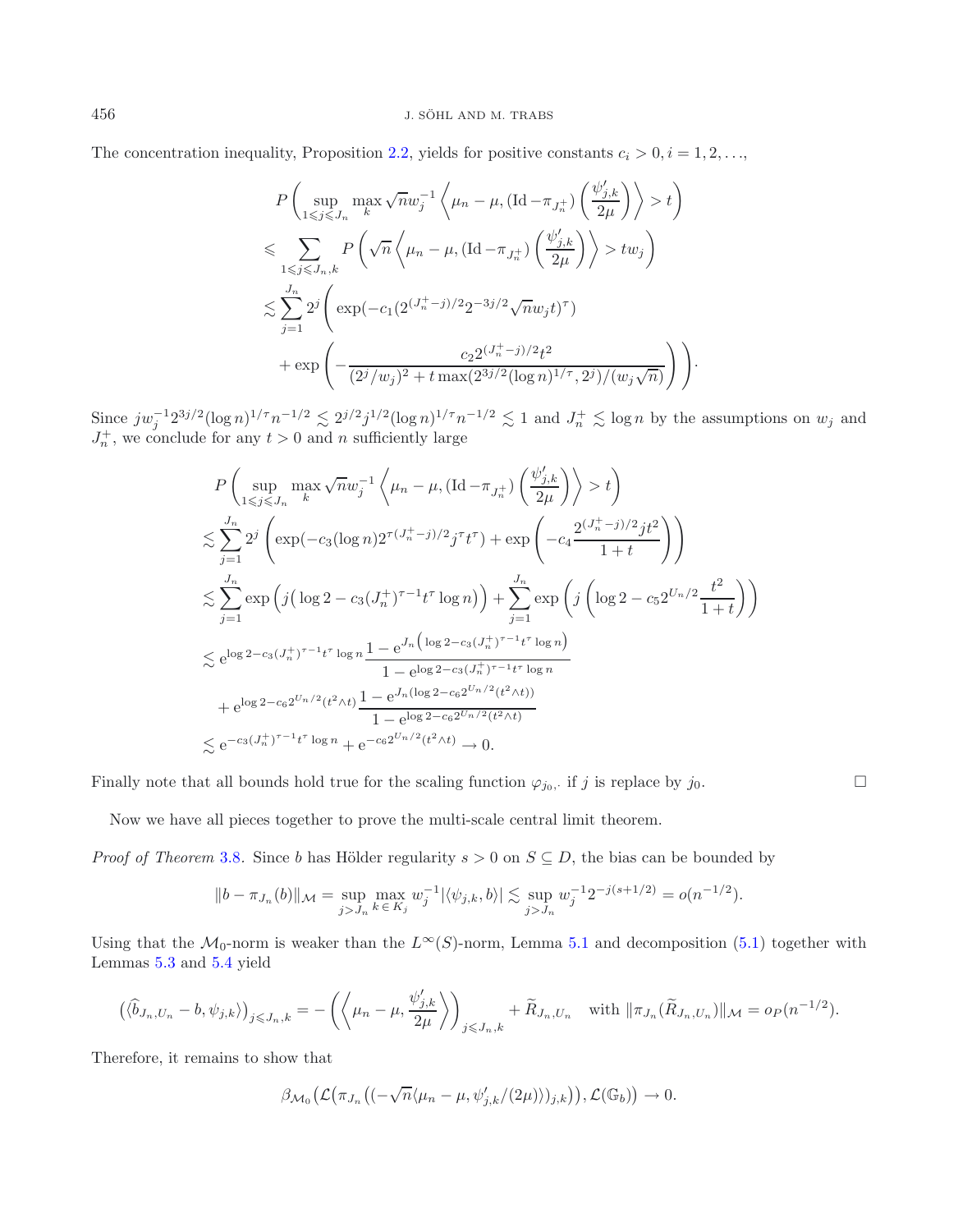This follows exactly as in Theorem [2.6,](#page-6-2) where we use that the factor  $2^j$ , by which the norms

<span id="page-25-1"></span>
$$
\|\psi'_{j,k}/(2\mu)\|_{L^2} \lesssim 2^j, \quad \|\psi'_{j,k}/(2\mu)\|_{\infty} \lesssim 2^{3j/2} \tag{5.4}
$$

are larger than  $\|\psi_{j,k}\|_{\mathcal{L}^2}$  and  $\|\psi_{j,k}\|_{\infty}$ , respectively, is counterbalanced through the additional growth of the admissible weighting sequence w.  $\square$ 

# Appendix A. Remaining proofs

### <span id="page-25-0"></span>**A.1. Proof of Theorem [3.5](#page-13-1)**

**Step 1.** For  $\delta \in (0, 1/2)$  and  $0 < c < C < \infty$  define

$$
\mathbb{V}_{\xi} := \{ \mu \in C^{7/4 + \delta/2}(D) : 0 < c < \mu \text{ and } \|\mu\|_{C^{7/4 + \delta/2}} < C \},
$$

 $\mathbb{V} := \mathcal{M}_0(w)$  and  $\mathbb{W} := \mathcal{M}_0(\widetilde{w})$  with  $w_j \leq 2^{\delta j}$  and  $\widetilde{w} \geq 2^{(1+\delta)j}$ . We first establish the Hadamard differentiability of

$$
\xi: \mathbb{V}_{\xi} \subseteq \mathbb{V} \rightarrow \mathbb{W}, \mu \mapsto \frac{\mu'}{2\mu}
$$

with derivative given by  $(3.8)$ .

To this end let  $h \in \mathcal{M}_0(w)$  and  $h_t \to h$  as  $t \to 0$ . For all  $h_t$  such that  $\mu + th_t$  is contained in  $\mathbb{V}_{\xi}$  for small  $t > 0$  we have

$$
\begin{split} &\left\| \frac{\xi(\mu+th_t) - \xi(\mu)}{t} - \xi'_{\mu}(h) \right\|_{\mathcal{M}(\widetilde{w})} = \left\| \frac{\mu(\mu'+th_t') - \mu'(\mu+th_t)}{2(\mu+th_t)\mu t} - \frac{\mu h' - \mu' h}{2\mu^2} \right\|_{\mathcal{M}(\widetilde{w})} \\ & = \left\| \frac{\mu h_t' - \mu' h_t}{2(\mu+th_t)\mu} - \frac{\mu h' - \mu' h}{2\mu^2} \right\|_{\mathcal{M}(\widetilde{w})} = \left\| \frac{\mu^2(h_t' - h') + \mu \mu'(h-h_t) + th_t(\mu'h - \mu h')}{2\mu^2(\mu+th_t)} \right\|_{\mathcal{M}(\widetilde{w})}, \end{split}
$$

using  $\widetilde{w}_j \geq 2^{j(1+\delta)}$  for  $\delta \in (0, 1/2)$ , this is bounded by

$$
\left\|\frac{(h'_t-h')}{2(\mu+th_t)}\right\|_{B_{\infty}^{-3/2-\delta}}+\left\|\frac{\mu'(h-h_t)}{2\mu(\mu+th_t)}\right\|_{B_{\infty}^{-3/2-\delta}}+\left\|\frac{th_t(\mu'h-\mu h')}{2\mu^2(\mu+th_t)}\right\|_{\mathcal{M}(\widetilde{w})}.
$$

Applying a pointwise multiplier theorem ([\[43](#page-30-10)], Thm. 2.8.2) and the continuous embedding  $C^{\rho} \to B^{\rho}_{\infty\infty}$ , we obtain up to constants the upper bound

$$
\left\| \frac{1}{2(\mu + th_t)} \right\|_{C^{7/4+\delta/2}} \|h_t' - h'\|_{B_{\infty}^{-3/2-\delta}} + \left\| \frac{\mu'}{2\mu(\mu + th_t)} \right\|_{C^{7/4+\delta/2}} \|h - h_t\|_{B_{\infty}^{-1/2-\delta}} + t \left\| \frac{h_t(\mu'h - \mu h')}{2\mu^2(\mu + th_t)} \right\|_{\mathcal{M}(\widetilde{w})} \n\lesssim \|h_t - h\|_{B_{\infty}^{-1/2-\delta}} + \|h - h_t\|_{B_{\infty}^{-1/2-\delta}} + t \lesssim \|h_t - h\|_{\mathcal{M}(w)} + t,
$$

where we have used  $w_i \leq 2^{j\delta}$  in the last step. The last expression tends to 0 as  $t \to 0$  and this shows the Hadamard differentiability of  $\xi: \mathbb{V}_{\xi} \to \mathbb{W}$ .

**Step 2.** To apply the delta method it is now important that  $\hat{\mu}_{J_n}$  maps into  $\mathbb{V}_{\xi}$ . Theorem [2.6](#page-6-2) gives conditions such that  $\hat{\mu}_{J_n} = \mu \| \mu_{J_n} - O(n^{-1/2})$ . Provided that  $2^{(9/4+\delta/2)J_n} u_{J_n} - 1/2 = o(1)$  we deduce f that  $\|\hat{\mu}_{J_n} - \mu\|_{\mathcal{M}(w)} = O(n^{-1/2})$ . Provided that  $2^{(9/4+\delta/2)J_n}w_{J_n}n^{-1/2} = o(1)$  we deduce from the fact that  $\hat{\mu}_{J_n}$ <br>is developed until lovel L only and from the ratio of the weights at lovel L that  $\|\hat{\mu}_{J_n} - \$ is developed until level  $J_n$  only and from the ratio of the weights at level  $J_n$  that  $\|\hat{\mu}_{J_n} - \mu\|_{C^{7/4+\delta/2}} = o(1)$ . We conclude that with probability tending to one  $\hat{\mu} \in V_{\xi}$ . By modifying  $\hat{\mu}$  on events with probability tending to zero we can achieve that always  $\hat{\mu} \in \mathbb{V}_{\xi}$ . On the above assumptions we obtain the weak convergence  $\sqrt{n}(\hat{\mu}_{J_n}-\mu) \to \mathbb{G}_{\mu}$ in  $\mathcal{M}_0(w)$  by Theorem [2.6](#page-6-2) and application of the delta method yields the assertion.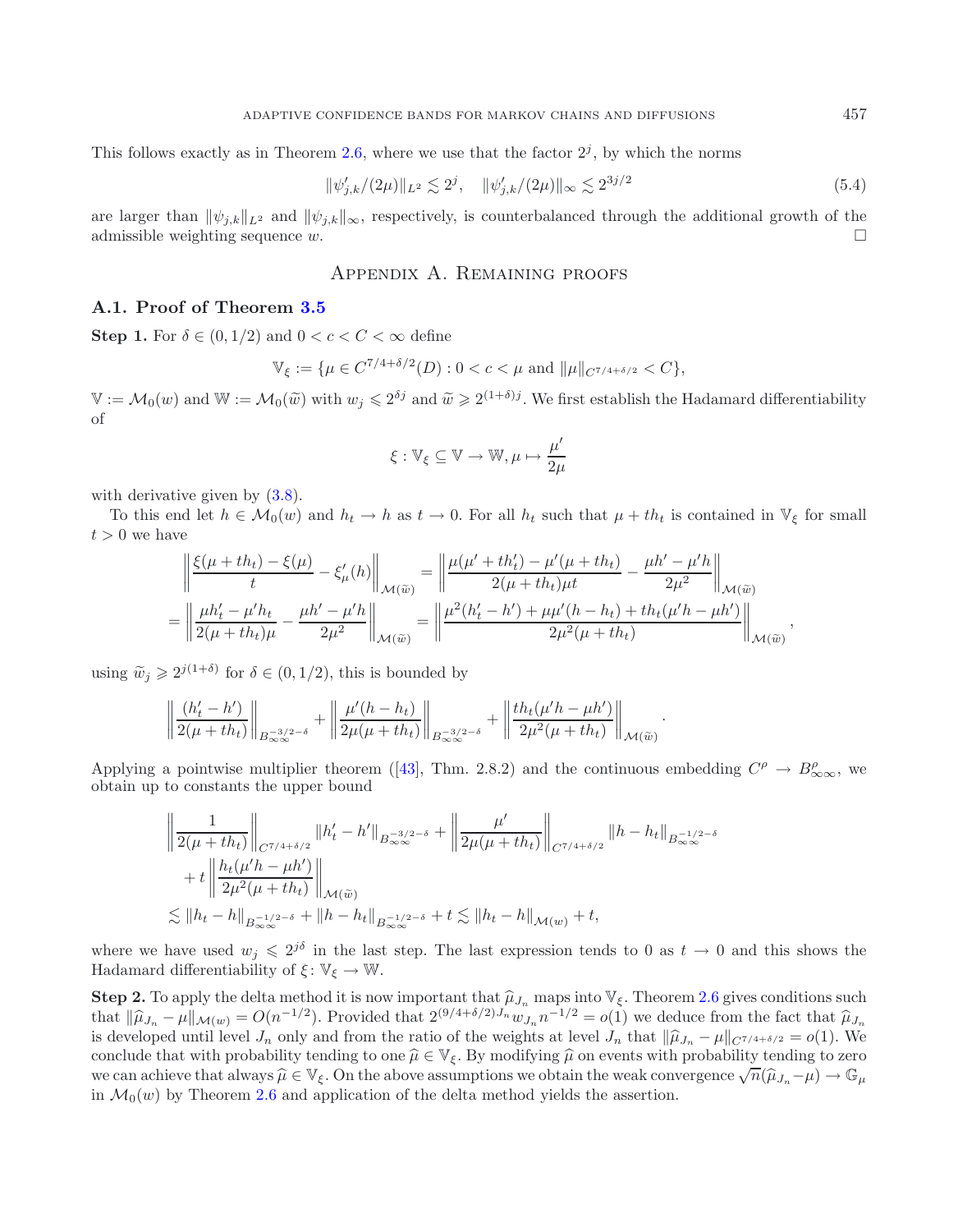# <span id="page-26-0"></span>**A.2. Proof of Lemma [4.3](#page-17-1)**

We will prove that:

(i) for any  $\tau \in (0,1)$  there are constants  $0 < c, C < \infty$  depending only on  $\tau, K, \psi$  such that for any  $J \in \mathcal{J}_n$ satisfying  $J > J_n^*$  and for all  $n \in \mathbb{N}$  large enough

$$
P(\widehat{J}_n = J) \leq C(n^{-cJ^{\tau}} + e^{-cJ}),
$$

(ii) there is an integer  $M > 0$  depending only on  $d_1, d_2, K$  and constants  $0 < c', C' < \infty$  depending on  $\tau, K, \psi$ <br>such that for any  $I \subset \mathcal{I}$  attisfying  $I \subset I^*$ . M and for all  $x \in \mathbb{N}$  large apparents such that for any  $J \in \mathcal{J}_n$  satisfying  $J \lt J_n^* - M$  and for all  $n \in \mathbb{N}$  large enough

$$
P(\widehat{J}_n = J) \leq C' \big( n^{-c'J^{\tau}} + e^{-c'J} \big).
$$

Given (i) and (ii), we obtain, for a constant  $c'' > 0$ ,

$$
P(\widehat{J}_{n} \notin [J_{n}^{*} - M, J_{n}^{*}]) \leqslant \sum_{J=J_{\min}}^{J_{n}^{*} - M - 1} P(\widehat{J}_{n} = J) + \sum_{J=J_{n}^{*} + 1}^{J_{\max}} P(\widehat{J}_{n} = J)
$$
  
=  $\mathcal{O}\Big((J_{\max} - J_{\min})(n^{-c''(J_{\min})^{+}} + e^{-c''J_{\min}})\Big)$   
=  $\mathcal{O}\Big(\log n(n^{-c''J_{\min}^{+}} + e^{-c''J_{\min}})\Big).$ 

Since  $n^{-c''J_{\min}^{\tau}} + e^{-c''J_{\min}}$  decays polynomially in n, the assertion of the lemma follows.

To show (i) and (ii), recall  $J^+ = J + U_n = J + \log_2 \log n$ . For notational convenience we define

$$
V(n,j) := (2^{3j}j/n)^{1/2},
$$

which is the order of magnitude of the stochastic error for projection level j. Recall that for any  $f \in \mathcal{M} \cap V_J$ we can bound

<span id="page-26-1"></span>
$$
||f||_{L^{\infty}([a,b])}\lesssim \sum_{j\leqslant J}2^{j/2}\max_{k\,\in \,K_j}|\langle f,\psi_{j,k}\rangle|\leqslant ||f||_{\mathcal M}\sum_{j\leqslant J}2^{j/2}w_j\lesssim ||f||_{\mathcal M}2^{J/2}w_J.
$$

Since any  $J \in \mathcal{J}_n$  satisfies  $2^{-J^+(s+1)} = o(1)$  and  $(\log n)^{2/\tau} n^{-1} 2^{J^+} J^+ = \mathcal{O}(1)$ , we conclude from decomposi-tion [\(5.1\)](#page-21-1) as well as from Lemmas [5.1](#page-20-0) and [5.4](#page-23-0) (applied to  $w_i = j^{1/2}2^{j}$ ) that

$$
\widehat{b}_J - b = -\sum_{j \leq J, k \in \mathbb{Z}} \left\langle \mu_n - \mu, \frac{\psi'_{j,k}}{2\mu} \right\rangle \psi_{j,k} + \underbrace{\sum_{j \leq J, k \in \mathbb{Z}} \left\langle (\text{Id} - \pi_{J+})\mu, \frac{\psi'_{j,k}}{2\mu} \right\rangle \psi_{j,k}}_{=:B^{\mu}(J)} + \underbrace{\sum_{j > J, k \in \mathbb{Z}} \langle b, \psi_{j,k} \rangle \psi_{j,k} + \overline{R}_{J} \psi_{j,k}}_{=:B^{\flat}(J)} + \underbrace{\sum_{j > J, k \in \mathbb{Z}} \langle b, \psi_{j,k} \rangle \psi_{j,k}}_{=:B^{\flat}(J)} + \underbrace{\sum_{j > J, k \in \mathbb{Z}} \langle b, \psi_{j,k} \rangle \psi_{j,k}}_{=:B^{\flat}(J)}
$$

for some remainder  $\overline{R}_J \in V_J$  with

$$
\|\overline{R}_J\|_{L^{\infty}([a,b])} = \mathcal{O}_P(n^{-1}J^{\dagger}2^{2J^+}) + \mathcal{O}(2^{-J^+(2s+1)}) + o_P(n^{-1/2}J^{1/2}2^{-3J/2}).
$$

Moreover, Lemma [5.3](#page-22-1) and Assumption [4.1](#page-16-2) yield

$$
||B^{\mu}(J) + B^{b}(J)||_{L^{\infty}([a,b])} \leq (d_2 + o(1))2^{-Js}.
$$
\n(A.5)

Using  $n^{-1/2}2^{2J^+}J^+ = o(1)$  for all  $J \in \mathcal{J}_n$ , we conclude

$$
\|\widehat{b}_J - b\|_{L^{\infty}([a,b])} \le \left\| \sum_{j \le J, k \in K_j} \left\langle \mu_n - \mu, \frac{\psi'_{j,k}}{2\mu} \right\rangle \psi_{j,k} \right\|_{L^{\infty}([a,b])} + (d_2 + o(1))2^{-Js} + o_P(V(n,J)).
$$
 (A.6)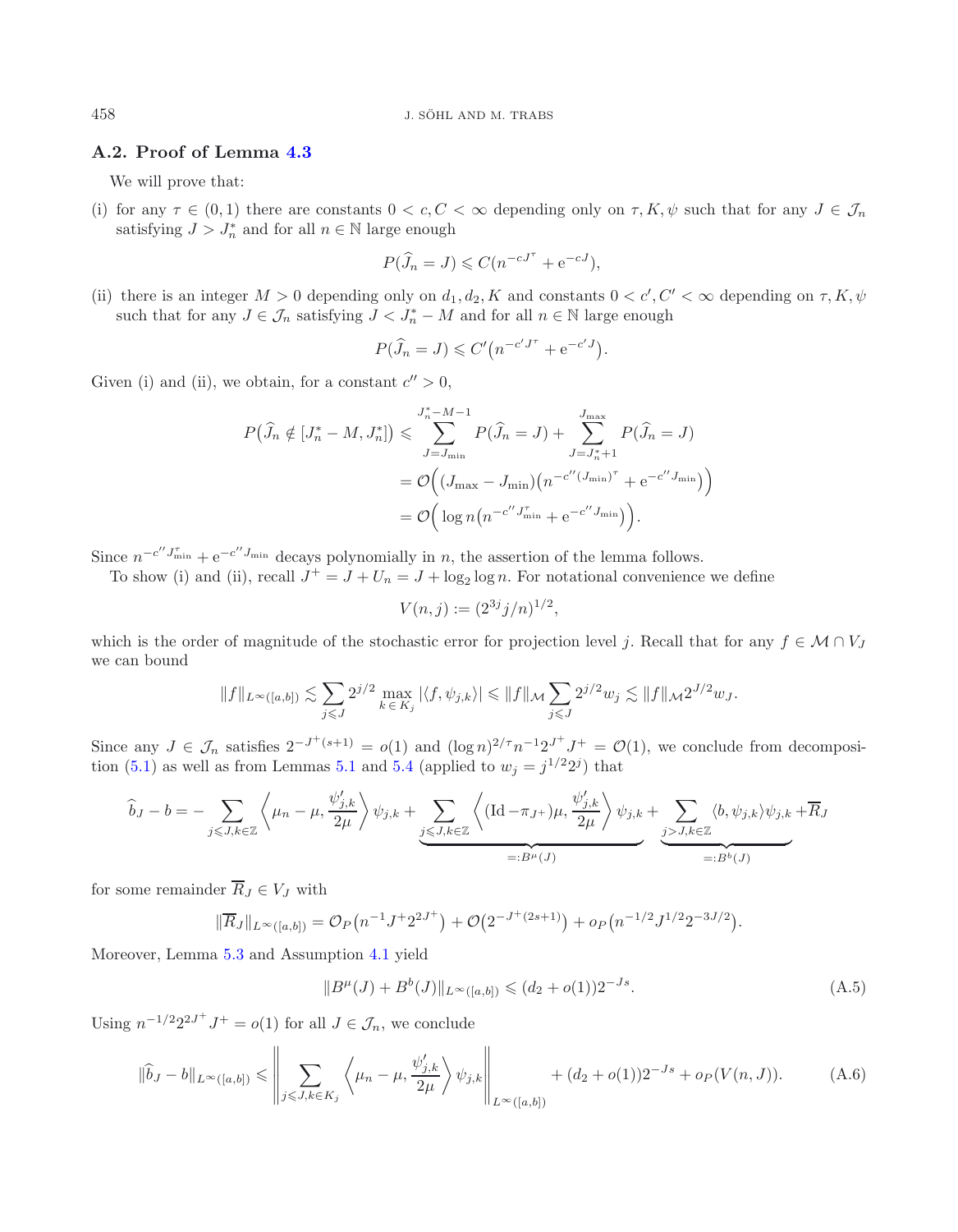With this preparation at hand we can proceed similarly as in ([\[18](#page-29-17)], Lem. 2).

**Part (i).** For any fixed  $J > J_n^*$  we have

$$
P(\widehat{J}_n = J) \leqslant \sum_{L \in \mathcal{J}_n, L \geqslant J} P\big(\|\widehat{b}_{J-1} - \widehat{b}_L\|_{L^{\infty}([a,b])} > KV(n,L)\big).
$$

As in the derivation of  $(A.6)$  we obtain for *n* sufficiently large

$$
\|\widehat{b}_{J-1} - \widehat{b}_L\|_{L^{\infty}([a,b])} \le \left\|\sum_{J < j \le L,k} \left\langle \mu_n - \mu, \frac{\psi'_{j,k}}{2\mu} \right\rangle \psi_{j,k} \right\|_{L^{\infty}([a,b])} + (d_2 + 1)(2^{-(J-1)s} + 2^{-Ls}) + \frac{1}{4}(V(n, J-1) + V(n, L)).
$$

By definition of  $J_n^*$  we have for any  $L > J > J_n^*$  that

$$
(d_2+1)(2^{-(J-1)s}+2^{-Ls}) \leq 2(d_2+1)2^{-J_n^*s} \leq \frac{K}{2}V(n,J_n^*) \leq \frac{K}{2}V(n,L).
$$

Therefore,

$$
P(\widehat{J}_n = J) \leqslant \sum_{L \in \mathcal{J}_n, L \geqslant J} P\left(\left\|\sum_{J < j \leqslant L, k} \left\langle \mu_n - \mu, \frac{\psi'_{j,k}}{2\mu} \right\rangle \psi_{j,k}\right\|_{L^{\infty}([a,b])} > \frac{K-1}{2}V(n, L)\right).
$$

Analogously to [\(2.10\)](#page-7-3) and using [\(5.4\)](#page-25-1), Proposition [2.2](#page-3-4) yields for any  $\tau \in (0,1)$  and constants  $c_1,\ldots,c_4 > 0$ :

<span id="page-27-0"></span>
$$
P\left(\left\|\sum_{J < j \leq L, k \in K_j} \left\langle \mu_n - \mu, \frac{\psi_{j,k}'}{2\mu} \right\rangle \psi_{j,k} \right\|_{L^\infty([a,b])} > \frac{K-1}{2} V(n,L) \right)
$$
\n
$$
\leqslant P\left(\sum_{J < j \leqslant L} 2^{j/2} \max_{k \in K_j} \left| \left\langle \mu_n - \mu, \frac{\psi_{j,k}'}{2\mu} \right\rangle \right| > \frac{K-1}{2} \sqrt{\frac{2^{3L}L}{n}} \right),
$$

using that  $\sum_{k=0}^{\infty} 2^{-k/2} \leq 7/2$ , we obtain the upper bound

$$
P\left(\max_{J \frac{K-1}{7}L^{1/2}\right)
$$
\n
$$
\leqslant \sum_{J \frac{K-1}{7}j^{1/2}\right)
$$
\n
$$
\leqslant c_1 \sum_{J
$$

where we require that K is chosen sufficiently large, depending on  $\|\psi'_{j,k}/\mu\|_{L^{\infty}(S)}$  and  $\Sigma_{j,k}$ . It remains to sum this upper bound over all  $L \in \mathcal{J}_n$  with  $L \geq J$  which yields the claim since  $\mathcal{J}_n$  contain elements.

**Part (ii).** Let  $J < J_n^* - M$  for some  $M \in \mathbb{N}$  to be specified below. We have

$$
P(\widehat{J}_n = J) \leqslant P\big(\|\widehat{b}_J - \widehat{b}_{J_n^*}\|_{L^\infty([a,b])} \leqslant K V(n, J_n^*)\big).
$$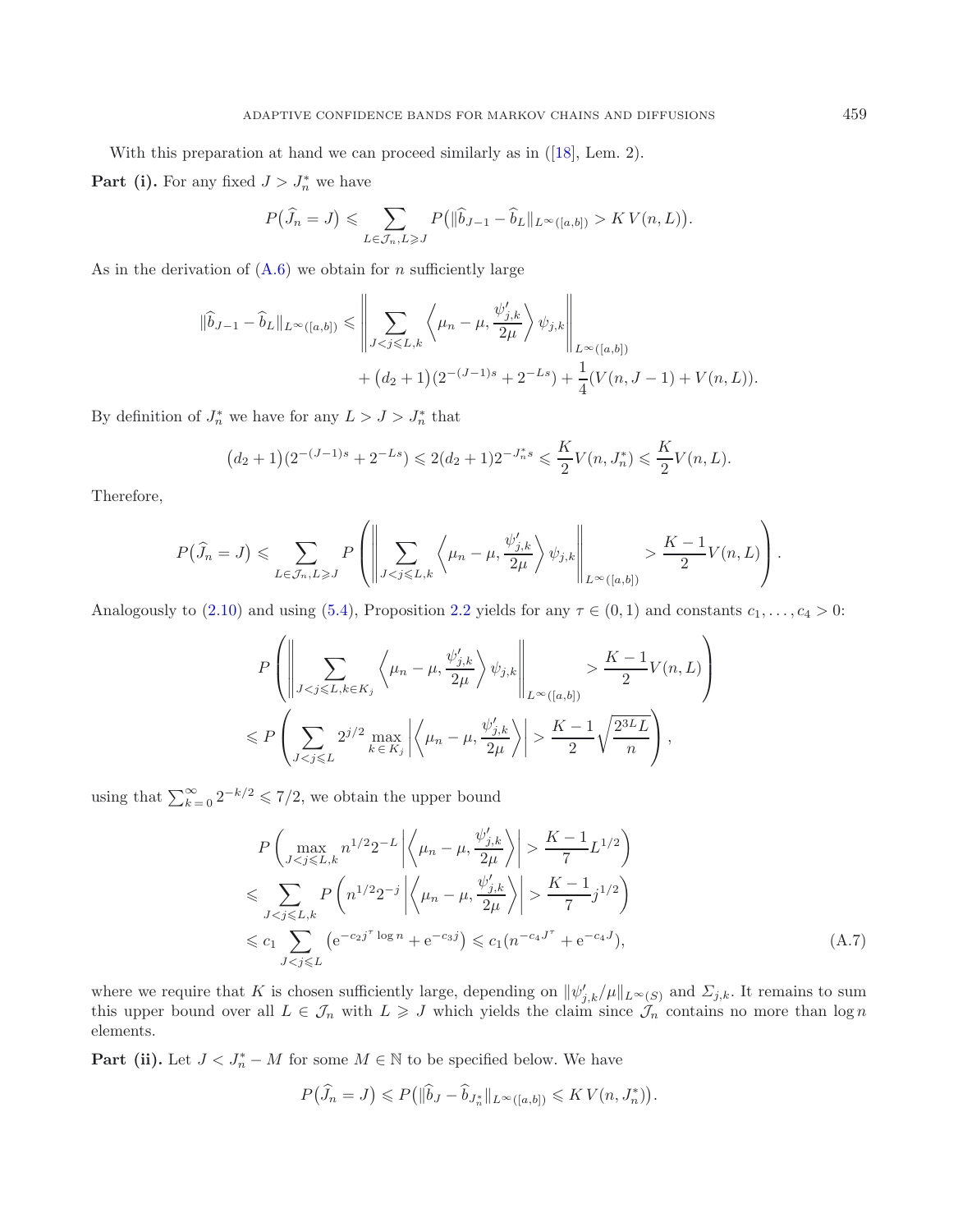Using Assumption [4.1](#page-16-2) and the triangle inequality, we obtain similarly to  $(A.6)$ , for sufficiently large n,

$$
\|\hat{b}_J - \hat{b}_{J_n^*}\|_{L^{\infty}([a,b])} \geq \frac{d_1}{2} 2^{-Js} - (d_2 + 1) 2^{-J_n^*s}
$$
  

$$
-\left\|\sum_{J < j \leq J_n^*, k \in K_j} \left\langle \mu_n - \mu, \frac{\psi'_{j,k}}{2\mu} \right\rangle \psi_{j,k} \right\|_{L^{\infty}([a,b])} - \frac{1}{4} (V(n, J_n^*) + V(n, J)).
$$

Owing to  $J < J_n^* - M$ ,  $s \geq 1$  and the definition of  $J_n^*$ , we can bound

$$
\frac{d_1}{2} 2^{-Js} - (d_2 + 1) 2^{-J_n^*s} \geq (d_2 + 1) \left( \frac{d_1}{2(d_2 + 1)} 2^{M-1} - \frac{1}{2} \right) 2^{-(J_n^* - 1)s}
$$
  
\n
$$
\geq \frac{K}{4} \left( \frac{d_1}{2(d_2 + 1)} 2^{M-1} - \frac{1}{2} \right) V(n, J_n^* - 1)
$$
  
\n
$$
\geq \frac{K}{16} \left( \frac{d_1}{2(d_2 + 1)} 2^{M-1} - \frac{1}{2} \right) V(n, J_n^*),
$$

where we have used in the last inequality that  $(J_n^* - 1)/J_n^* \geq 1/2$  for *n* sufficiently large. We conclude

$$
\|\widehat{b}_J - \widehat{b}_{J_n^*}\|_{L^\infty([a,b])} \geqslant \widetilde{K}\,V(n,J_n^*) - \left\|\sum_{J < j \leqslant J_n^*, k \in K_j} \left\langle \mu_n - \mu, \frac{\psi_{j,k}'}{2\mu} \right\rangle \psi_{j,k} \right\|_{L^\infty([a,b])}
$$

with  $\widetilde{K} := \frac{Kd_1}{32(d_2+1)} 2^{M-1} - \frac{K}{32} - \frac{1}{2}$ . Since  $\widetilde{K} > K$  for M large enough, we obtain similarly as in [\(A.7\)](#page-27-0) for any  $\tau \in (0,1)$  and some  $c', C' > 0$ 

$$
P(\widehat{J}_n = J) \leq P\left(\left\|\sum_{J < j \leq J_n^*, k} \left\langle \mu_n - \mu, \frac{\psi'_{j,k}}{2\mu} \right\rangle \psi_{j,k} \right\|_{L^\infty([a,b])} \geq (\widetilde{K} - K)V(n, J_n^*)\right)
$$
  

$$
\leq C'\left(n^{-c'J^*} + e^{-c'J}\right).
$$

## <span id="page-28-0"></span>**A.3. Proof of Corollary [4.5](#page-18-2)**

Owing to  $(cn/\log n)^{1/(2s+3)} \leq 2^{J_n^*}$  ≤  $(Cn/\log n)^{1/(2s+3)}$  for constants 0 < *c* < *C*, we find

$$
\frac{\log n - \log \log n}{2(\log 2)J_n^*} + \frac{\log c}{2(\log 2)J_n^*} - \frac{3}{2} \leqslant s \leqslant \frac{\log n - \log \log n}{2(\log 2)J_n^*} + \frac{\log C}{2(\log 2)J_n^*} - \frac{3}{2}.
$$

Since  $P(\tilde{J}_n \leq J_n^*) \to 1$  by Lemma [4.3](#page-17-1) and due to  $v_n^{-1} = o_P(1)$ , we obtain with probability converging to one that

$$
s \ge \max\left(1, \frac{\log n - \log\log n}{2(\log 2)(\widehat{J}_n + v_n)} - op\left(\frac{v_n}{\widehat{J}_n}\right) - \frac{3}{2}\right) \ge \widehat{s}_n.
$$

Moreover, since  $P(J_n^* - M \leq \tilde{J}_n \leq J_n^*) \to 1$  and  $v_n^{-1} = o_P(1)$ , we have with probability converging to one

$$
s - \widehat{s}_n \leqslant \frac{\log n - \log \log n}{2(\log 2) J_n^*} \Big( 1 - \frac{1}{1 + v_n/J_n^*} \Big) + \frac{\log C}{2(\log 2) J_n^*} + \frac{3v_n}{2(J_n^* - M)} \lesssim \frac{v_n}{J_n^*}.
$$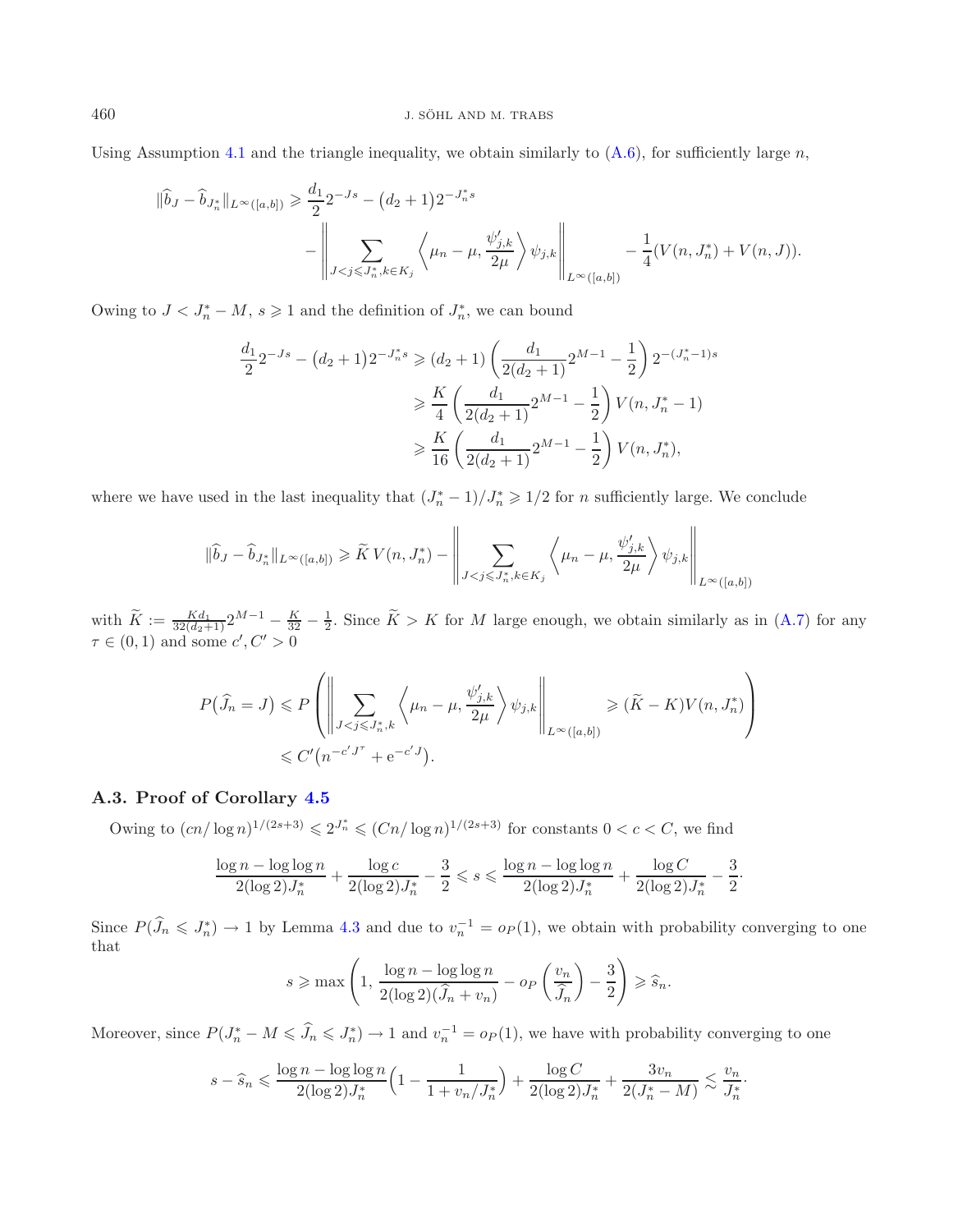## **REFERENCES**

- <span id="page-29-22"></span>[1] R. Adamczak and W. Bednorz, Exponential concentration inequalities for additive functionals of Markov chains. ESAIM: PS **19** (2015) 440–481.
- <span id="page-29-3"></span>[2] Y. Aït-Sahalia, *Econometrics of Diffusion Models*. John Wiley & Sons, Ltd. (2010).
- <span id="page-29-26"></span>[3] D. Bakry, P. Cattiaux and A. Guillin, Rate of convergence for ergodic continuous Markov processes: Lyapunov versus Poincaré. J. Funct. Anal. **254** (2008) 727–759.
- <span id="page-29-32"></span>[4] R.F. Bass, *Diffusions and elliptic operators*. Springer, New York (1998).
- [5] A.D. Bull, Honest adaptive confidence bands and self-similar functions. Electron. J. Stat. **6** (2012) 1490–1516.
- <span id="page-29-35"></span><span id="page-29-0"></span>[6] J.V. Castellana and M.R. Leadbetter, On smoothed probability density estimation for stationary processes. Stochastic Process. Appl. **21** (1986) 179–193.
- <span id="page-29-20"></span>[7] I. Castillo and R. Nickl, Nonparametric Bernstein–von Mises theorems in Gaussian white noise. Ann. Statist. **41** (2013) 1999–2028.
- <span id="page-29-21"></span>[8] I. Castillo and R. Nickl, On the Bernstein–von Mises phenomenon for nonparametric Bayes procedures. Ann. Statist. **42** (2014) 1941–1969.
- [9] D. Chauveau and J. Diebolt, Estimation of the asymptotic variance in the CLT for Markov chains. Stoch. Models **19** (2003) 449–465.
- <span id="page-29-30"></span><span id="page-29-25"></span>[10] X. Chen, Limit theorems for functionals of ergodic Markov chains with general state space. Mem. Amer. Math. Soc. **139** (1999) 664.
- <span id="page-29-19"></span>[11] V. Chernozhukov, D. Chetverikov and K. Kato, Anti-concentration and honest, adaptive confidence bands. Ann. Statist. **42** (2014) 1787–1818.
- <span id="page-29-8"></span>[12] J. Chorowski and M. Trabs, Spectral estimation for diffusions with random sampling times. Stochastic Process. Appl. **126** (2016) 2976–3008.
- <span id="page-29-13"></span>[13] F. Comte, V. Genon-Catalot and Y. Rozenholc, Penalized nonparametric mean square estimation of the coefficients of diffusion processes. Bernoulli **13** (2007) 514–543.
- <span id="page-29-10"></span>[14] A. Dalalyan, Sharp adaptive estimation of the drift function for ergodic diffusions. Ann. Statist. **33** (2005) 2507–2528.
- <span id="page-29-34"></span>[15] L. Galtchouk and S. Pergamenshchikov, Geometric ergodicity for classes of homogeneous Markov chains. Stochastic Process. Appl. **124** (2014) 3362–3391.
- <span id="page-29-23"></span>[16] C.J. Geyer, Practical Markov chain Monte Carlo. Stat. Sci. **7** (1992) 473–483.
- <span id="page-29-33"></span>[17] I.I. Gihman and A.V. Skorohod, Stochastic differential equations. Springer, Heidelberg (1972).
- <span id="page-29-17"></span>[18] E. Gin´e and R. Nickl, Confidence bands in density estimation. Ann. Statist. **38** (2010) 1122–1170.
- <span id="page-29-28"></span>[19] E. Giné and R. Nickl, Mathematical foundations of infinite-dimensional statistical models. Cambridge Series in Statistical and Probabilistic Mathematics. Cambridge University Press (2015).
- <span id="page-29-4"></span>[20] E. Gobet, M. Hoffmann and M. Reiß, Nonparametric estimation of scalar diffusions based on low frequency data. Ann. Statist. **32** (2004) 2223–2253.
- <span id="page-29-31"></span>[21] S. Gugushvili and P. Spreij, Nonparametric Bayesian drift estimation for multidimensional stochastic differential equations. Lith. Math. J. **54** (2014) 127–141.
- <span id="page-29-5"></span>[22] L.P. Hansen and J.A. Scheinkman, Back to the future: generating moment implications for continuous-time Markov processes. Econometrica **63** (1995) 767–804.
- <span id="page-29-6"></span>[23] L.P. Hansen, J.A. Scheinkman and N. Touzi, Spectral methods for identifying scalar diffusions. J. Econom. **86** (1998) 1–32.
- <span id="page-29-27"></span>[24] W. Härdle, G. Kerkyacharian, D. Picard and A.Tsybakov, Wavelets, approximation, and statistical applications. Vol. 129 of Lecture Notes in Statistics. Springer-Verlag, New York (1998).
- <span id="page-29-12"></span>[25] M. Hoffmann, Adaptive estimation in diffusion processes. Stochastic Process. Appl. **79** (1999) 135–163.
- <span id="page-29-18"></span>[26] M. Hoffmann and R. Nickl, On adaptive inference and confidence bands. Ann. Statist. **39** (2011) 2383–2409.
- <span id="page-29-7"></span>[27] D. Kristensen, Pseudo-maximum likelihood estimation in two classes of semiparametric diffusion models. J. Econom. **156** (2010) 239–259.
- <span id="page-29-2"></span>[28] Y.A. Kutoyants, Statistical inference for ergodic diffusion processes. Springer Series in Statistics. Springer-Verlag London, Ltd., London (2004).
- <span id="page-29-1"></span>[29] C. Lacour, Nonparametric estimation of the stationary density and the transition density of a Markov chain. Stochastic Process. Appl. **118** (2008) 232–260.
- <span id="page-29-29"></span>[30] M. Ledoux, The concentration of measure phenomenon. Vol. 89 of Mathematical Surveys and Monographs. American Mathematical Society, Providence, RI (2001).
- <span id="page-29-11"></span>[31] E. Löcherbach, D. Loukianova and O. Loukianov, Penalized nonparametric drift estimation for a continuously observed onedimensional diffusion process. ESAIM: PS **15** (2011) 197–216.
- <span id="page-29-16"></span>[32] M. GLow, On nonparametric confidence intervals. Ann. Statist. **25** (1997) 2547–2554.
- <span id="page-29-15"></span>[33] H. Masuda, I. Negri and Y. Nishiyama, Goodness-of-fit test for ergodic diffusions by discrete-time observations: an innovation martingale approach. J. Nonparametr. Stat. **23** (2011) 237–254.
- <span id="page-29-24"></span>[34] S.P. Meyn and R.L. Tweedie, *Markov chains and stochastic stability*. Cambridge University Press, Cambridge (2009).
- <span id="page-29-14"></span>[35] I. Negri and Y. Nishiyama, Goodness of fit test for ergodic diffusions by tick time sample scheme. Stat. Inference Stoch. Process. **13** (2010) 81–95.
- <span id="page-29-9"></span>[36] R. Nickl and J. Söhl, Nonparametric Bayesian posterior contraction rates for discretely observed scalar diffusions. To appear in Ann. Statist. (2016).